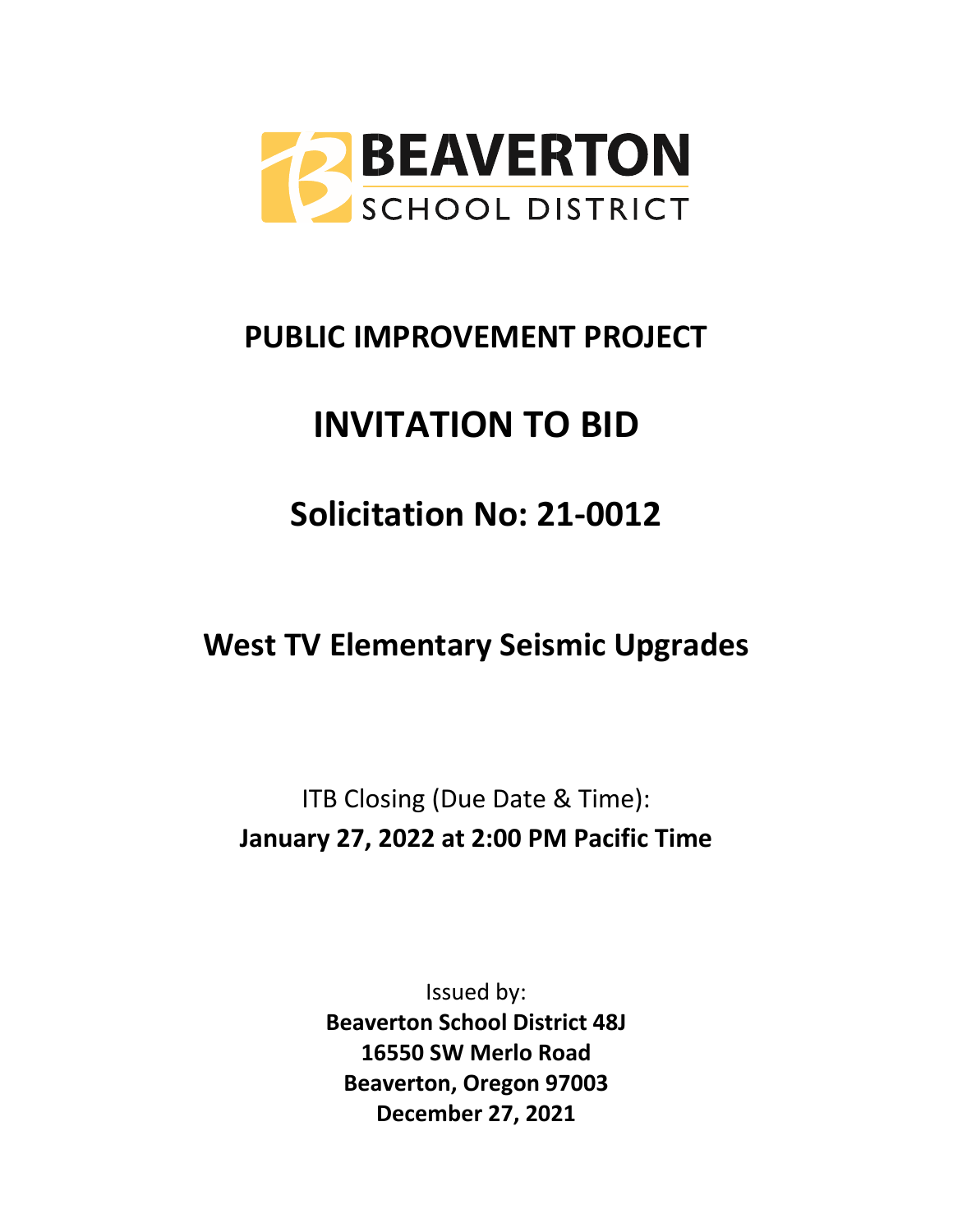

# **PUBLIC IMPROVEMENT INVITATION TO BID**

Solicitation No: ITB 21-0012

## **Summary**

This solicitation is for retaining a General Contractor (GC) to furnish, install, manage and coordinate all work as shown in the attached documents on behalf of the Beaverton School District. The goal is to provide seismic upgrades to West TV Elementary. The Project is described in summary terms below and in the attached documents.

This is a public works project subject to ORS 279C.800 to 279C.870.

## **A NON-MANDATORY pre-Bid conference will be held on January 11, 2022, 3:15 PM, at West TV Elementary, 8800 SW Leahy Road, Portland, OR 97225.**

Bidders must submit their Bid pursuant to the provisions of this Solicitation to [contracts@beaverton.k12.or.us,](mailto:contracts@beaverton.k12.or.us) **PRIOR** to the Closing date and time listed below:

# **SOLICITATION CLOSING: January 27, 2022 at 2:00 PM Pacific Time LATE BIDS WILL NOT BE ACCEPTED**

Timely submitted Bids will be opened in public and read aloud immediately after Closing at the below conference line:

## **+1(503)356.4400 Participant code: 41605148**

Bidders must submit a **First-Tier Subcontractor Disclosure Form** \*EITHER\* with the emailed Bid submission \*OR\* by email to contracts@beaverton.k12.or.us no later than:

# **DISCLOSURE DEADLINE: January 27, 2022 at 4:00 PM Pacific Time**

Prospective Bidders must register with Oregon Buys<https://oregonbuys.gov/> to obtain the Solicitation documents and plan sets. Bidders must familiarize themselves with the entire Solicitation.

## **All questions and comments about this solicitation must be directed ONLY IN WRITING to: [contracts@beaverton.k12.or.us](mailto:contracts@beaverton.k12.or.us)**

**THE DISTRICT MAY REJECT ANY BID NOT IN COMPLIANCE WITH ALL PRESCRIBED REQUIREMENTS**.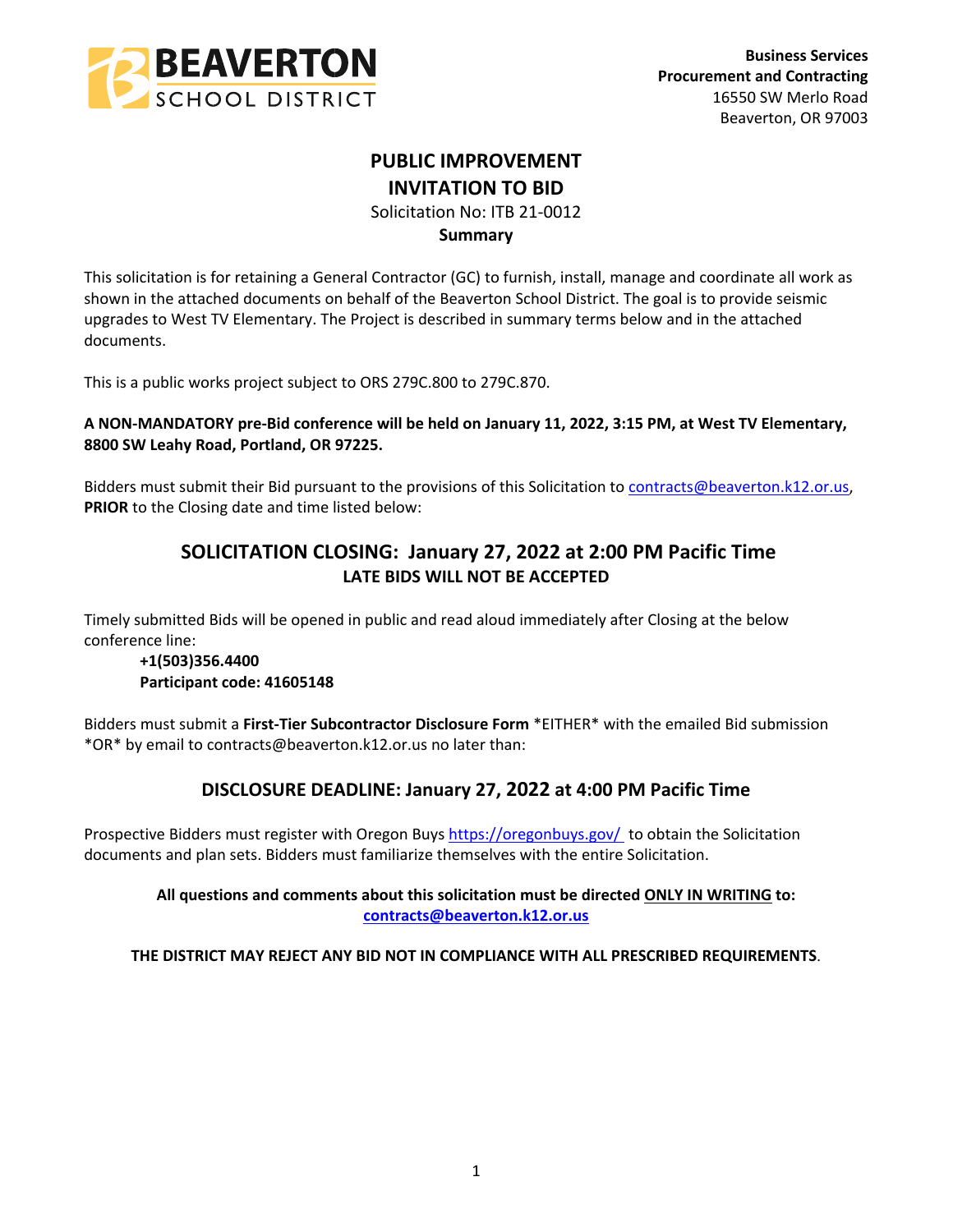## SECTION I - INTRODUCTION Solicitation No: ITB 21-0012

## **1. INTRODUCTION:**

This Solicitation is issued pursuant to ORS 279A, ORS 279C and the Oregon Attorney General Model Rules Divisions 46 and 49. Pursuant to ORS 279C.375(5), the District may award a single Contract, or multiple Contracts under this Solicitation.

#### **2. DEFINITIONS:**

The term "District" or "Owner" throughout this document means the Beaverton School District. The term "Bidder" means the person or firm that submits a Bid in response to this Solicitation. The term "Bid" or "Offer" means a written response to provide services in response to this Solicitation. The term "Contractor" or "Supplier" means the Bidder(s) awarded a contract as a result of this Solicitation.

#### **3. SOLICITATION REVIEW:**

Bidders must carefully review the Solicitation documents and are responsible for knowing and understanding all terms and conditions. Unless defects, ambiguities, omissions, or errors are brought to the District's attention by protest pursuant to REQUEST FOR CLARIFICATION OR CHANGE; SOLICITATION PROTESTS (Section III, Paragraph 5), protests or appeals based on such defects, ambiguities, omissions or errors received after issuance of the Notice of Intent to Award may not be favorably considered.

## **4. BACKGROUND:**

- a. The Beaverton School District encompasses approximately 57 square miles in northwestern Oregon in Washington County. The District, located in the Portland, Oregon metro area, is the third largest School District in Oregon.
- b. The Beaverton School District has approximately 4,700 employees. The District is responsible for educating approximately 40,870 students in kindergarten through grade 12 at thirty-four (34) Elementary Schools, eight (8) Middle Schools, six (6) High Schools, five (5) Options Schools, and nineteen (19) Options Programs.

#### **5. SCOPE OF WORK:**

The Scope of work is to provide seismic upgrades to West TV Elementary as further detailed in the Statement of Work and the attached Drawings and Specifications for each Project.

#### **6. CONTRACT:**

The successful Bidder(s), selected by the District, will receive an AIA A101 Owner Contractor Agreement with AIA A201 General Conditions. A sample is enclosed herein (see Attachments). The provisions of the sample AIA A101 Owner Contractor Agreement and AIA A201 General Conditions are in addition to the requirements set forth in this Solicitation.

- a. Bidders are advised to thoroughly review and familiarize themselves with the standard contract. Certain contract terms reflect state statute or District policies and may not be altered.
- b. The Contractor will be expected to promptly sign a contract including all standard terms and conditions contained in the sample contract.
- c. Personnel or subcontractor substitution if the contractor must substitute personnel or subcontractor(s) included in the original bid they must obtain written District approval of substituted personnel, prior to substitution.

#### **7. AMENDMENTS:**

The District may amend a Contract without additional competition pursuant to OAR 137-049-0910.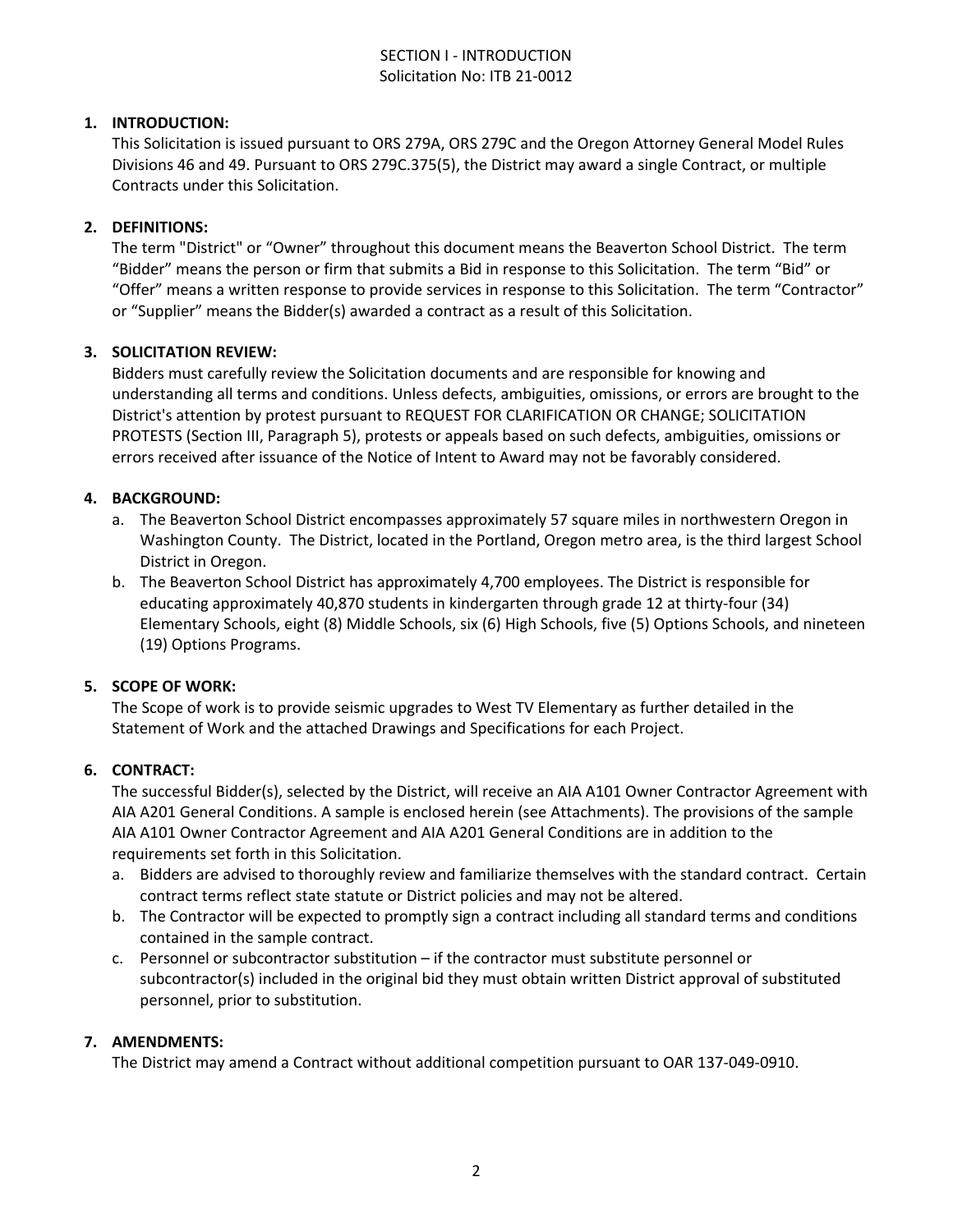## SECTION I - INTRODUCTION Solicitation No: ITB 21-0012

#### **8. DISTRICT REPRESENTATIVE:**

The District Representative for the project is Kurt Meeuwsen, Project Manager.

#### **9. SOLICITATION SCHEDULE:**

The milestones for the selection process are set forth below. The dates are specific and will be followed to the extent reasonably possible. The purpose of this schedule is for Bidder information only. Required dates for Contract period milestones, submittals and any other activities are provided elsewhere in this Solicitation. The District reserves the right to deviate from this schedule.

| <b>Solicitation Milestone</b> | Date                                          |
|-------------------------------|-----------------------------------------------|
| Pre-Bid conference            | January 11, 2022 (Non- Mandatory) 3:15 PM PST |
| <b>Deadline for Questions</b> | January 18, 2022 by 4:00 PM                   |
| Final Addendum (if Required)  | January 21, 2022 before 2:00 PM               |
| <b>Bids Due</b>               | January 27, 2022 by 2:00 PM                   |
| Notice of Intent to Award     | on or about January 28, 2022                  |
| <b>Board Approval</b>         | February 7, 2022                              |
| <b>Contract Award</b>         | February 8, 2022                              |
|                               |                                               |

#### **10. CONTACT DURING SOLICITATION:**

**Questions must be submitted in writing via email to [contracts@beaverton.k12.or.us](mailto:contracts@beaverton.k12.or.us) as indicated on the Summary page of this Solicitation. No other contact regarding this solicitation during the solicitation process is permitted.** Unauthorized contact regarding this solicitation may subject the offender's Bid to rejection.

**11.** Additional information regarding this solicitation and certain forms for download are available on Oregon Buys <https://oregonbuys.gov/> .

#### **12. COMMERCIAL ACTIVITIES TAX (CAT):**

The Beaverton School District is a governmental entity and thus specifically excluded from being a subject taxpayer per the rules. This exemption is currently under review by the Oregon Department of Revenue (DOR). Please separate all claimed CAT costs believed to be chargeable to the District as individual lines on any invoice. The District will not pay CAT costs in the normal course of payments made unless/until the DOR provides guidance indicating school district projects are subject to the Corporate Activities Tax.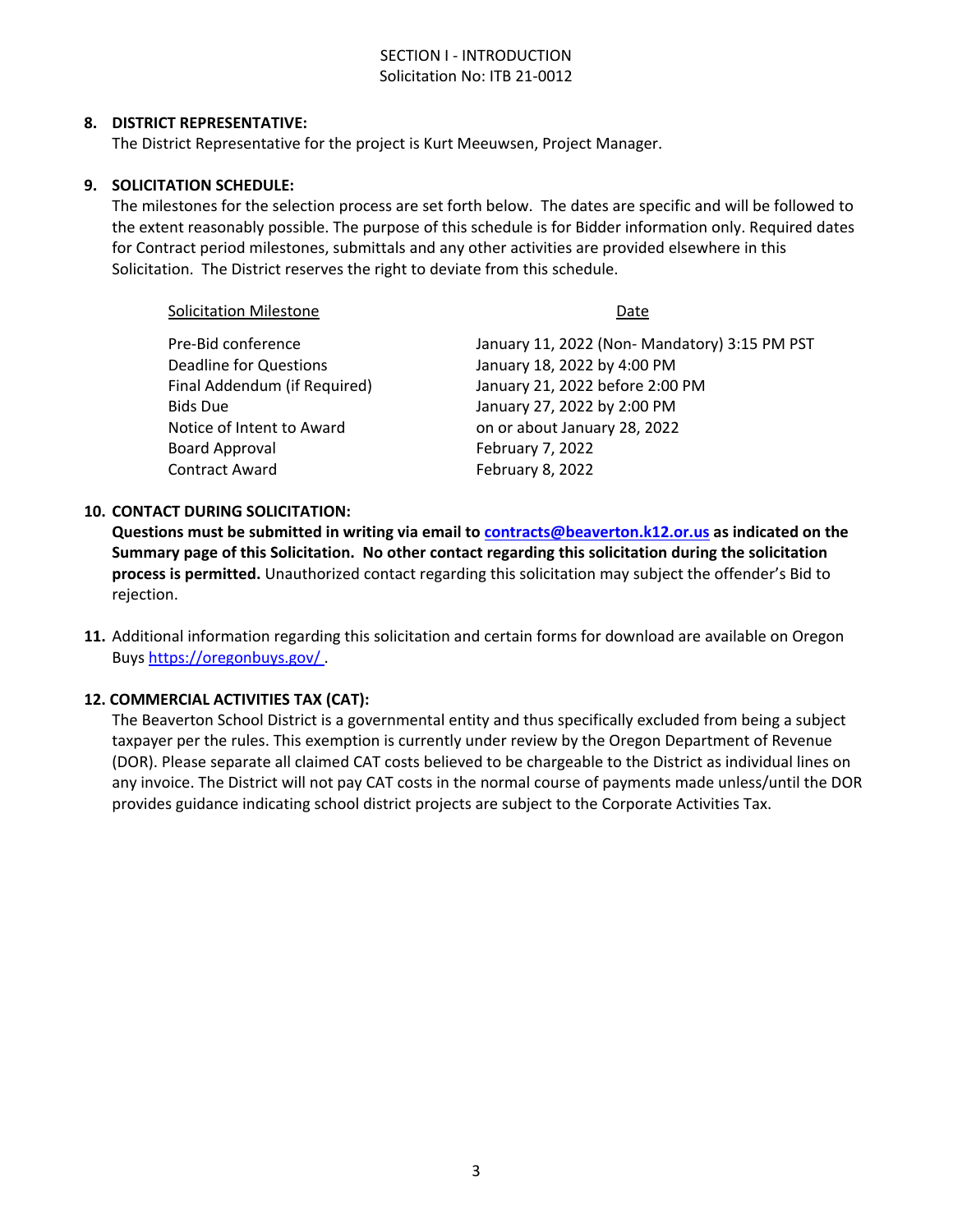## SECTION II – STATEMENT OF WORK Solicitation No: ITB 21-0012

#### **1. PURPOSE AND INTRODUCTION:**

This solicitation is for retaining a General Contractor (GC) to furnish, install, manage, and coordinate all work as shown in the attached documents on behalf of the Beaverton School District. The goal is to provide a seismic upgrade of the existing gymnasium (gym), install a new HVAC roof top unit, reconstruct the sidewalk at the SE gym entrance and provide a new card-reader at this entrance. The project will include selective demolition, metal stud supporting walls in the interior of the gym, roofing, HVAC, electrical and site improvements. All work is to be completed over the 2022 summer break. The Project is described in summary terms below and greater detail in the attached documents.

## **2. BACKGROUND AND SCHOOL DESCRIPTION:**

This project will take place in and outside of the gym building at West Tualatin Valley School. West TV was originally constructed in 1955 and has had several improvements over time. This school is located at 8800 SW Leahy Rd., Portland, OR 97225.

## **3. OPERATIONAL ATTRIBUTES:**

The District requires the project to be completed over the duration of summer vacation beginning June 22, 2022. See project milestones below for further information. Coordination with school activities, such as Summer School, will be required.

## **4. GENERAL SCOPE OF WORK:**

Please refer to attached plans and specifications. It is intended that the General Contractor (GC) will provide a complete project and coordinate all work with the District, any other Contractors or Consultants hired by the District, and all applicable agencies having authority.

- a. Work will include supplying, storing, and handling of all required materials.
- b. Work includes protection of neighboring finishes and replacement/repair of any damaged surfaces including but not limited to ceiling tiles, wall board, paint, insulation, concrete block, etc.
- c. The General Contractor (GC) shall provide all labor, materials, equipment, transportation, and other facilities and services as necessary and/or required to execute all of the Work.
- d. All work areas shall be cleaned of any construction debris on a daily basis. The General Contractor (GC) is responsible for material removal and disposal. Upon completion of the project, the General Contractor is to provide final cleaning of all work areas in which materials were stored, installed, replaced or repaired including jobsite office.

#### **5. PROJECT SCHEDULE:**

The project milestones are set forth below. The dates are approximate but will be followed to the extent reasonably possible. The purpose of this schedule is for information only.

| <b>Project Milestones</b>     | <b>Dates</b>       |
|-------------------------------|--------------------|
| <b>Substantial Completion</b> | September 2, 2022  |
| <b>Final Completion</b>       | September 12, 2022 |

#### **6. BONDS AND INSURANCE:**

The General Contractor (GC) awarded this solicitation must, within Five (5) calendar days after receipt of the Contract for signature:

- a. Provide the required Performance Bond and Payment Bond;
- b. Provide proof that the Statutory Public Works Bond has been filed with the CCB;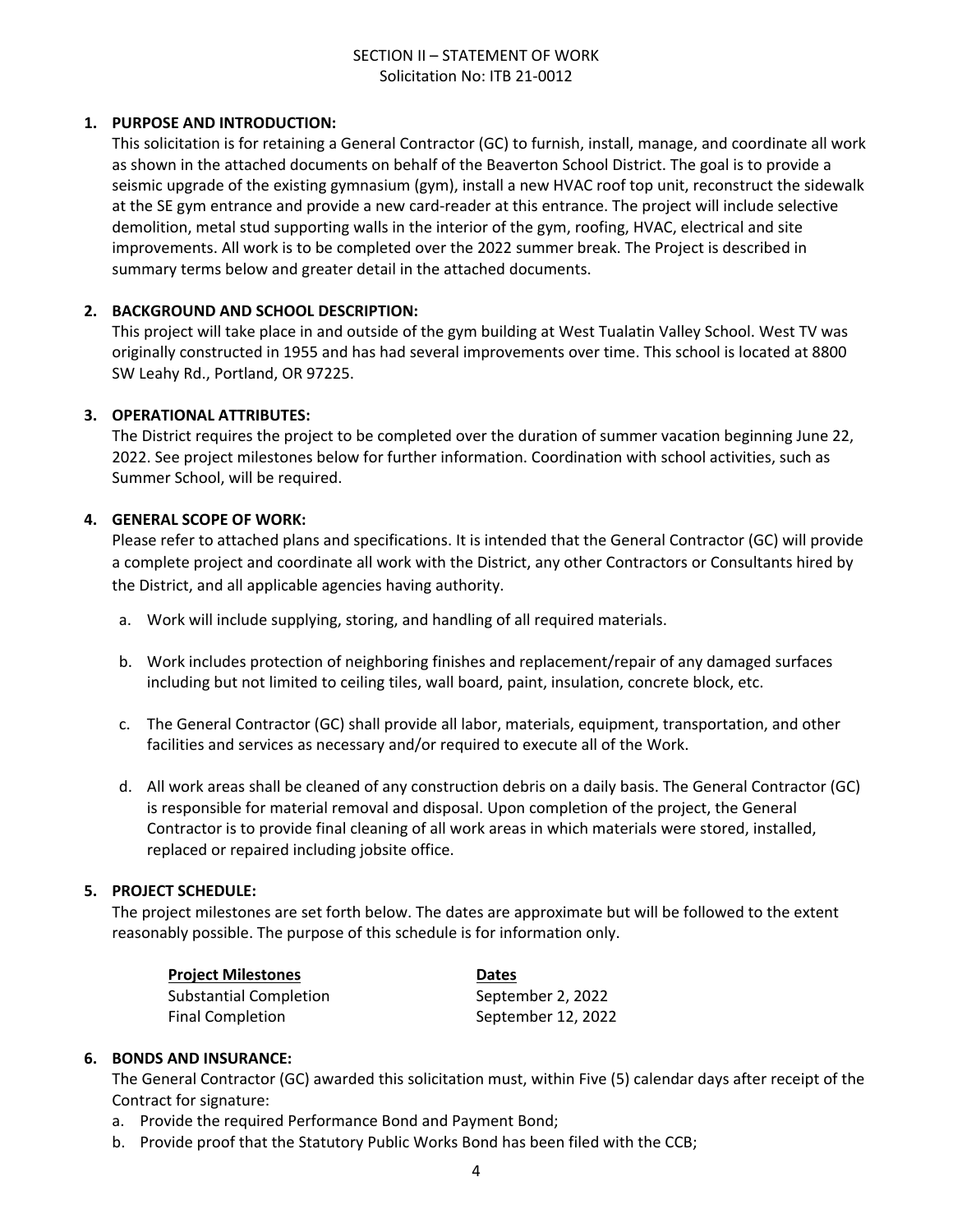## SECTION II – STATEMENT OF WORK Solicitation No: ITB 21-0012

- c. Provide Insurance Certificate(s) (summary-level insurance requirements are listed below; Exhibit E of the Sample Contract includes all requirements) and any guarantees and/or other required item(s).
- d. Sign the Contract issued by the District Purchasing Department.
- e. If these items are not received as specified then the Contract may not be executed, a Bid bond claim may be filed, and the Contract may be awarded to the next lowest Bidder for the respective Project(s).

| Insurance Coverage Type                     | Occurrence/Loss         | Aggregate               | District as<br>Additional<br>Insured | Subrogation<br>Waived | Required<br>for Sub-<br>Contractors<br>*** |
|---------------------------------------------|-------------------------|-------------------------|--------------------------------------|-----------------------|--------------------------------------------|
| <b>Employer's Liability</b>                 |                         | \$500,000               |                                      | X                     |                                            |
| Worker's Comp                               | <b>Statutory Limits</b> | <b>Statutory Limits</b> |                                      | X                     | X                                          |
| <b>Commercial General Liability</b>         | \$1,000,000             | \$2,000,000             | Χ                                    |                       | X                                          |
| <b>Business Automobile Liability</b>        |                         | \$1,000,000             | X                                    |                       | X                                          |
| Professional Liability**                    | \$1,000,000             | \$2,000,000             |                                      |                       | X                                          |
| Pollution Liability Insurance               | \$1,000,000             | \$1,000,000             |                                      |                       |                                            |
| Asbestos/hazardous<br>materials Abatement** |                         |                         |                                      |                       | X                                          |
| <b>True Umbrella Policy</b>                 |                         | \$5,000,000             |                                      |                       |                                            |
| <b>Builder's Risk</b>                       | Contract Amt.           | Contract Amt.           |                                      |                       |                                            |

#### **Summary-Level Insurance Requirements\*** (See Exhibit E to the Attached Sample Contract for all Requirements)

**\***The Summary-Level Insurance Requirements are only intended to draw Bidders' attention to the Insurance Requirements for this Solicitation. Bidders must carefully review Exhibit E Insurance Requirements to the Sample Contract for exact and full Insurance Requirements. I If there are any discrepancies between the Summary-Level Insurance Requirements and those listed under Exhibit E Insurance Requirements to the Sample Contract, Exhibit E Insurance Requirements to the Sample Contract shall govern.

**\*\***Only required if such services are included in the Contract/Sub-Contracts resulting from this Solicitation.

**\*\*\***The District may require General Contractor (GC) to provide certificates of Sub-Contractor's insurance at any time.

## **Insurance Waiver Requests: Any Insurance Waiver Requests must be submitted in writing to [contracts@beaverton.k12.or.us,](mailto:contracts@beaverton.k12.or.us) prior to the Deadline for Questions/Change Requests/Solicitation Protests.**

## **7. NOTICE TO PROCEED:**

- a. The General Contractor (GC) must not begin work until a Notice to Proceed is issued by the District Representative.
- b. The District reserves the right to cancel the Contract at no penalty if it is in the best interest of the public to do so, or:
	- i. A protest was received that overturns the award of this Contract for a Project, or
	- ii. Funding for the Project is not available.

#### **8. ADDITIONAL REQUIREMENTS:**

a. The District has implemented the e-Builder Project Management software platform for coordination of efforts, approvals, and expedited communication. All prime project team members will be required to utilize the program. Each Contractor will be provided a seat (license) and a minimum of four (4) hours training.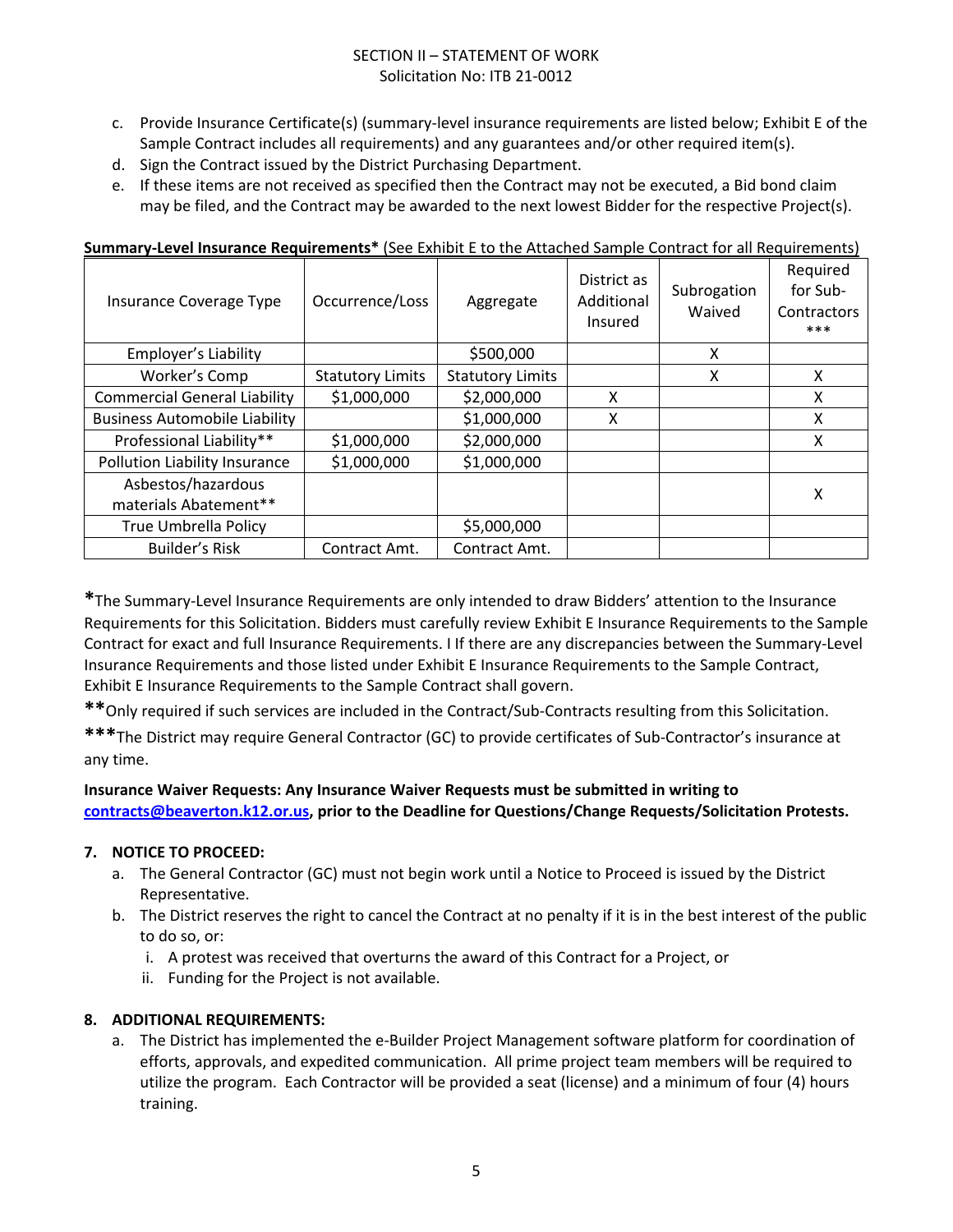## SECTION II – STATEMENT OF WORK Solicitation No: ITB 21-0012

- b. All persons involved in the project who will have a physical presence on site at any time during the course of the project will need to clear a background check. The basic criteria of clearance and refusal offenses will be provided by the District Project Representative. All members of the General Contractor's staff and any sub-contractors who may be on-site must provide a report of who has cleared the background check by an approved agency.
- c. **LIQUIDATED DAMAGES:** If the Work is not Substantially Complete by the applicable required Substantial Completion date, the Contractor shall pay to the Owner liquidated damages in the amount of **\$500.00 (USD)** for each and every day of delay in achieving Substantial Completion.

## **10. BUSINESS EQUITY:**

The Bidder understands that the District maintains a goal of engaging minority, women, emerging, servicedisabled veteran and socially or economically disadvantaged businesses (DMWESBSDVBE) as service providers in delivering services necessary to implement our bond program, which includes this project. The District aspires to a goal of ten (10) percent DMWESBSDVBE content, by contract value, in completing our capital bond work, and the Contractor shall expend reasonable efforts to reach this content in the total value of their contracts with the District.

## **11. NO WAIVER OF CONDITIONS**:

Failure of the Owner to insist on strict performance of any one provision will not constitute a waiver of any of the provisions of this Contract or waiver of any other default of the Contractor.

## **12. SAFE, INCLUSIVE, AND RESPECTFUL WORKSITE.**

a. Each of the Awarded Contractor's employees, subcontractors' employees and principals / owners involved in the Work shall be required to act in a safe, respectful, inclusive, and professional manner while performing the Work. This includes but is not limited to the Contractor taking whatever means and manner of action Contractor deems necessary to prevent, control, and enforce, any acts in violation of the forgoing standards ("Incidents"). Incidents include, but are not limited to: 1)excessive, offensive, or disruptive noise, including music; 2) the use of offensive language; 3) smoking or drinking of alcoholic beverages, or use of illegal substances on the Site; 4) physical violence; 5) riding in the passenger elevators; 6) thievery; 7) the transportation of articles or materials deemed hazardous; and 8) symbols, language, and other acts of hate, racism, sexism, discrimination, harassment, and bullying.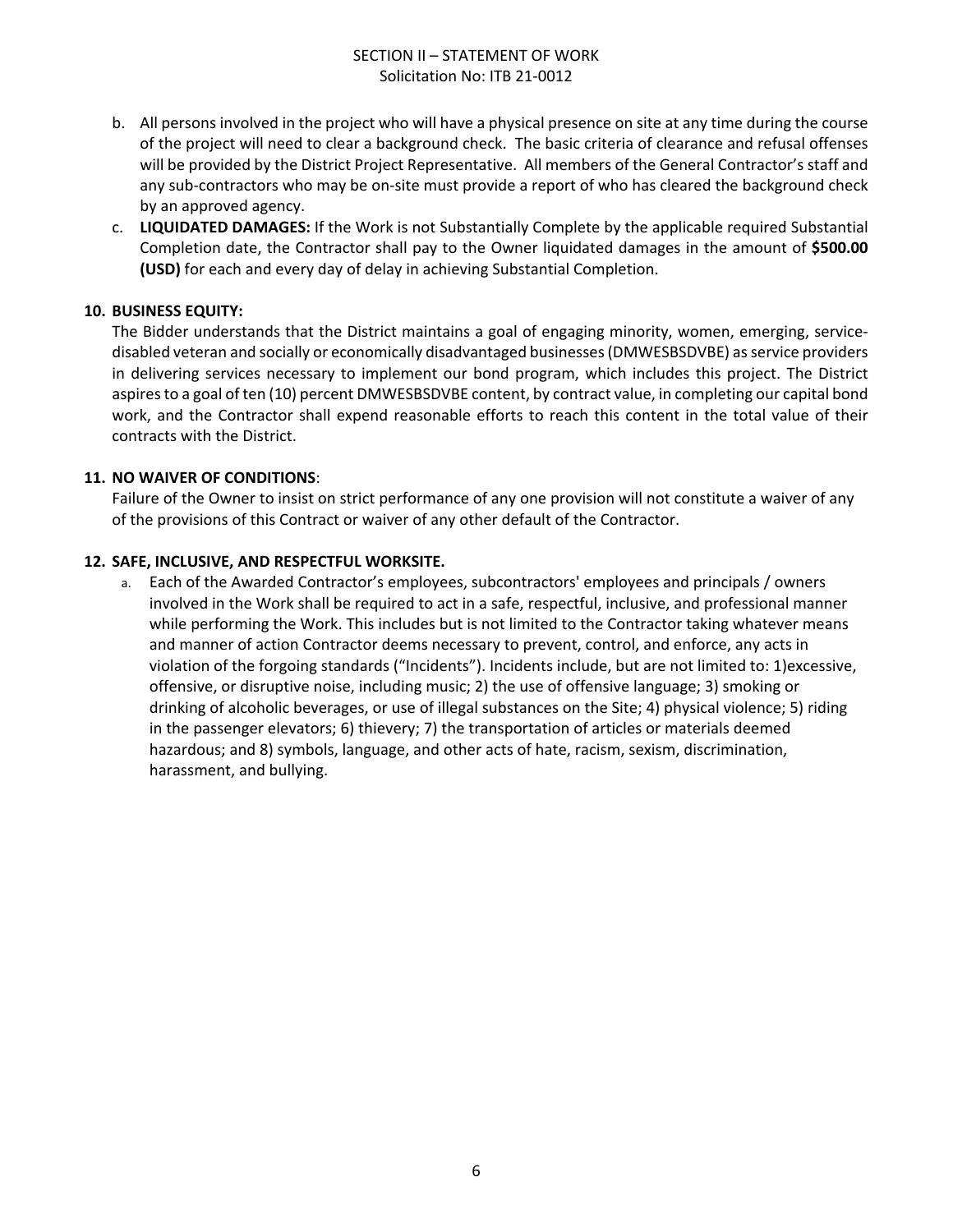## **1. FORMAL SELECTION PROCEDURE**

The District will solicit Bids for Public Improvement Contracts by Invitation to Bid ("ITB"), except as otherwise allowed or required pursuant to ORS 279C.335 and 279A.030.

## **2. ELIGIBILITY TO BID**

- a. **Construction Contracts.** The District will not consider a Person's Offer to do Work as a Contractor, as defined in ORS 701.005(2), unless the Person has a current, valid license to perform the anticipated work issued by the Construction Contractor's Board at the time the Offer is made.
- b. **Landscape Contracts.** The District will not consider a Person's Offer to do Work as a landscape Contractor as defined in ORS 671.520(2), unless the Person has a current, valid Landscape Contractor's license issued pursuant to ORS 671.560 by the State Landscape Contractors Board at the time the Offer is made.
- c. **Non-complying Entities.** The District will deem a Bid received from a Person that fails to comply with this rule nonresponsive and will reject the Bid as stated in ORS 279C.365(1)(k), unless contrary to federal law or subject to different timing requirements set by federal funding agencies.
- d. **Asbestos Abatement Work.** The Contractor or a subcontractor under the Contract must be licensed under ORS 468A.720 for work regarding asbestos abatement projects.

#### **3. PRE-BID CONFERENCE**

- a. **Purpose.** The District may hold pre-Bid conferences with prospective Bidders prior to Closing, to explain the procurement requirements, obtain information, and/or to conduct site inspections.
- b. **Required Attendance.** The District may require attendance at the pre-Bid conference as a condition for submission of a Bid. A mandatory attendance requirement is considered to have been met if, at any time during the mandatory meeting, a representative of an offering firm is present and signs the District's sign-in sheet.
- c. **Notice.** The Summary page of this solicitation indicates the pre-Bid conference scheduled date and time, and whether the pre-Bid conference is mandatory or non-mandatory.
- d. **Statements Not Binding.** Statements made by the District's representatives at the pre-Bid conference do not change the Solicitation unless the District confirms such statements by Written Addendum.

## **4. ADDENDA**

- a. **Issuance; Receipt.** The District may change this Solicitation only by Written Addenda. A Bidder must provide written acknowledgement of receipt of all issued Addenda with their Bid on the Bidder Certification.
- b. **Notice and Distribution.** The District will publish notice of all Addenda on the Oregon Buys Website. Addenda may be downloaded from the Oregon Buys website. It is the Bidders' responsibility to inquire about Addenda. Bidders should frequently check the Oregon Buys website until Closing about any Addenda issued, i.e., at least once weekly until the week of Closing and at least once daily the week of the Closing.
- c. **Timelines; Extensions.** The District will issue Addenda within a reasonable time to allow prospective Bidders to consider the Addenda in preparing their Bid. The District may extend the Closing if the District determines prospective Bidders need additional time to review and respond to Addenda. Except to the extent required by public interest, the District will not issue Addenda less than 72 hours before the Closing unless the Addendum also extends the Closing.
- d. **Request for Change or Protest.** Unless a different deadline is set forth in the Addendum, a Bidder may submit a Written request for change or protest to the Addendum, as provided in OAR 137-049-0260, by the close of the District's next business day after issuance of the Addendum, or up to the last day allowed to submit a request for change or protest under OAR 137-049-0260, whichever date is later. The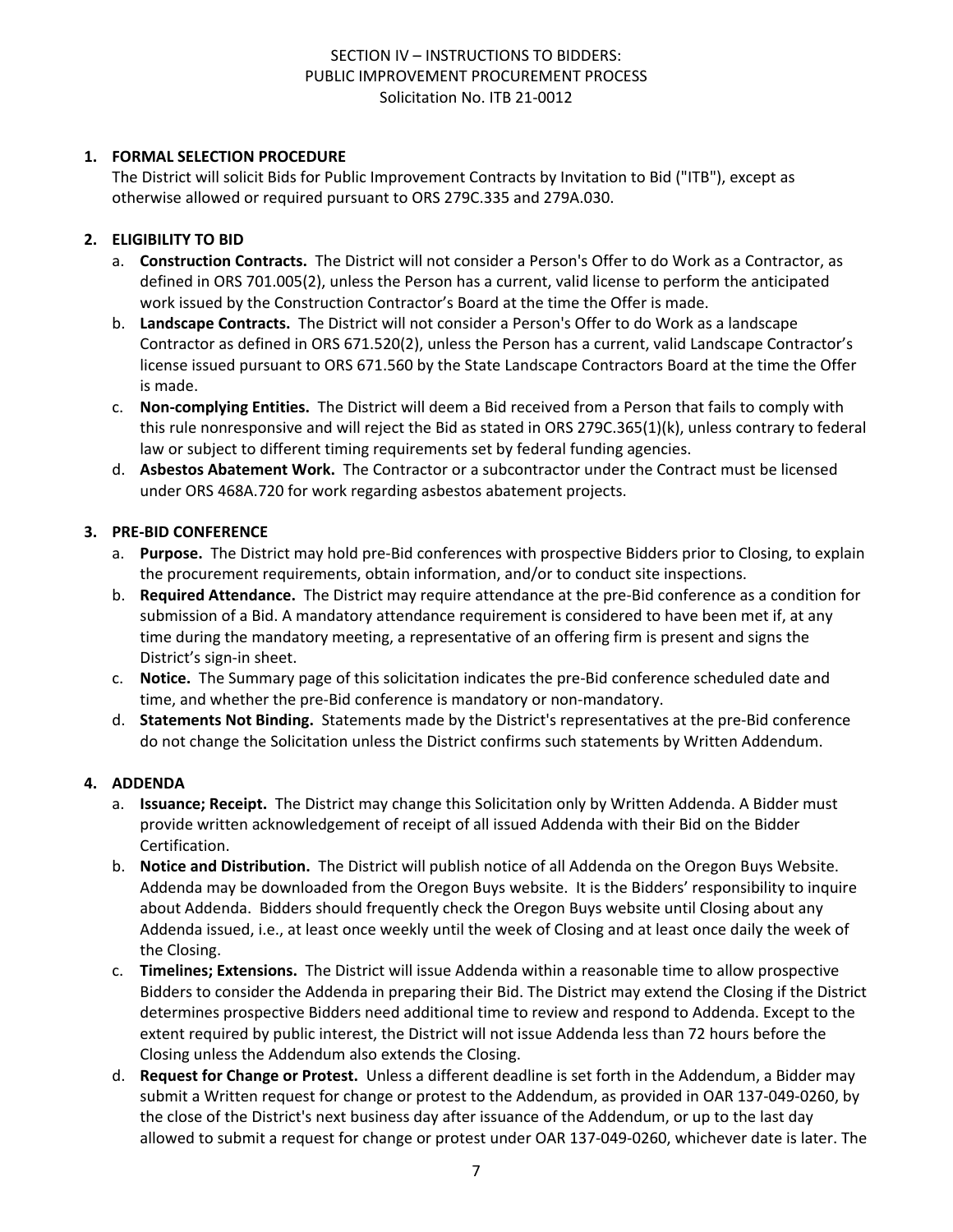District will consider only a Bidder's request for change or protest to the Addendum; the District will not consider a request for change or protest to matters not added or modified by the Addendum, unless the Bidder submits the request for change or protest before the deadline for the District's receipt of request for change or protests as set forth in OAR 137-049-0260(2) and (3).

## **5. REQUESTS FOR CLARIFICATION CHANGE, SUBSTITUTION REQUEST, OR SOLICITATION PROTEST**

a. **Clarification.** No later than the deadline for submitting a written request for clarification, change, substitution, or solicitation protest a Bidder may request that the District clarify any provision of the Solicitation. Such requests must be received prior to the stated deadline in email at [contracts@beaverton.k12.or.us.](mailto:contracts@beaverton.k12.or.us) The District's clarification to a Bidder, whether orally or in Writing, does not change the Solicitation and is not binding on the District unless the District amends the Solicitation by denoting "CHANGES" on a written Addendum. Any such request shall indicate the Project or Projects to which it pertains.

## b. **Request for Change.**

i. **Delivery.** No later than the deadline for submitting a written request for clarification, change, substitution, or solicitation protest, a Bidder may request in writing a change to the Solicitation Documents. A Bidder must deliver the Written request for change to the District prior to the stated deadline to [contracts@beaverton.k12.or.us.](mailto:contracts@beaverton.k12.or.us) (Bidder is responsible for ensuring receipt by the District.)

## ii. **Content of Request for Written Change:**

- A. A Bidder's Written request for change must include a statement of the requested change(s) to the Contract terms and conditions, including any Specifications, together with the reason for the requested change. Any such request shall also indicate the Project or Projects to which it pertains.
- B. A Bidder must include the following identifying information it its request for change as follows:
	- I. "Request for Change"; and
	- II. Solicitation number.

## c. **Substitution Requests.**

- i. **During Solicitation.** No later than the deadline for submitting a written request for clarification, change, substitution, or solicitation protest, a Bidder may request in writing a substitution to any specified products (e.g., requests for approved equal decisions, etc.). Such requests must be submitted prior to the stated deadline to [contracts@beaverton.k12.or.us](mailto:contracts@beaverton.k12.or.us). (Bidder is responsible for ensuring receipt by the District.) Requests must be submitted using the Substitution Request Form if one is attached to this Solicitation. Any such request shall indicate the Project or Projects to which it pertains.
- ii. **During Contract.** Any Substitution Requests submitted after a Contract has been executed shall be governed by the terms and conditions of said Contract.

#### d. **Protest.**

i. **Delivery.** No later than the deadline for submitting a written request for clarification, change, substitution, or solicitation protest, a Bidder may protest Specifications or Contract terms and conditions. A Bidder must deliver a written protest on those matters to [contracts@beaverton.k12.or.us](mailto:contracts@beaverton.k12.or.us) attention: Purchasing Manager by the stated deadline.

#### ii. **Content of Protest.**

- A. A Bidder's Written protest must include:
	- (i) A detailed statement of the legal and factual grounds for the protest;
	- (ii) A description of the resulting prejudice to the Bidder; and
	- (iii) A statement of the desired changes to the Contract terms and conditions, including any Specifications.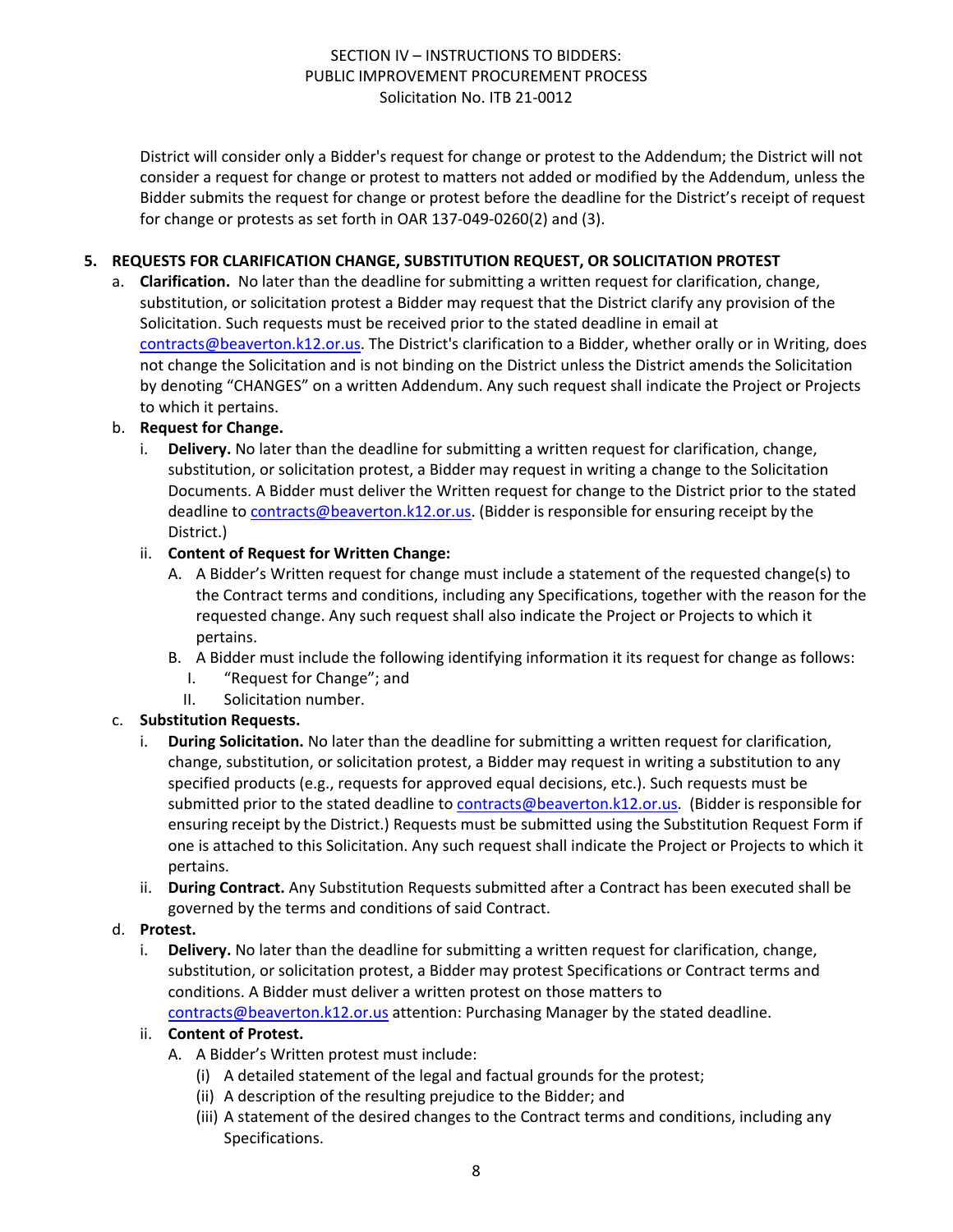- (iv) Identification of the Project(s) under this Solicitation to which their Protest pertains.
- B. A Bidder must mark its protest as follows:
	- (i) "Contract Provision Protest"; and
		- (ii) Solicitation number.
- c. **District Response.** The District is not required to consider a Bidder's request for change or protest after the deadline established for submitting such request or protest. The District will provide notice to the applicable Person if it entirely rejects a protest. If the District agrees with the Person's request or protest, in whole or in part, the District will either issue an Addendum reflecting its determination under OAR 137-49-0260 or cancel the Solicitation under OAR 137-49-0270.
- e. **Extension of Closing.** If the District receives a written request for change or protest from a Bidder in accordance with this Rule, the District may extend Closing if the District determines an extension is necessary to consider the request or protest and issue an Addendum, if any, to the Solicitation.

## **6. CANCELLATION OF SOLICITATION**

**Cancellation in the Public Interest.** The District may cancel a Solicitation for good cause if the District finds that cancellation is in the public interest. The District's reasons for cancellation will be made part of the Solicitation file. Subject to the foregoing, the District may cancel this Solicitation for a specific Project or Projects without cancelling the Solicitation for all Projects listed herein.

#### **7. BID SUBMISSIONS**

- a. **Offer and Acceptance.** The submitted Bid is the Bidder's offer to enter into a Contract. The Offer is always a "Firm Offer," i.e., the Bid must be held open by the Bidder for the District's acceptance for sixty (60) days. The District may elect to accept the Bid at any time during the specified period, and the District's Award of the Contract to a Bidder constitutes acceptance of the Offer and binds the Bidder to the Contract.
- b. **Responsive Bid.** The District may award a Contract only to a Responsible Bidder with a Responsive Bid.
- c. **Contingent Bids.** A Bidder must not make a Bid contingent upon the District's acceptance of any terms or conditions (including Specifications) other than those contained in this Solicitation.
- d. **Bidders Acknowledgement.** By signing and submitting a Bid, the Bidder acknowledges they have read and understand the terms and conditions contained in the Solicitation and that they accept and agree to be bound by the terms and conditions of the Solicitation.
- e. **Instructions.** A Bidder must submit and sign their Bid. A Bidder must initial any corrections or erasures to their Bid.
- f. **Forms.** Bidders must submit their Bid on the form(s) provided.
- g. **Documents.** Bidders must provide the District with all documents and descriptive literature requested.
- h. **Facsimile Submissions.** The District will not accept facsimile or hand-delivered Bids.
- i. **Product Samples and Descriptive Literature.** The District may require product samples or descriptive literature if it is necessary or desirable to evaluate the quality, features or characteristics of the offered items. The District will dispose of product samples or return or make available for return product samples to the Bidder.
- j. **Identification of Bids.**
	- i. To ensure proper identification and handling, the Bids must be submitted to [contracts@beaverton.k12.or.us](mailto:contracts@beaverton.k12.or.us) and the email subject line/body text/file names should include the Bidder's name and the Solicitation number, and/or other clearly identifying information.
	- ii. The District is not responsible for Bids submitted in any manner, format or to any delivery point other than as required in the Solicitation.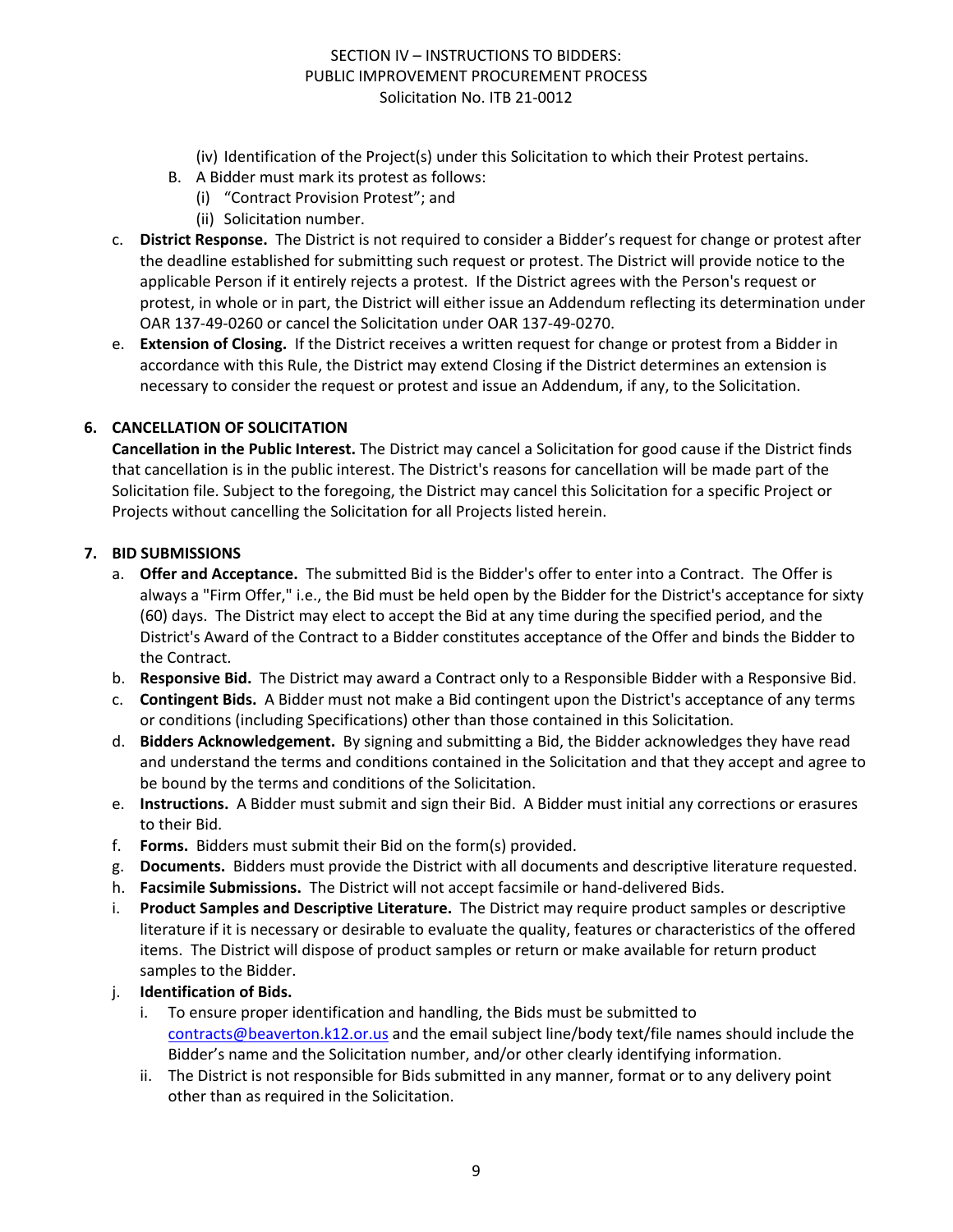- k. **Receipt of Bids.** Bidders are responsible for ensuring that the District receives their Bid at the required delivery point prior to the closing due date and time. Bids must be emailed to [contracts@beaverton.k12.or.us](mailto:contracts@beaverton.k12.or.us) and received prior to the closing due date and time.
- l. Failure to submit Bids in accordance with the provisions of this Section will be grounds to declare the Bid nonresponsive.
- m. **Certification.** Bidders must (on the Bidder Certification enclosed):
	- i. Identify whether the Bidder is or is not a "resident Bidder," as defined in ORS 279A.120(1);
	- ii. Indicate that the Bidder will comply with Prevailing Wage Laws ORS 279C.800 through ORS 279C.870 or 40 U.S.C. 3141 et seq;
	- iii. Provide certification of nondiscrimination in obtaining any required subcontractors in accordance with ORS 279A.110(4); and
	- iv. Provide written acknowledgment of receipt of all Addenda.

## **8. BID SECURITY**

- a. **Security Amount.** The District requires Bid security of 5% of the Bidder's Bid, consisting of the sum of the base Bids for all Projects included in a Bid together with all additive alternates. The Bidder must forfeit Bid security after Award if the Bidder fails to execute the Contract and promptly return it with any required Performance Bond and Payment Bond and with any required proof of insurance (see enclosed sample contract for amount requirements).
- b. **Form of Bid Security.** The District may accept only the following forms of Bid security:
	- i. A surety bond from a surety company authorized to do business in the State of Oregon;
	- ii. An irrevocable letter of credit issued by an insured institution as defined in ORS 706.008; or
	- iii. A cashier's check or Bidders certified check.
- c. **Return of Security.** The District will return or release the Bid security of all unsuccessful Bidders after a Contract has been fully executed and all required bonds and insurance have been provided, or after all Bids have been rejected.

## **9. PRE-CLOSING MODIFICATION OR WITHDRAWAL**

- a. **Modifications.** A Bidder may modify their Bid in writing prior to the Closing. A Bidder must prepare and submit any modification to their Bid to the District in accordance with OAR 137-49-0280. Any modification must include the Bidder's statement that the modification amends and supersedes the prior Bid. The Bidder must email its modification to [contracts@beaverton.k12.or.us](mailto:contracts@beaverton.k12.or.us) and mark the email subject line as follows:
	- i. "Bid Modification"; and
	- ii. Solicitation Number.
- b. **Withdrawals.**
	- i. A Bidder may withdraw its Bid by Written notice submitted by email to [contracts@beaverton.k12.or.us](mailto:contracts@beaverton.k12.or.us) on the Bidder's letterhead, signed by an authorized representative of the Bidder. The notice must be received by the District prior to the Closing. The Bidder or authorized representative of the Bidder may also withdraw its Bid in Person prior to the Closing, upon presentation of appropriate identification and satisfactory evidence of authority;
	- ii. The District may release an unopened, withdrawn Bid to the Bidder or its authorized representative, after voiding any date and time stamp mark, if applicable;
	- iii. The Bidder must mark the Written request to withdraw a Bid as follows:
		- A. Bid Withdrawal; and
		- B. Solicitation Number.
- c. **Documentation.** The District will include all documents relating to the modification or withdrawal of Bids in the Solicitation file.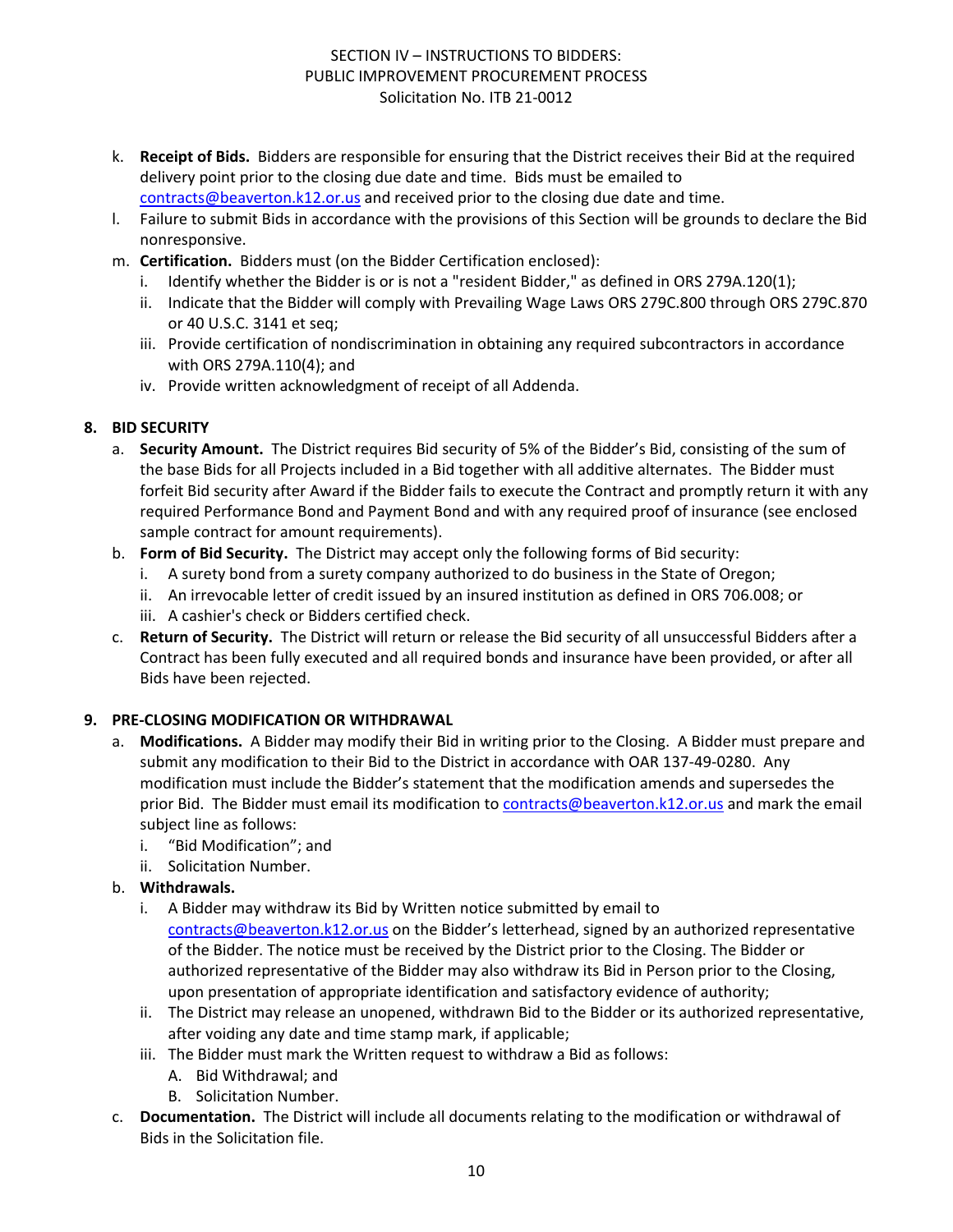## **10. RECEIPT, OPENING, AND RECORDING OF BIDS; CONFIDENTIALITY OF BIDS**

- a. **Receipt.** The Bidder is responsible for ensuring that the District receives its Bid at the required delivery point prior to the Closing, and delivered only by email to [contracts@beaverton.k12.or.us](mailto:contracts@beaverton.k12.or.us) .
- b. **Opening and Recording.** The District will publicly open Bids including any modifications made to the Bid pursuant to OAR 137-49-0320. In the case of Invitations to Bid, to the extent practicable, the District will read aloud the name of each Bidder, the Bid price(s), and such other information, as the District considers appropriate. The District will open and publicly read bids over the following conference line: **+1(503)356.4400**

## **Participant code: 41605148**

c. **Availability.** After Opening, the District will make Bids available for public inspection. The District may withhold from disclosure those portions of a Bid that the Bidder designates as trade secrets or as confidential proprietary data in accordance with applicable law. See ORS 192.501(2); ORS 646.461 to 646.475. To the extent the District determines such designation is not in accordance with applicable law, the District will make those portions available for public inspection. The Bidder must separate information designated as confidential from other non-confidential information at the time of submitting its Bid. Prices, makes, model or catalog numbers of items offered, scheduled delivery dates, and terms of payment are not confidential, and will be publicly available regardless of a Bidder's designation to the contrary.

## **11. LATE BIDS, WITHDRAWALS AND MODIFICATIONS**

Any Bid received after the Closing date and time is late. A Bidder's request for withdrawal or modification of a Bid received after Closing is late. The District will not consider late Bids, withdrawals or modifications except as permitted in OAR 137-049-0350 or OAR 137-049-0390.

#### **12. MISTAKES**

- a. **Generally.** To protect the integrity of the competitive Procurement process and to assure fair treatment of Bidders, the District will carefully consider whether to permit waiver, correction or withdrawal of Bids for certain mistakes.
- b. **District Treatment of Mistakes.** The District will not allow a Bidder to correct or withdraw an Offer for an error in judgment. If the District discovers certain mistakes in a Bid after Opening, but before Award of the Contract, the District may take the following action:
	- i. The District may waive, or permit a Bidder to correct, a minor informality. A minor informality is a matter of form rather than substance that is evident on the face of the Bid, or an insignificant mistake that can be waived or corrected without prejudice to other Bidders. Examples of minor informalities include a Bidder's failure to:
		- A. Return the correct number of signed Bids or the correct number of other documents required by the Solicitation;
		- B. Sign the Bid in the designated block, provided a Signature appears elsewhere in the Bid, evidencing an intent to be bound; and
		- C. Acknowledge receipt of an Addendum to the Solicitation, provided that it is clear on the face of the Bid that the Bidder received the Addendum and intended to be bound by its terms; or the Addendum involved did not affect price, quality or delivery.
	- ii. The District may correct a clerical error if the error is evident on the face of the Bid or other documents submitted with the Bid, and the Bidder confirms the District's correction in Writing. A clerical error is a Bidder's error in transcribing its Bid. Examples include typographical mistakes, errors in extending unit prices, transposition errors, arithmetical errors, instances in which the intended correct unit or amount is evident by simple arithmetic calculations (for example a missing unit price may be established by dividing the total price for the units by the quantity of units for that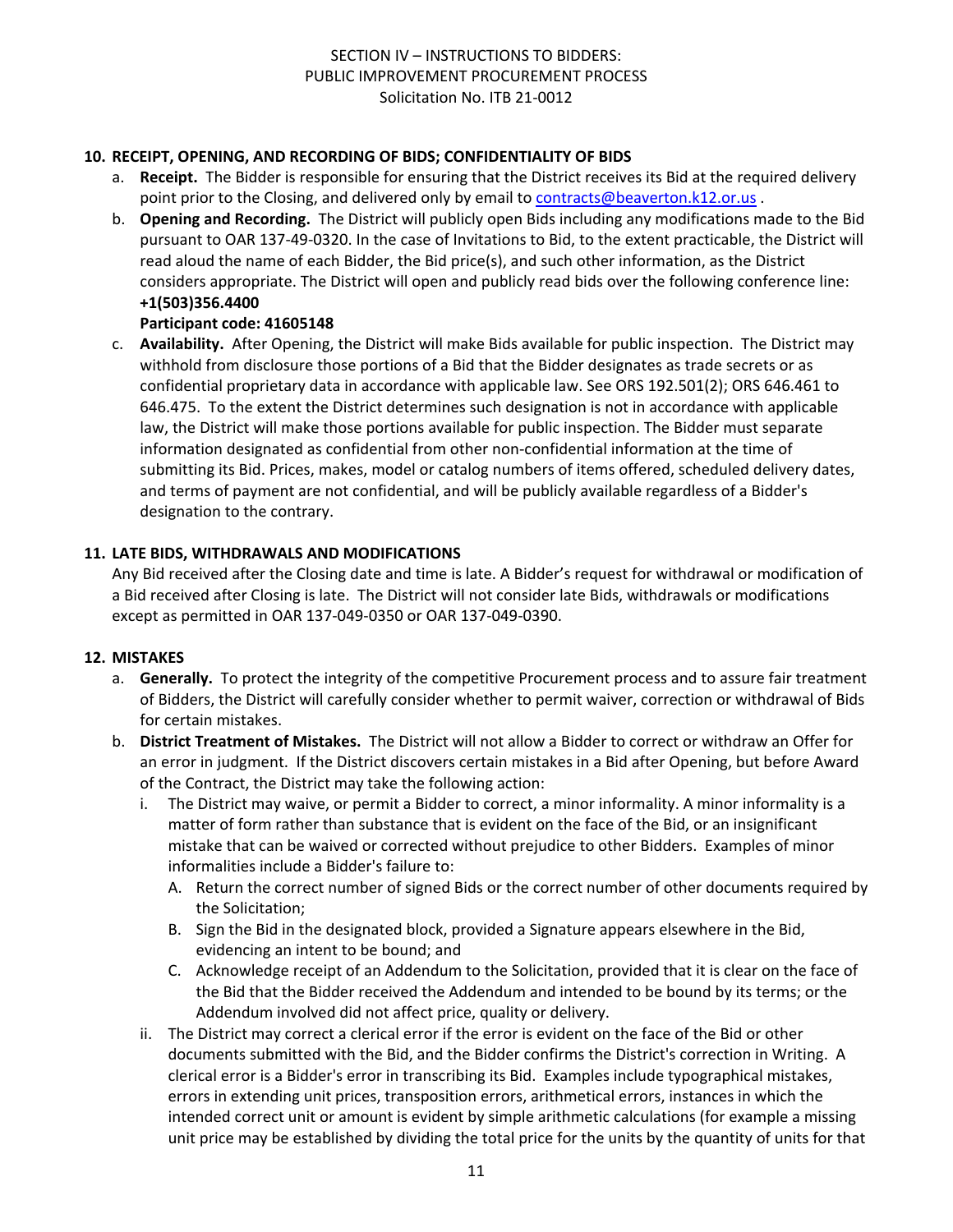item or a missing, or incorrect total price for an item may be established by multiplying the unit price by the quantity when those figures are available in the Bid). In the event of a discrepancy, unit prices will prevail over extended prices.

- iii. The District may permit a Bidder to withdraw an Offer based on one or more clerical errors in the Bid only if the Bidder shows with objective proof and by clear and convincing evidence:
	- A. The nature of the error;
	- B. That the error is not a minor informality under this subsection or an error in judgment;
	- C. That the error cannot be corrected or waived under subsection 12.b.ii above;
	- D. That the Bidder acted in good faith in submitting a Bid that contained the claimed error and in claiming that the alleged error in the Bid exists;
	- E. That the Bidder acted without gross negligence in submitting a Bid that contained a claimed error;
	- F. That the Bidder will suffer substantial detriment if the District does not grant the Bidder permission to withdraw the Offer;
	- G. That the District's or the public's status has not changed so significantly that relief from the forfeiture will work a substantial hardship on the District or the public it represents; and
	- H. That the Bidder promptly gave notice of the claimed error to the District.
- iv. The criteria in subsection 12.b.iii above will determine whether the District will permit a Bidder to withdraw its Bid after Closing. These criteria also will apply to the question of whether the District will permit a Bidder to withdraw its Bid without forfeiture of its Bid bond (or other Bid security), or without liability to the District based on the difference between the amount of the Bidder's Bid and the amount of the Contract actually awarded by the District, whether by Award to the next lowest Responsive and Responsible Bidder, or by resort to a new solicitation.
- c. **Rejection for Mistakes.** The District will reject any Bid in which a mistake is evident on the face of the Bid and the intended correct Bid is not evident or cannot be substantiated from documents submitted with the Bid.
- d. **Identification of Mistakes after Award.** The procedures and criteria set forth above are Bidder's only opportunity to correct mistakes or withdraw Bids because of a mistake. Following Award, a Bidder is bound by its Bid, and may withdraw its Bid or rescind a Contract entered into pursuant to OAR 137 Division 49 only to the extent permitted by applicable law.

#### **13. FIRST-TIER SUBCONTRACTORS; DISCLOSURE AND SUBSTITUTION**

- a. **Required Disclosure.** Within two working hours after the Bid Closing, Bidders must submit the First-Tier Subcontractor Disclosure Form identifying any first-tier subcontractors (those Entities that would be contracting directly with the prime contractor) that will be furnishing labor or labor and materials on the Contract, if Awarded, whose subcontract value would be equal to or greater than:
	- i. Five percent of the total Contract Price, but at least \$15,000; or
	- ii. \$350,000, regardless of the percentage of the total Contract Price.
- b. **Bid Closing, Disclosure Deadline and Bid Opening.** For each ITB to which this rule applies, the District will:
	- i. Set the Bid Closing on a Tuesday, Wednesday or Thursday, and at a time between 2 p.m. and 5 p.m.;
	- ii. Open Bids publicly immediately after the Bid Closing; and
	- iii. Consider for Contract Award only those Bids for which the required disclosure has been submitted by the announced deadline on the form prescribed by the District.
- c. **Submission.** A Bidder must submit the disclosure form required by this rule either in its Bid submission, or within two working hours after Bid Closing in the manner specified by this Solicitation.
- d. **Responsiveness.** Compliance with the disclosure and submittal requirements of ORS 279C.370 and OAR 137-049-0360 is a matter of Responsiveness. Bids that are submitted by Bid Closing, but for which the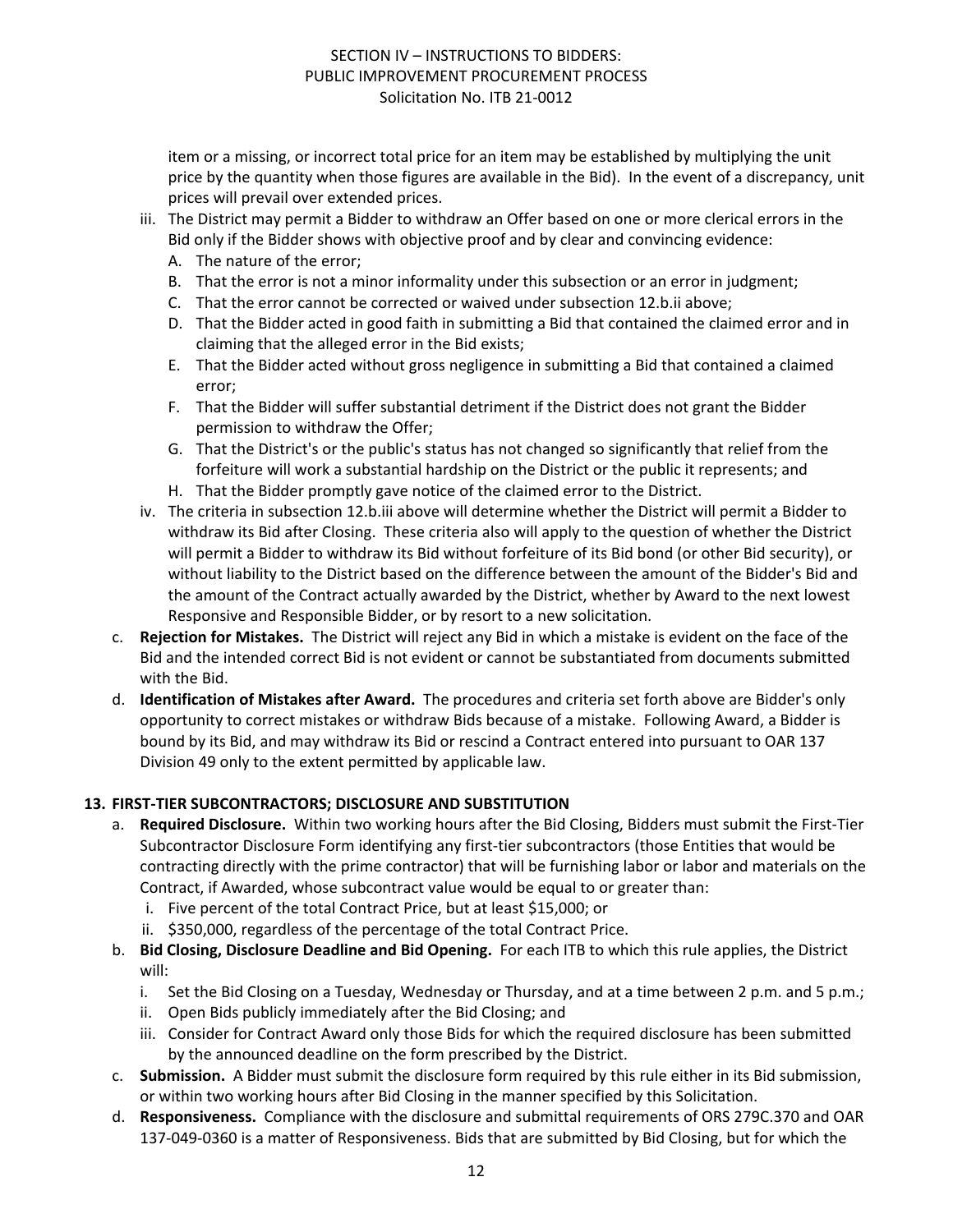disclosure submittal has not been made by the specified deadline, are not Responsive and will not be considered for Contract Award.

- e. **District Role.** The District will obtain, and make available for public inspection, the disclosure forms required by ORS 279C.370 and OAR 137-049-0360. The District will also provide copies of disclosure forms to the Bureau of Labor and Industries as required by ORS 279C.835. The District is not required to determine the accuracy or completeness of the information provided on disclosure forms.
- f. **Substitution.** Substitution of affected first-tier subcontractors must be made only in accordance with ORS 279C.585. The District will accept Written submissions filed under that statute as public records. Aside from issues involving inadvertent clerical error under ORS 279C.585, the District does not have a statutory role or duty to review, approve or resolve disputes concerning such substitutions. See ORS 279C.590 regarding complaints to the Construction Contractors Board on improper substitution.

#### **14. BID EVALUATION CRITERIA**

- a. **General.** A Public Improvement Contract, if awarded, will be awarded to the Responsible Bidder submitting the lowest Responsive Bid. This Solicitation allows Bidders to include multiple Projects in a single Bid. The District will evaluate each Project separately in the manner described in this Section 14. The District may award a Contract for a Bid in whole (i.e., for all projects included in a Bid), or in part (i.e., for one Project or more than one Project included in a Bid, but not all Projects included in that same Bid).
- b. **Bid Evaluation Criteria.** Invitations to Bid may solicit lump-sum Bids, unit-price Bids, or a combination of the two.
	- i. **Lump Sum.** If the ITB requires a lump-sum Bid, without additive or deductive alternates, or if the District elects not to award additive or deductive alternates, Bids will be compared on the basis of lump-sum prices, or lump-sum base Bid prices, as applicable. If the ITB calls for a lump-sum base Bid, plus additive or deductive alternates, the total Bid price will be calculated by adding to or deducting from the base Bid those alternates selected by the District, for the purpose of comparing Bids.
	- ii. **Unit Price.** If the Bid includes unit pricing for estimated quantities, the total Bid price will be calculated by multiplying the estimated quantities by the unit prices submitted by the Bidder and adjusting for any additive or deductive alternates selected by the District, for the purpose of comparing Bids. The District will specify within the Solicitation the estimated quantity of the Procurement to be used for determination of the low Bidder. In the event of mathematical discrepancies between unit price and any extended price calculations submitted by the Bidder, the unit price will govern. See OAR 137-049-0350(2)(b).
- c. The District may reject any Bid not in compliance with all prescribed Public Contracting procedures and requirements, and may reject for good cause all Bids upon the District's finding that it is in the public interest to do so.

## **15. BID EVALUATION AND AWARD; DETERMINATION OF RESPONSIBILITY**

- a. **General.** If Awarded, the District will Award a Contract to the Responsible Bidder(s) submitting the lowest, Responsive Bid for each Project or group of Projects that is most advantageous to the District, provided that such Person or Persons is/are not listed by the Construction Contractors Board as disqualified to hold a Public Improvement Contract. See ORS 279C.375 (3)(a). The District may award by Project, groups of items or the entire Bid provided such Award is consistent with the Solicitation and in the public interest.
- b. **Determination of Responsibility.** Bidders are required to demonstrate their ability to perform satisfactorily under a Contract. Before Awarding a Contract, the District must have information that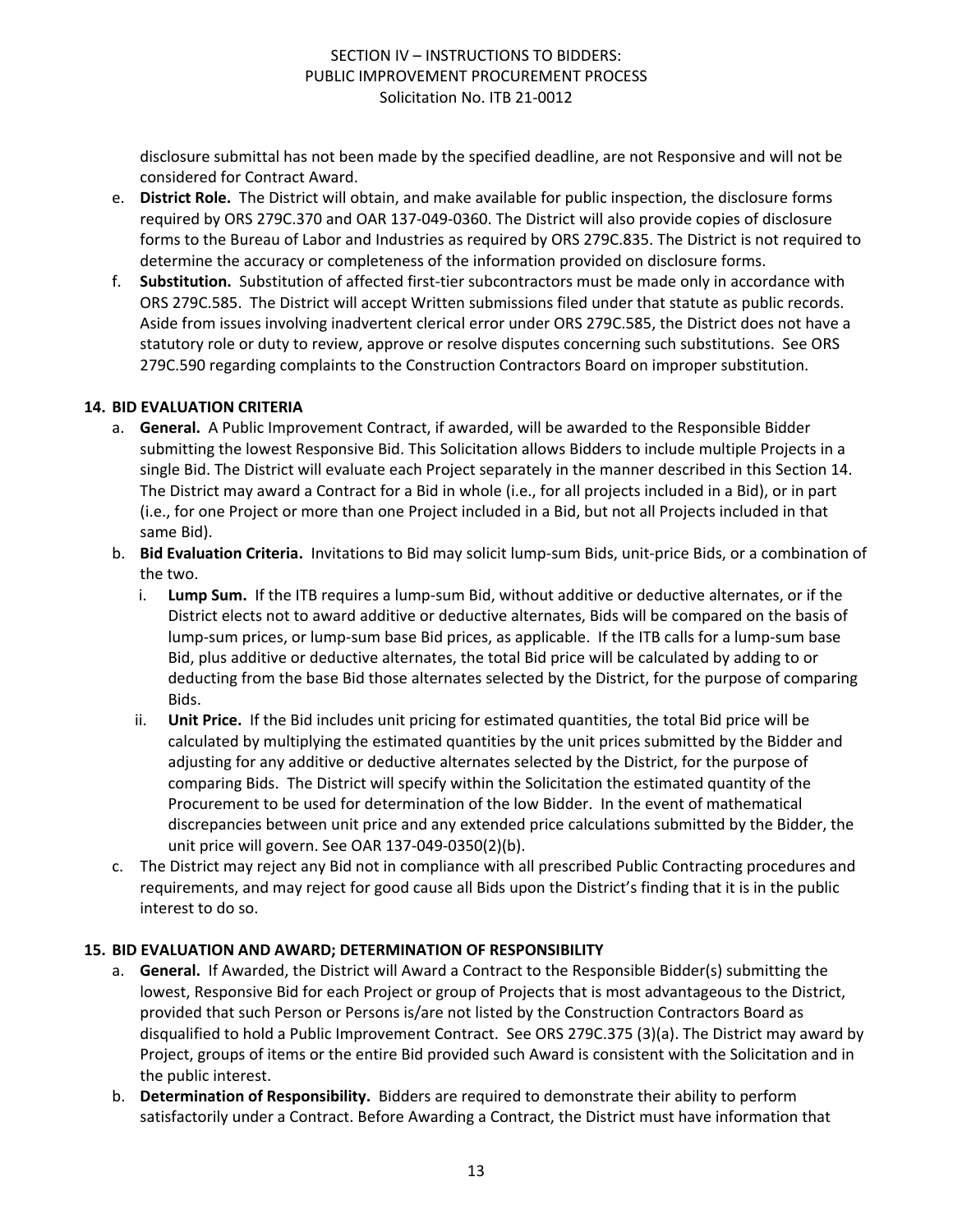indicates that the Bidder meets the standards of responsibility set forth in ORS 279.375(3)(b). To be a Responsible Bidder, the District will determine that the Bidder:

- i. Has available the appropriate financial, material, equipment, facility and Personnel resources and expertise, or ability to obtain the resources and expertise, necessary to meet all contractual responsibilities;
- ii. Has completed previous contracts of a similar nature with a satisfactory record of performance. A satisfactory record of performance means that, to the extent the costs associated with and time available to perform a previous contract were within the Bidder's control, the Bidder stayed within the time and budget allotted for the procurement and otherwise performed the contract in a satisfactory manner. The District should carefully scrutinize a Bidder's record of contract performance if the Bidder is or recently has been materially deficient in contract performance. In reviewing the Bidders performance, the District should determine whether the Bidders deficient performance was expressly excused under the terms of Contract, or whether the Bidder took appropriate corrective action. The District may review the Bidders performance on both private and Public Contracts in determining the Bidders record of contract performance.
- iii. Has a satisfactory record of integrity. A Bidder may lack integrity if the District determines the Bidder demonstrates a lack of business ethics such as violation of state environmental laws or false certifications made to the District. The District may find a Bidder not Responsible based on the lack of integrity of any Person having influence or control over the Bidder (such as a key employee of the Bidder that has the authority to significantly influence the Bidders performance of the Contract or a parent company, predecessor or successor Person). The standards for Conduct Disqualification under OAR 137-49-0370 may be used to determine Bidder's integrity. The District may find a Bidder non-responsible based on previous convictions of offenses related to obtaining or attempting to obtain a contract or subcontract or in connection with the Bidder's performance of a contract or subcontract;
- iv. Is qualified legally to contract with the District; and
- v. Has supplied all necessary information in connection with the inquiry concerning responsibility. If the Bidder fails to promptly supply information requested by the District concerning responsibility, the District will base the determination of responsibility on any available information, or may find the Bidder not Responsible.

The District may make separate Responsibility determinations for each Project included in a Bid. Accordingly, a Bidder may be found Responsible with respect to one Project(s) included in a Bid and not Responsible with respect to another Project(s) included in the same Bid.

c. **District Evaluation.** The District will evaluate a Bid only as set forth in the Solicitation and in accordance with applicable law. The District will not evaluate a Bid using any other requirement or criterion.

## d. **Bidder Submissions.**

- i. The District may require a Bidder to submit Product Samples, Descriptive Literature, technical data, or other material and may also require any of the following prior to award:
	- A. Demonstration, inspection or testing of a product prior to award for characteristics such as compatibility, quality or workmanship;
	- B. Examination of such elements as appearance or finish; or
	- C. Other examinations to determine whether the product conforms to Specifications.
- ii. The District will evaluate product acceptability only in accordance with the criteria disclosed in the Solicitation to determine that a product is acceptable. The District will reject a Bid providing any product that does not meet the Solicitation requirements. The District's rejection of a Bid because it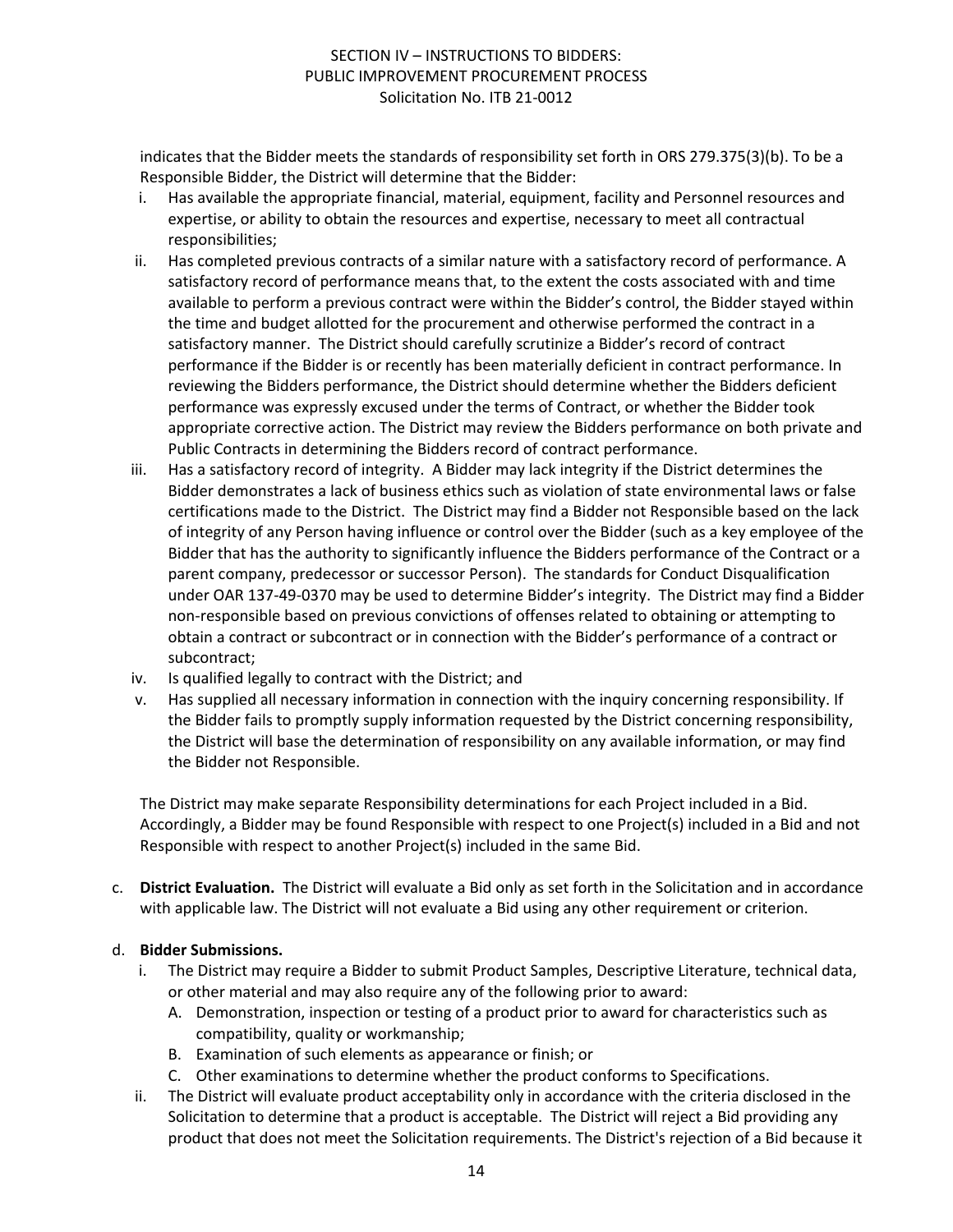offers non-conforming Work or materials is not Disqualification and is not appealable under ORS 279C.445.

- e. **Evaluation of Bids.** The District will use only objective criteria to evaluate Bids as set forth in the Solicitation. The District will evaluate Bids to determine which Responsible Bidder submitted the lowest Responsive Bid.
	- i. **Nonresident Bidders.** In determining the lowest Responsive Bid, the District will, in accordance with OAR 137-046-0310, add a percentage increase to the Bid of a nonresident Bidder equal to the percentage, if any, of the preference given to that Bidder in the state in which the Bidder resides.
	- ii. **Clarifications.** In evaluating Bids, the District may seek information from a Bidder only to clarify the Bidder's Bid. Such clarification must not vary, contradict, or supplement the Bid. A Bidder must submit Written and Signed clarifications and such clarifications will become part of the Bidder's Bid.
	- iii. **Negotiation Prohibited.** The District will not negotiate scope of Work or other terms or conditions under an Invitation to Bid process prior to award.

## **16. NOTICE OF INTENT TO AWARD**

- a. **Notice.** At least seven (7) days before the Award of a Public Improvement Contract, the District will issue a Notice of the District's intent to Award the Contract or Contracts.
- b. **Form and Manner of Posting.** The form and manner of posting notice will conform to customary practices within the District's procurement system and may be made electronically.
- c. **Finalizing Award.** The District's Award will not be final until the later of the following:
	- Seven (7) Days after the date of the notice, unless the Solicitation provided a different period for protest; or
	- ii. The District provides a written response to all timely-filed protests that denies the protest and affirms the Award.
- d. **Prior Notice Impractical.** Posting of notice of intent to award will not be required when the District determines that it is impractical due to unusual time constraints in making prompt Award for its immediate procurement needs, documents the Contract file as to the reasons for that determination, and posts notice of that action as soon as reasonably practical.

## **17. DOCUMENTATION OF AWARD; AVAILABILITY OF AWARD DECISIONS**

- a. **Basis of Award.** After Award, the District will make a record showing the basis for determining the successful Bidder part of the District's Solicitation file.
- b. **Contract Document.** The District will deliver a fully executed copy of the final Contract to the successful Bidder (s).
- c. **Bid Tabulations and Award Summaries.** Upon request of any Person the District will provide tabulations of Awarded Bids.
- d. **Availability of Solicitation Files.** The District will make completed Solicitation files available for public review at the District or electronically.

# **18. NEGOTIATION WITH BIDDERS PROHIBITED**

Except as permitted by ORS 279C.340 and OAR 137-49-0430 when all Bids exceed the cost estimate, the District will not negotiate with any Bidder prior to Contract Award. After Award of the Contract, the District and Contractor may modify the resulting Contract only by change order or Amendment to the Contract in accordance with OAR 137-49-0910. If, pursuant to the evaluation procedures in this Solicitation, multiple Contracts area awarded to a single Contract deductive change orders may be issued after Contract award to realize any additional cost savings attributable to the multiple awards.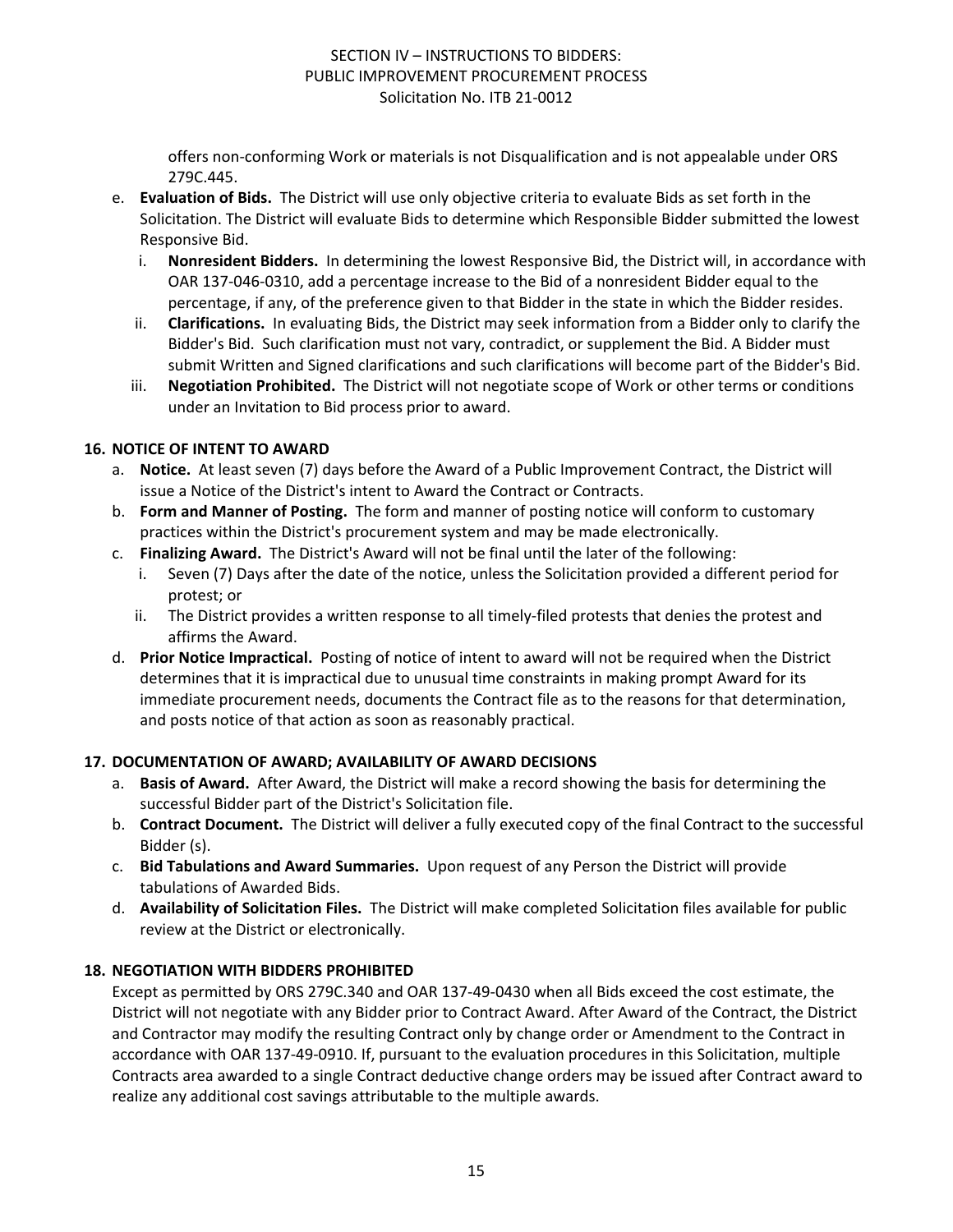## **19. NEGOTIATION WHEN BIDS EXCEED COST ESTIMATE**

- **a. Generally.** In accordance with ORS 279C.340, if all Responsive Bids from Responsible Bidders on a Project included in this Solicitation exceed the District's Project-specific Cost Estimate ("Cost Estimate"), prior to Contract Award the District may negotiate Value Engineering and Other Options with the Responsible Bidder submitting the lowest, Responsive Bid for each Project in an attempt to bring the Project within the District's Cost Estimate.
- **b. Rejection of Bids.** In determining whether all Responsive Bids from Responsible Bidders exceed the Cost Estimate, only those Bids that have been formally rejected, or Bids from Bidders who have been formally disqualified by the District, will be excluded from consideration. The foregoing may apply to a Bid in whole or in part.
- **c. Scope of Negotiations.** The District will not proceed with Contract Award if the scope of the Project is significantly changed from the original Bid. The scope is considered to have been significantly changed if the pool of competition would likely have been affected by the change.
- **d. Discontinuing Negotiations.** The District may discontinue negotiations at any time and will do so if it appears to the District that the apparent low Bidder is not negotiating in good faith or fails to share cost and pricing information upon request. Failure to rebid any portion of the project, or to obtain subcontractor pricing information upon request, will be considered a lack of good faith.
- **e. Limitation.** Negotiations may be undertaken only with the lowest Responsive, Responsible Bidder pursuant to ORS 279C.340. That statute does not provide any additional authority to further negotiate with Bidders next in line for Contract Award.

## **20. REJECTION OF BIDS**

#### **a. Rejection of a Bid.**

- i. The District may reject any Bid upon finding that to accept the Bid may impair the integrity of the Procurement process or that rejecting the Bid is in the public interest. The District may reject a Bid in whole or in part (i.e., specific Projects).
- ii. The District will reject a Bid upon the District's finding that the Bid:
	- A. Is contingent on the District's acceptance of terms and conditions (including Specifications) that differ from the Solicitation;
	- B. Takes exception to terms and conditions (including Specifications);
	- C. Attempts to prevent public disclosure of matters in contravention of the terms and conditions of the Solicitation or in contravention of applicable law;
	- D. Offers Work that fails to meet the Specifications of the Solicitation;
	- E. Is late;
	- F. Is not in substantial compliance with the Solicitation;
	- G. Is not in substantial compliance with all prescribed public Solicitation procedures.
- iii. The District will reject a Bid upon the District's finding that the Bidder:
	- A. Has not been prequalified under ORS 279C.430 and the District required mandatory prequalification;
	- B. Has been Disqualified;
	- C. Has been declared ineligible under ORS 279C.860 by the Commissioner of Bureau of Labor and Industries and the Contract is for a Public Work;
	- D. Is listed as not qualified by the Construction Contractors Board, if the Contract is for a Public Improvement;
	- E. Has not met the requirements of ORS 279A.105 if required by the Solicitation;
	- F. Has not submitted properly executed Bid or Proposal security as required by the Solicitation;
	- G. Has failed to provide the Certification of Non-Discrimination required under OAR 137-049- 0440(3);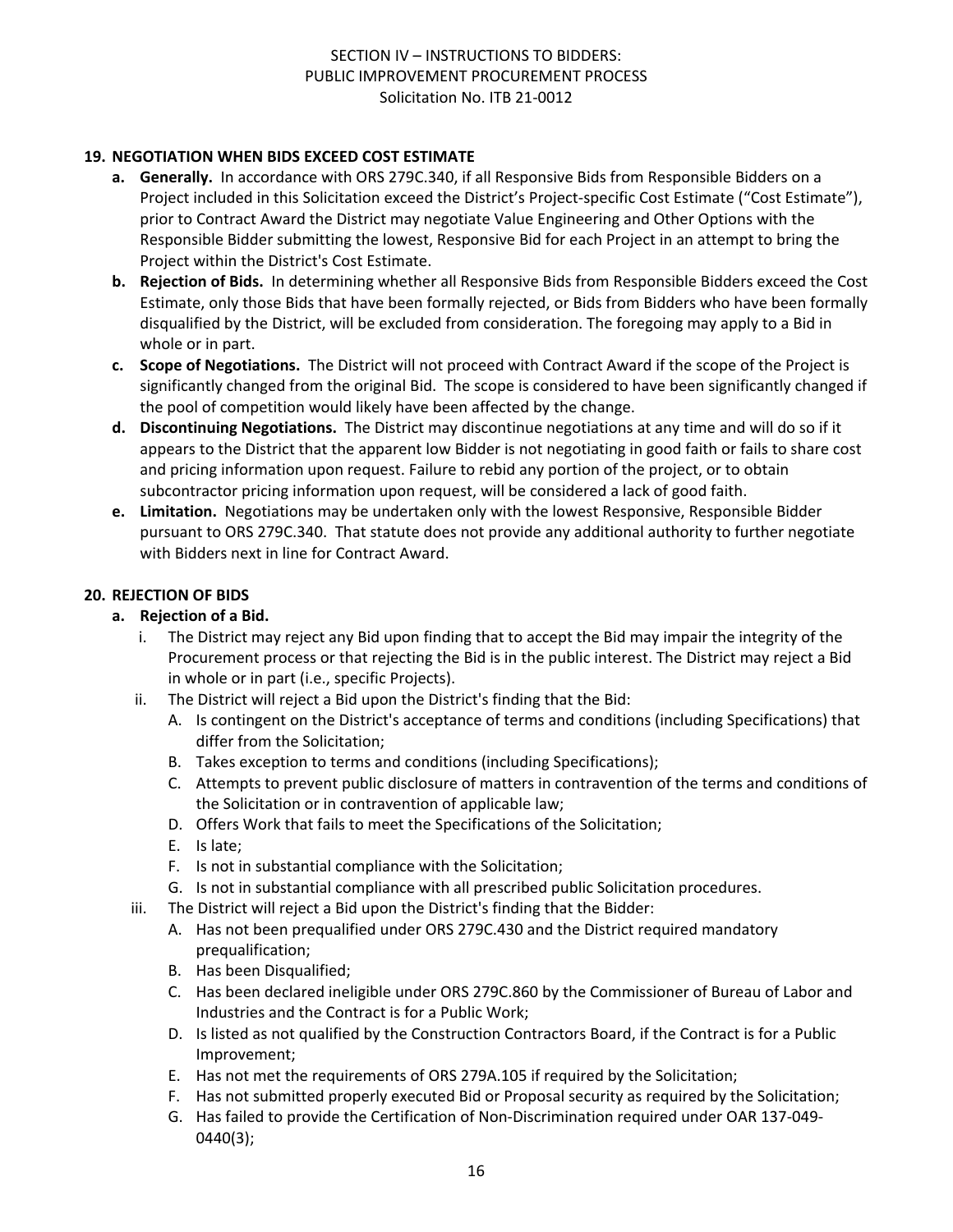- H. Is not Responsible. See OAR 137-049-0390(2) regarding District determination that the Bidder has met statutory standards of responsibility.
- b. **Form of Business.** The District may investigate any Person submitting a Bid. The investigation may include that Person's officers, Directors, Owners, affiliates, or any other Person acquiring ownership of the Person to determine application of this rule or to apply the Disqualification provisions of ORS 279C.440 to 279C.450 and OAR 137-049-0370.
- c. **Certification of Non-Discrimination.** The Bidder must certify and deliver to the District as part of their Bid, written certification (see attached Bidder Certification) that the Bidder has not discriminated and will not discriminate against any disadvantaged business enterprise, minority-owned business, womenowned business, emerging small business, or business that a service-disabled veteran owns, in obtaining any required subcontracts. Failure to do so will be grounds for disqualification.
- d. **Rejection of all Bids.** The District may reject all Bids for good cause upon the District's Written finding it is in the public interest to do so. The District will notify all Bidders of the rejection of all Bids, along with the good cause justification and finding.
- e. **Criteria for Rejection of All Bids.** The District may reject all Bids received or, all Bids for a single Project or group of Projects upon a Written finding (respective to the Project[s] for which all Bids are being rejected) that:
	- i. The content of or an error in the Solicitation, or the Solicitation process unnecessarily restricted competition for the Contract;
	- ii. The price, quality or performance presented by the Bidders is too costly or of insufficient quality to justify acceptance of the Bids;
	- iii. Misconduct, error, or ambiguous or misleading provisions in the Solicitation threaten the fairness and integrity of the competitive process;
	- iv. Causes other than legitimate market forces threaten the integrity of the competitive Procurement process. These causes include, but are not limited to, those that tend to limit competition such as restrictions on competition, collusion, corruption, unlawful anti-competitive conduct and inadvertent or intentional errors in the Solicitation;
	- v. The District cancels the Solicitation in accordance with OAR 137-049-0270; or
	- vi. Any other circumstance indicating that awarding the Contract would not be in the public interest.

# **21. PROTEST OF CONTRACTOR SELECTION, CONTRACT AWARD**

- a. **Purpose.** An adversely affected or aggrieved Bidder must exhaust all avenues of administrative review and relief before seeking judicial review of the District's Contractor selection or Contract Award decision.
- b. **Notice of Intent to Award.** Unless otherwise provided in the Solicitation, the District will provide written notice to all Bidders of the District's intent to award the Contract. Delivery of such notice shall be via posting on Oregon Buys. The District's Award will not be final until the later of the following:
	- i. Seven (7) days after the date of the notice, unless the Solicitation provided a different period for protest; or
	- ii. The District provides a written response to all timely-filed protests that denies the protest and affirms the Award.

## **c. Right to Protest Award.**

- i. An adversely affected or aggrieved Bidder may submit to the District a Written protest of the District's intent to award within seven (7) days after issuance of the notice of intent to award the Contract, unless a different protest period is provided under the Solicitation.
- ii. The Bidders protest must be in Writing and must specify the grounds upon which the protest is based.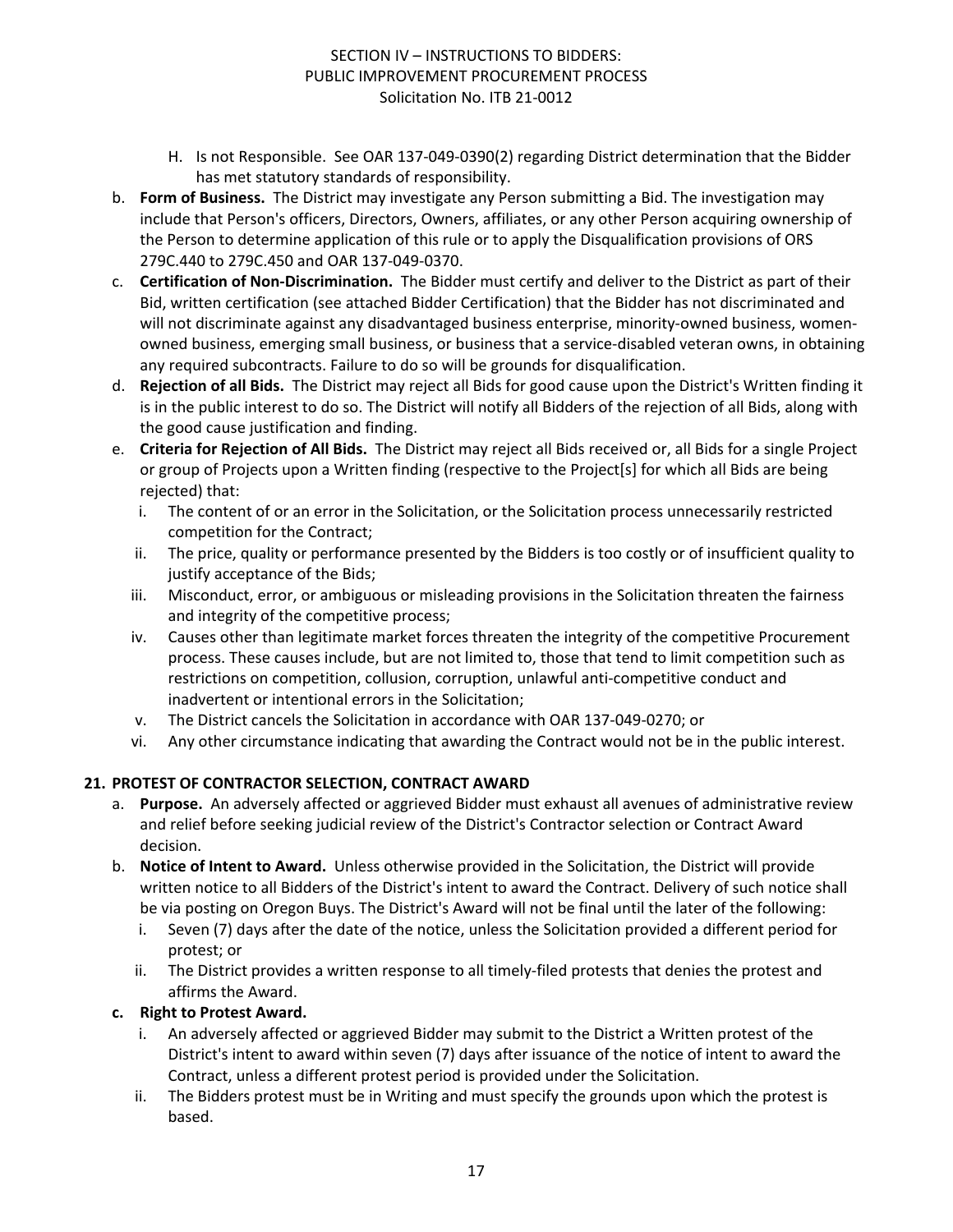- iii. A Bidder is adversely affected or aggrieved only if the Bidder is eligible for Award of the Contract as the Responsible Bidder submitting the lowest Responsive Bid and is next in line for Award, i.e., the protesting Bidder must claim and state specific reasons why all lower Bidders are ineligible for Award:
	- A. Because their Bids were non-responsive; or
	- B. The District committed a substantial violation of a provision in the Solicitation or of an applicable Procurement statute or administrative rule, and the protesting Bidder was unfairly evaluated and would have, but for such substantial violation, been the Responsible Bidder offering the lowest Responsive Bid.
- iv. The District will not consider a protest submitted after the time period established in this Rule or such different period as may be provided in the Solicitation.
- v. Notwithstanding all other applicable laws, rules, and processes that would allow the District to move forward with Contract Award and/or Work under Contracts resulting from this Solicitation, the District may, prior to resolution of any Protests received, award a Contract or Contracts that are not subject to such Protests.
- d. **Authority to Resolve Protests.** The District's Purchasing Manager will settle or resolve a written protest submitted in accordance with the requirements of this Rule.
- e. **Decision.** If a protest is not settled, the Superintendent, or designee, will promptly issue a written decision on the protest. Judicial review of this decision will be available if provided by statute.
- f. **Award.** The successful Bidder must promptly execute the Contract after the Award is final. The District will execute the Contract only after it has obtained all applicable required documents and approvals.

**22. BID COSTS**: The District is not liable for any costs incurred by the Bidder in its Bid preparation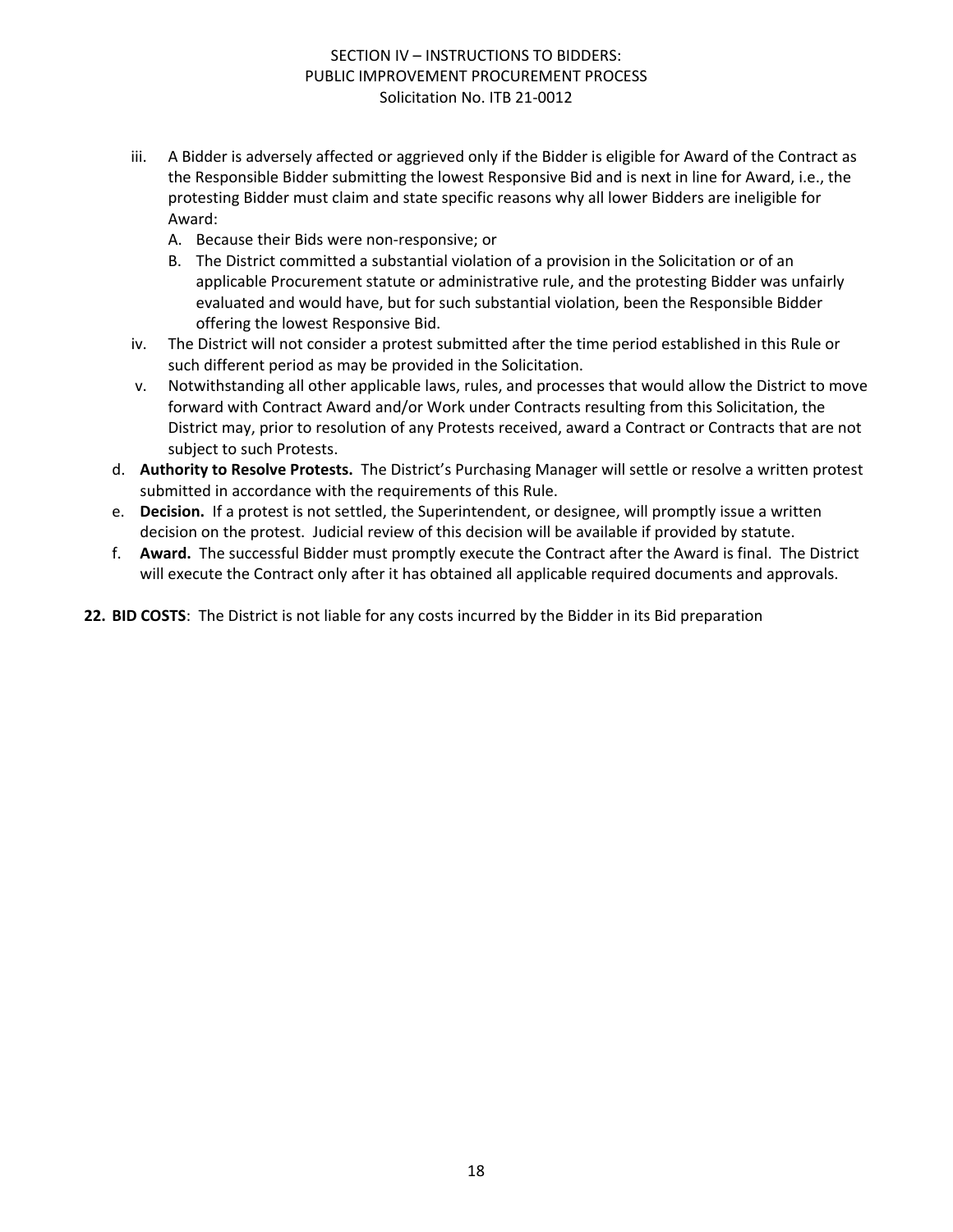#### **1. PUBLIC WORKS REQUIREMENTS**

This solicitation will result in a Contract for a Public Work subject to ORS 279C.800 to 279C.870 or the Davis-Bacon Act (40 U.S.C. 3141 et seq., if applicable). No Bid will be received or considered by the District unless the Bid contains a statement by the Bidder that the provisions of ORS 279C.800 to 279C.870 (prevailing wage rates paid to employees) or the Davis Bacon Act (40 U.S.C. 3141 et seq, if applicable) are to be complied with (see Bidder Certification).

## **2. REGISTRATION REQUIREMENTS**

Bidders must be currently registered with the Construction Contractors Board as required by ORS 701.021, licensed by the Sate Landscape Contractors Board, as required by ORS 671.530, or licensed by the Department of Environmental Quality, as required by ORS 468A.710 (Air Quality) , if required, holding the proper registration for the work contemplated herein, at the time of Bid submittal. All Subcontractors participating in the project must be similarly registered with the Construction Contractors Board, State Landscape Contractors Board or Department of Environmental Quality, as required, at the time they propose to engage in subcontract work. The CCB registration requirements apply to all public works contracts unless superseded by federal law.

## **3. BOLI/PWR REQUIREMENTS**

All contractors and subcontractors will abide by the latest determination of the minimum wage rates as scheduled and published for this region by the U.S. Department of Labor and the Oregon Bureau of Labor and Industries and will abide by all amendments, decisions, and related regulations of these agencies. Specifically:

- a. The Contractor is required to pay workers not less than prevailing wage rates for the Region #2 through the contract period.
- b. If the Contractor fails to pay for labor and services the District can pay and will withhold these amounts from payments to the Contractor. OAR 839-025-0020(2)(a).
- c. The Contractor is required to pay weekly, holiday (including weekends) and daily overtime as required. OAR 839-025-0020(2)(b).
- d. The existing 'prevailing rate of wage' as published by the Oregon Bureau of Labor and Industries are the Prevailing Wage Rates for Public Works Contracts in Oregon effective July 1, 2021 and PWR amendment dated October 1, 2021. They may be found at the following website: [http://www.oregon.gov/boli/WHD/PWR/Pages/pwr\\_state.aspx](http://www.oregon.gov/boli/WHD/PWR/Pages/pwr_state.aspx), and are incorporated herein by this reference.

#### **4. BONDS: PERFORMANCE, PAYMENT AND PUBLIC WORKS**

#### **a. Performance and Payment Bonds.**

- i. Pursuant to ORS 279C.380, the Contractor must furnish bonds covering the faithful performance of the Contact and payment of obligations arising there under. Bonds are to be obtained through a company that is authorized and licensed by the Oregon Insurance Commissioner. The bonding company must be listed on the most current US Government Treasury list, Department Circular 570 or approved PRIOR TO BID SUBMISSION by the District. The cost of the Bonds must be included in the Contract Sum. The amount of each Bond must be equal to 100 percent of the Contract Sum. Performance and Payment Bonds must be the AIA A312 or as approved by the District.
- ii. Bonds must be effective from the Contract date through the Final Completion of the Contract.
- iii. Failure to adhere to these requirements may be grounds for rejection of the Bid.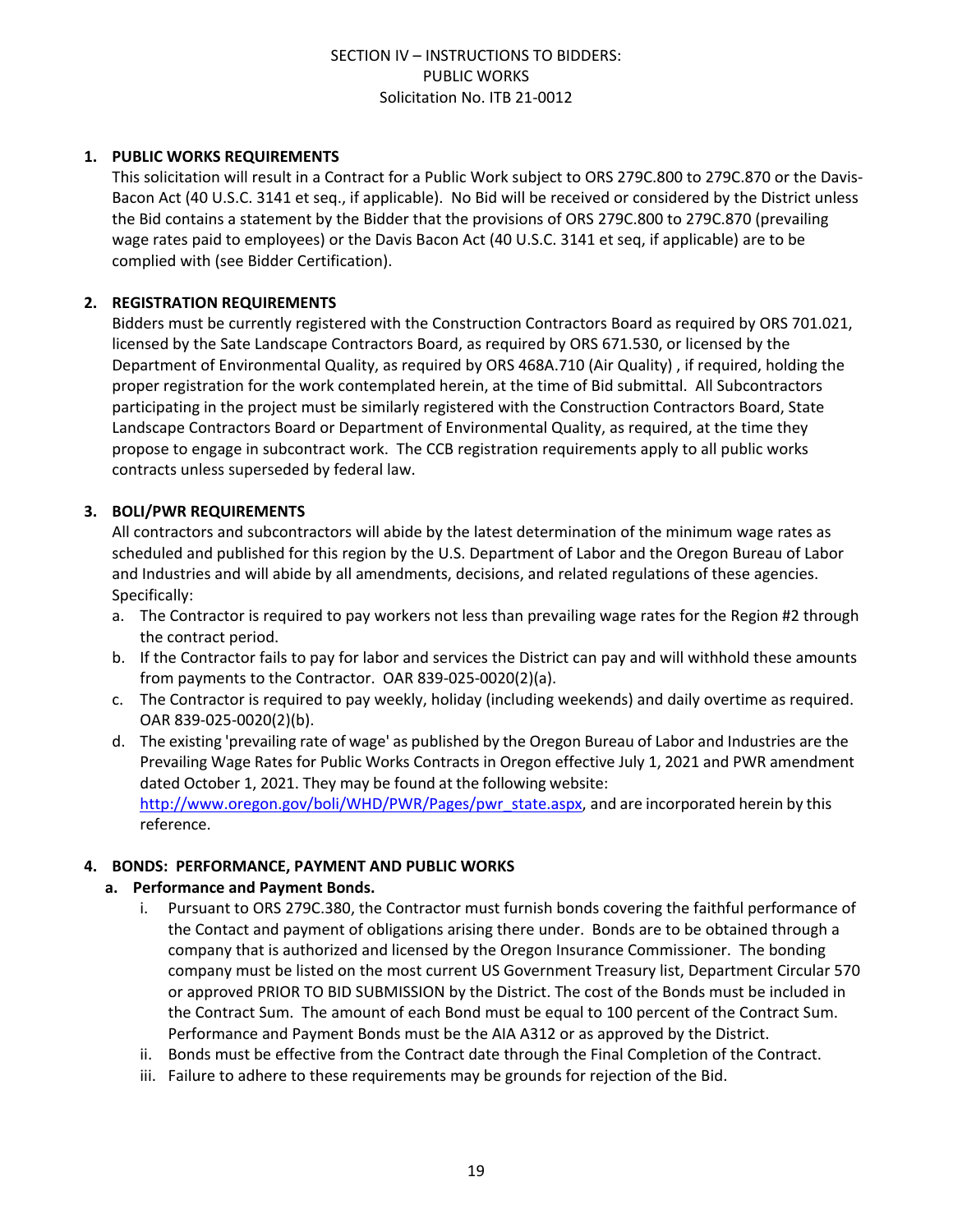## **b. Public Works Bond.**

- i. Contractors who work on public works projects, subject to the PWR law, are required to file a \$30,000 Public Works Bond to be used exclusively for unpaid wages determined to be due by BOLI. Proof of this bond in effect must be provided to the District prior to Contract signing, after the award of this solicitation.
- ii. General Contractors are required to verify that subcontractors have filed a public works bond before permitting a subcontractor to start work on a project.
- iii. ORS 279C.836 provides exemptions from the bond requirements for certified disadvantaged, minority, women, service-disabled veteran owned or emerging small business enterprises. It is the Contractor's responsibility to notify the District if an exemption applies to the Contractor.
- iv. The Public Works Bond must be furnished by a surety company authorized to do business in Oregon
- c. **Time for Submission.** The apparent successful Bidder must promptly furnish the required performance security upon the District's request. If the Bidder fails to furnish the security as requested, the District may reject the Bid and award the Contract to the Responsible Bidder with the next lowest Responsive Bid, and, at the District's discretion, the Bidder must forfeit its Bid Bond.

## **5. SUBSTITUTE CONTRACTOR**

If the Contractor provided a performance bond, the District may afford the Contractor's surety the opportunity to provide a substitute Contractor to complete performance of the Contract. A substitute Contractor must perform all remaining contract Work and comply with all terms and conditions of the Contract, including the provisions of the performance bond and the payment bond. Such substitute performance does not involve the Award of a new Contract and will not be subject to the competitive procurement provisions of ORS Chapter 279C.

#### **6. FOREIGN CONTRACTOR**

If the Contract Price exceeds \$10,000 and the Contractor is a Foreign Contractor, the Contractor must promptly report to the Oregon Department of Revenue on forms provided by the Department of Revenue, the Contract Price, terms of payment, Contract duration and such other information as the Department of Revenue may require before final payment can be made on the Contract. A copy of the report must be forwarded to the District. The District will satisfy itself that the above requirements have been complied with before it issues final payment on the Contract.

#### **7. CERTIFIED PAYROLL WITHHOLDING**

- a. If a prime contractor does not file certified payroll as required (at least once per month), the District will withhold 25% of amounts due to the prime contractor, in addition to any other required Retainage.
- b. If a first-tier subcontract does not file certified payroll reports as required, the prime contractor must withhold 25% of amounts due the first-tier subcontractor.
- c. Once certified payroll reports are submitted, the District or prime contractor are to pay amounts withheld within 14 days.
- d. Neither the District nor the prime contractor is required to verify the accuracy of the contents of the certified payroll reports.

## **8. DRUG TESTING REQUIREMENT**

ORS 279C.505(2) requires that all public improvement contracts contain a provision requiring contractors to demonstrate that an employee drug-testing program is in place. Bidders are therefore required to certify that they have an employee drug-testing program in place that applies to all employees and will maintain a drug-testing program at all times during the performance of the awarded Contract. Failure to maintain a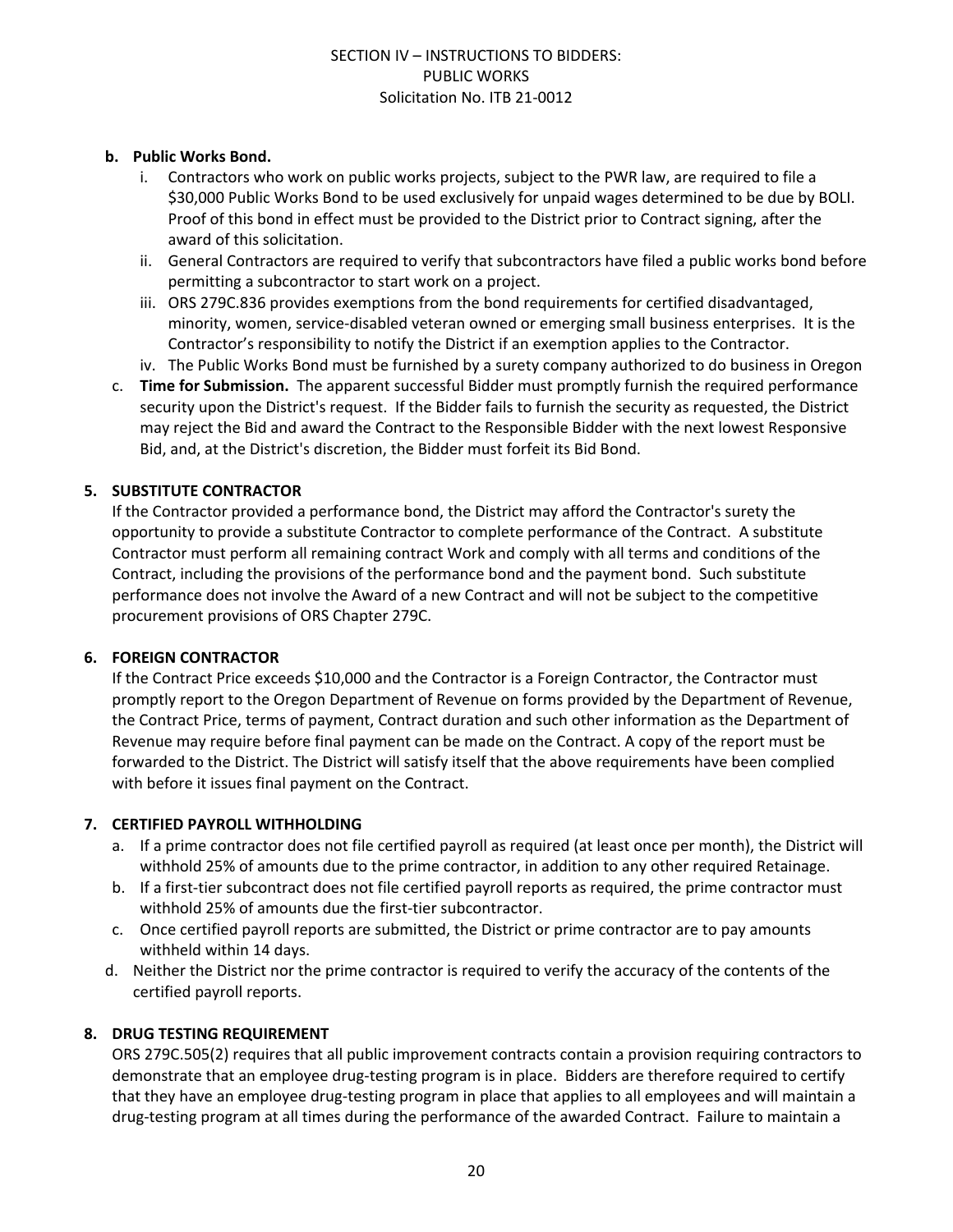program will constitute a material breach of contract. The use of drugs, alcohol, or any tobacco products is prohibited on all District property.

## **9. OTHER TERMS AND CONDITIONS:**

The Contractor must understand and agree to comply with the following:

- a. Provide prompt payment to all Persons supplying labor or material for the performance of the work; Pay all contributions or amounts due the Industrial Accident Fund; Not permit any lien or claim to be filed or prosecuted against the District; and Pay to the Department of Revenue all sums withheld from employees. (ORS 279C.505(1));
- b. Demonstrate that an employee drug testing program is in place. (ORS 279C.505(2));
- c. If the Contract calls for demolition Work described in ORS 279C.510(1), the Contractor is required to salvage or recycle construction and demolition debris, if feasible and cost-effective;
- d. If the Contract calls for lawn or landscape maintenance, the Contractor is required to compost or mulch yard waste material at an approved site, if feasible and cost effective (ORS 279C.510(2);
- e. If the Contractor fails, neglects or refuses to pay promptly a person's claim for labor or services provided to the contractor or a subcontractor, the District may pay the amount of the claim to the person that provides the labor or services and charge the amount of the payment against funds due or to become due the contractor, as set forth in ORS 279C.515(1);
- f. If the Contractor or a first-tier subcontractor fails, neglects or refuses to pay a person that provides labor or materials in connection with the public improvement contract within 30 days after receiving payment from the contracting agency or a contractor, the contractor or first-tier subcontractor owes the person the amount due plus interest charges. (ORS 279C.515(2));
- g. If the Contractor or a subcontractor fails, neglects or refuses to pay a person that provides labor or materials in connection with the public improvement contract, the person may file a complaint with the Construction Contractors Board, unless payment is subject to a good faith dispute as defined in ORS 279C.580. (ORS 279C.515(3));
- h. Abide by maximum hours of labor and overtime, as set forth in ORS 279C.520(1);
- i. Provide employer notice to employees of hours and days that employees may be required to work, as set forth in ORS 279C.520(2);
- j. Abide by environmental and natural resources regulations (ORS 279C.525);
- k. Make required payments for medical care and certain services related to sickness and injury to employees, as set forth in ORS 279C.530(1);
- l. Understand all employers, including Contractor, that employ subject workers who work under this Contract in the State of Oregon must comply with ORS 656.017 and provide the required Workers' Compensation coverage, unless such employers are exempt under ORS 656.126. Contractor must ensure that each of its subcontractors complies with these requirements. (ORS 279C.530(2));
- m. Abide by maximum hours, holidays and overtime (ORS 279C.540);
- n. Abide by time limitation on claims for overtime (ORS 279C.545);
- o. Pay prevailing wage rates, including subcontractors (ORS 279C.800 to 279C.870);
- p. File required BOLI Public Works bond(s) including subcontractors, as set forth in ORS 279C.830(2);
- q. Follow Retainage rules (ORS 279C.550 to 279C.570);
- r. Abide by prompt payment policy, progress payments, rate of interest (ORS 279C.570);
- s. Maintain relations with subcontractors (ORS 279C.580);
- t. Make notice of claim (ORS 279C.605);
- u. Provide Affidavit of Compliance with the Oregon tax laws in accordance with ORS 305.385; and
- v. Certify that all subcontractors performing Work described in ORS 701.005(2) (i.e., construction Work) will be registered with the Construction Contractors Board, licensed by the State Landscape Contractors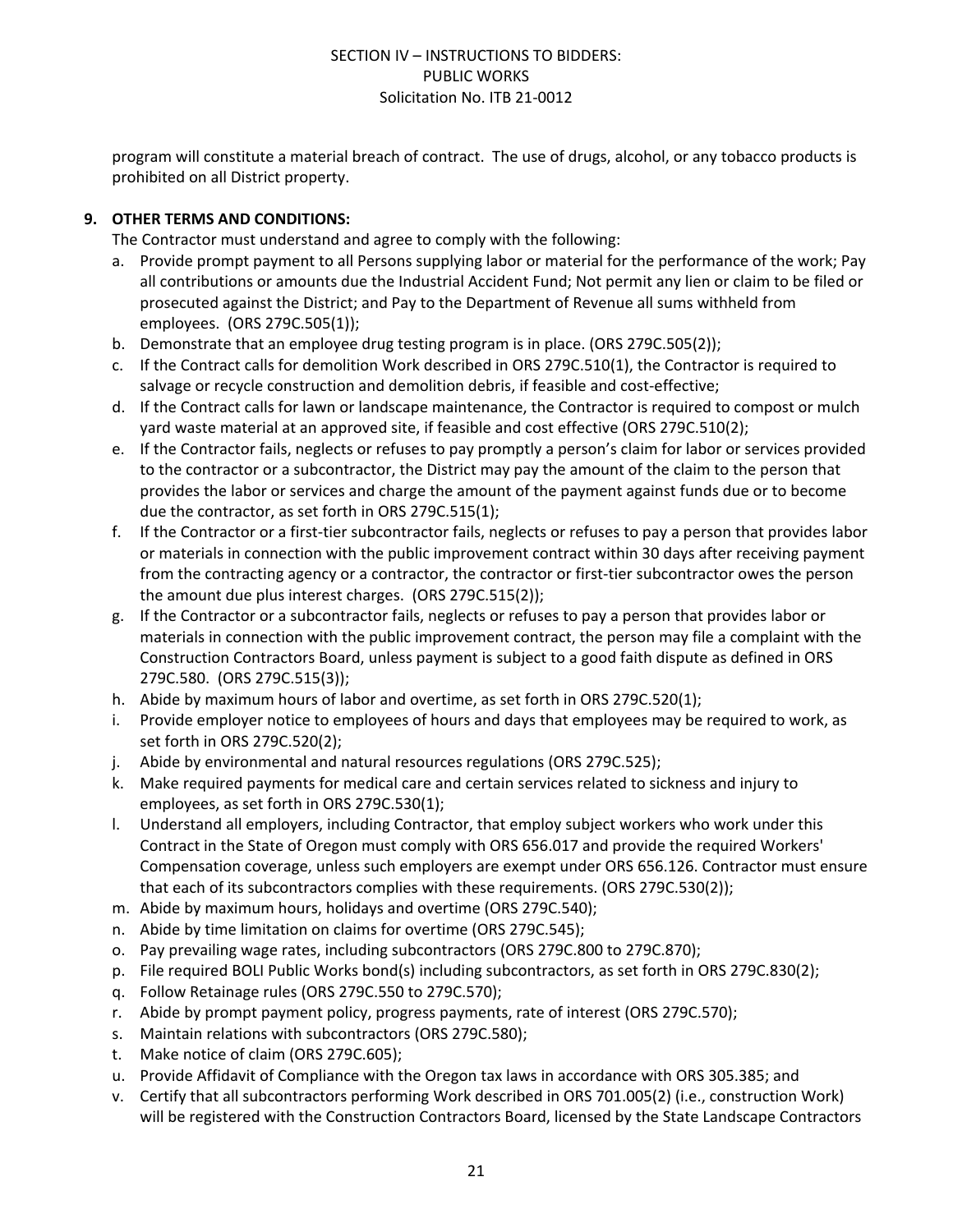Board in accordance with ORS 701.021 to 701.050, or licensed under ORS 468A.720 (Air Quality), if required, before the subcontractors commence Work under the Contract.

- w. Assignment or Transfer Restricted. Unless otherwise provided in the Contract, the Contractor must not assign, sell, dispose of, or transfer rights, or delegate duties under the Contract, either in whole or in part, without the District's prior Written consent. Unless otherwise agreed by the District in Writing, such consent will not relieve the Contractor of any obligations under the Contract. Any assignee or transferee will be considered the agent of the Contractor and be bound to abide by all provisions of the Contract. If the District consents in Writing to an assignment, sale, disposal or transfer of the Contractor's rights or delegation of Contractor's duties, the Contractor and its surety, if any, must remain liable to the District for complete performance of the Contract as if no such assignment, sale, disposal, transfer or delegation had occurred unless the District otherwise agrees in Writing.
- x. In accordance with OAR 333-01901030, all persons engaged to provide goods and/or services at a school or school-based program which takes place at or in school facilitates **and who has direct/indirect contact with students**, must be vaccinated against COVID-19 or have a documented medical or religious exception. Unvaccinated persons, regardless of exception status, may not perform work which takes place at or in school facilities if they may have direct/indirect contact with students and/or staff.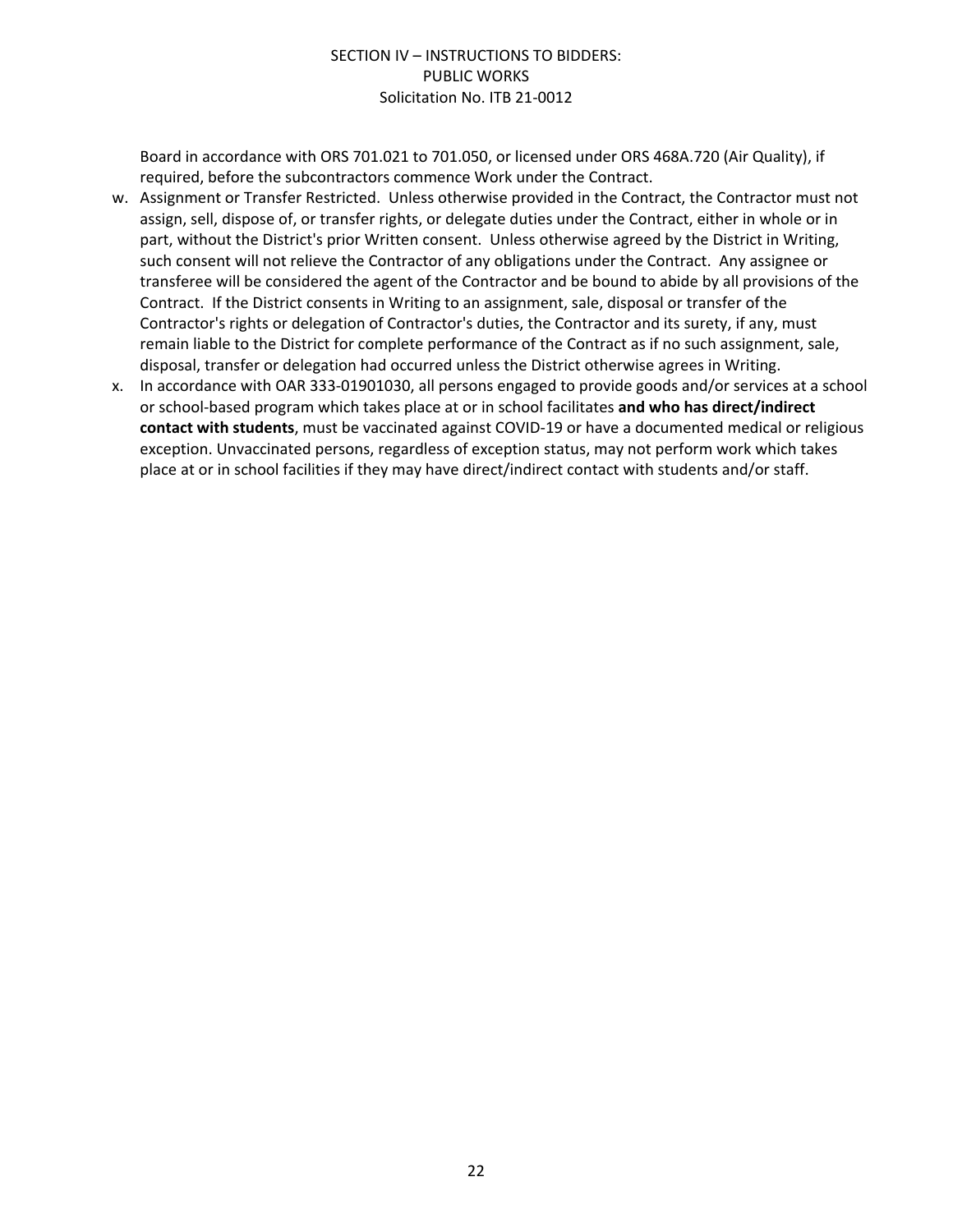## SECTION V – ATTACHMENTS Solicitation No. ITB 21-0012

#### **1. BID PREPARATION:**

- a. Bidder must complete and return as its Bid, the required Affidavit, Certifications and Forms included as Attachments to this Solicitation. (See Attached Bid Submission Checklist)
- b. Failure to complete, **sign**, and submit these and any other document(s) as requested or required in accordance with this Solicitation may be grounds to declare the Bid nonresponsive.

#### **2. FORMS**

- a. The attached forms are to be included in Bid.
- b. Copies of the included forms (See Attached Bid Submission Checklist) are to be completed and submitted by the Bidder along with other required documents as required by the Instructions to Bidders.
- c. **References.** If the Bidder has performed any project or work with the District in the last ten (10) years, one of the references must be from the Bidder's most recent contract with the District.

#### **3. FORM OF AGREEMENT**

The form of construction agreement to be used between the District and the General Contractor for the Project is the AIA Document A101-2017 and AIA Document A201-2017 as issued by the Beaverton School District. Any references and/or requirements of the General Contractor to the District must apply to subcontractors' requirements to the District and General Contractor. A sample Copy of the AIA Document A101-2017 and AIA Document A201-2017 as issued by Beaverton School District are included herein.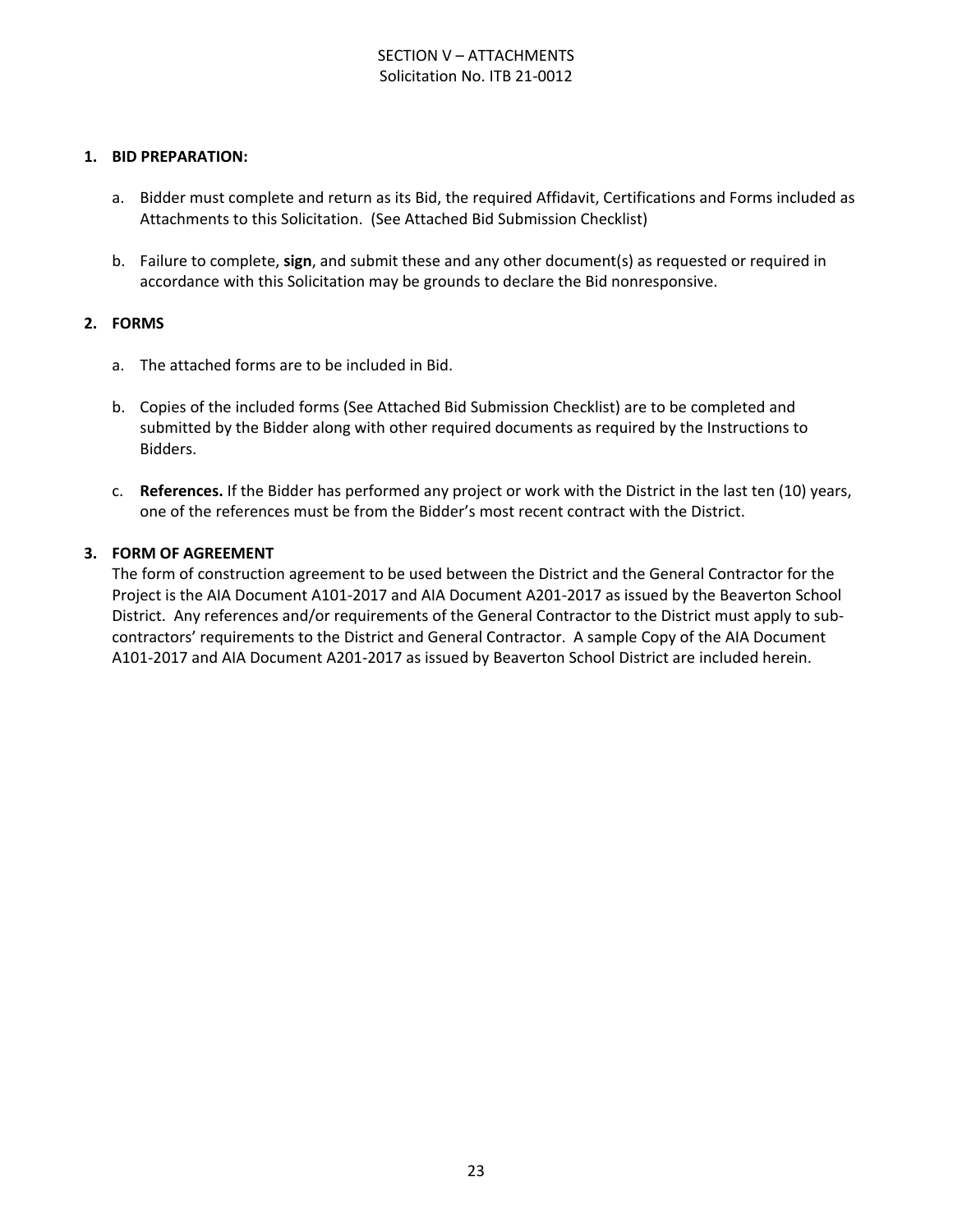#### SECTION V – ATTACHMENTS Solicitation No. ITB 21-0012

# **BID SUBMISSION CHECKLIST**

#### **ALL AFFIDAVITS, CERTIFICATIONS, FORMS AND BID CONTENT REQUIREMENTS AS SPECIFIED IN SECTION V MUST BE INCLUDED AS PART OF THE BID.**

#### **\_\_\_\_ REQUIRED AFFIDAVIT, CERTIFICATIONS AND FORMS**

The following affidavit, certifications and forms must be completed **and signed** by the person authorized to represent the Bidder regarding all matters related to the Bid and authorized to bind the Bidder to the agreement. Failure to submit any of the required, completed, **and signed** affidavits/certifications/forms may be grounds to declare the Bid nonresponsive.

|  | BIDDER CERTIFICATION - This serves as the cover sheet for your Bid. (Attachment A)                         |
|--|------------------------------------------------------------------------------------------------------------|
|  | BID SCHEDULES. (Attachment B)                                                                              |
|  | BID SECURITY (Bid Bond). (Attachment C)                                                                    |
|  | AFFADAVIT OF NON-COLLUSION / COMPLIANCE WITH TAX LAWS. (Attachment D)                                      |
|  | NON-CONFLICT OF INTEREST CERTIFICATION. (Attachment E)                                                     |
|  | BIDDER RESPONSIBILITY FORM - All Pages. (Attachment F)                                                     |
|  | BIDDER REFERENCE FORMS – Include the # specified on the form. See SECTION V Paragraph 2.<br>(Attachment G) |
|  | FIRST-TIER SUBCONTRACTOR DISCLOSURE FORM (Attachment H)                                                    |
|  |                                                                                                            |

The Bidder is **encouraged** to use the following attachment to identify their Bid. It is provided for the Bidder's convenience and is **NOT** required.

The following attachment(s) are **NOT** to be returned with the Bid. Bidders must review the content of these attachment(s).

**\_\_\_\_\_\_\_\_\_\_\_\_\_\_\_\_\_\_\_\_\_\_\_\_\_\_\_\_\_\_\_\_\_\_\_\_\_\_\_\_\_\_\_\_\_\_\_\_\_\_\_\_\_\_\_\_\_\_\_\_\_\_\_\_\_\_\_\_\_\_\_\_\_\_\_\_\_\_\_\_\_\_\_\_\_\_\_\_**

- ATTACHMENT I Sample AIA A101 Contract and AIA A201 General Conditions
- ATTACHMENT J Drawings
- ATTACHMENT K Specifications
- ATTACHMENT L During Solicitation Substitution Request Form

ATTACHMENT M Covid Attestation Form (Required for Contract Execution/Awarded Bidder)

This checklist is provided for the Bidder's convenience in assembling their Bid and is NOT required to be returned with the Bid.

**\_\_\_\_\_\_\_\_\_\_\_\_\_\_\_\_\_\_\_\_\_\_\_\_\_\_\_\_\_\_\_\_\_\_\_\_\_\_\_\_\_\_\_\_\_\_\_\_\_\_\_\_\_\_\_\_\_\_\_\_\_\_\_\_\_\_\_\_\_\_\_\_\_\_\_\_\_\_\_\_\_\_\_\_\_\_\_\_\_\_\_**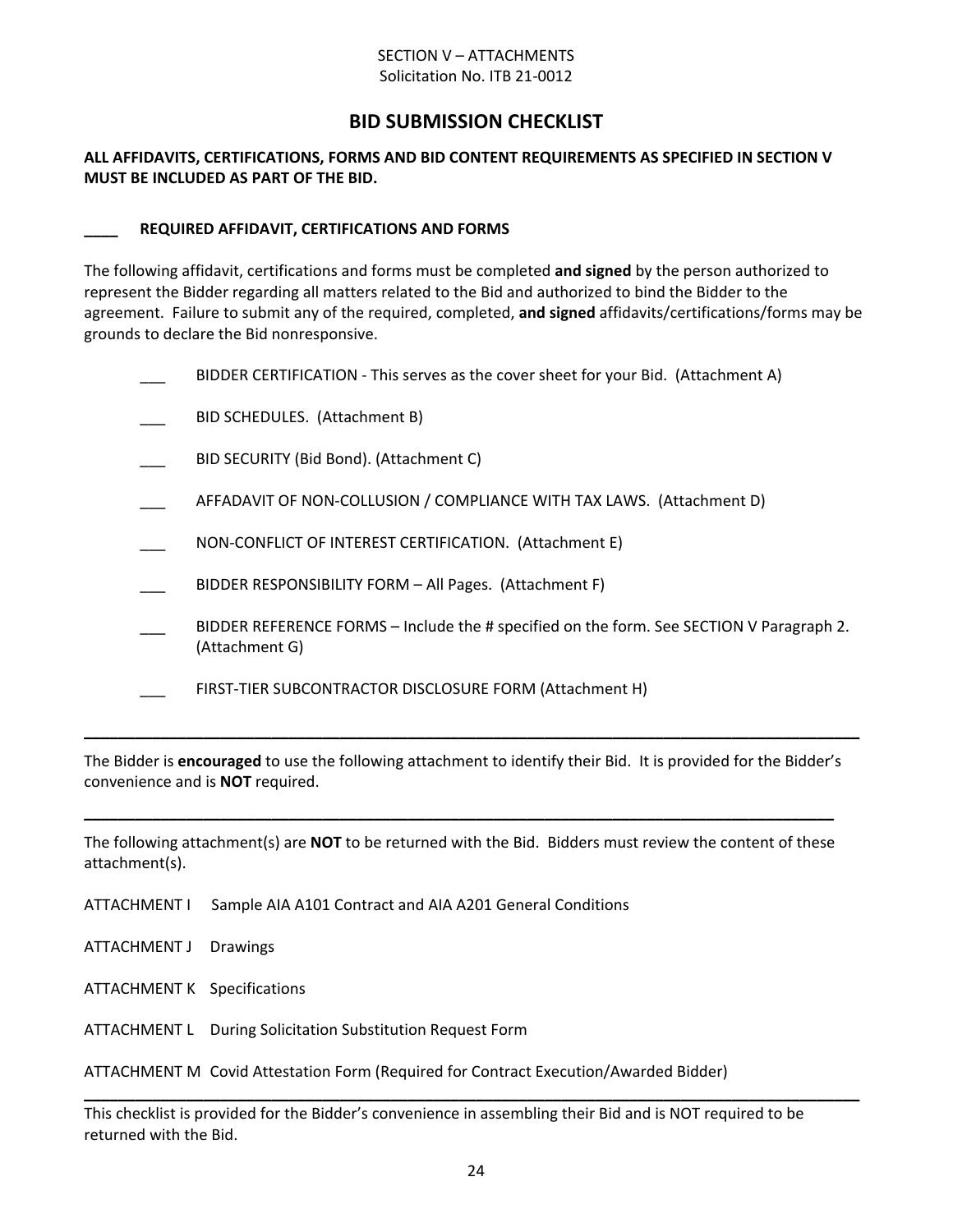

# **BIDDER CERTIFICATION**

|                          |                                                                                                                        | 20                                |
|--------------------------|------------------------------------------------------------------------------------------------------------------------|-----------------------------------|
| Sign                     |                                                                                                                        |                                   |
| Name:                    | (Please type or print)                                                                                                 | Phone: __________________________ |
| Title:                   |                                                                                                                        |                                   |
|                          |                                                                                                                        |                                   |
|                          |                                                                                                                        |                                   |
| <b>Physical Address:</b> | <u> 1989 - Johann Harry Barn, mars and deutscher Stadt and deutscher Stadt and deutscher Stadt and deutscher Stadt</u> |                                   |
| City, State, Zip:        |                                                                                                                        |                                   |

- 1. The Bidder certifies that he or she has read and understands the Drawings, Specifications, Addenda, Contract and all other documents pertaining to this Project.
- 2. The Bidder, having become completely familiar with the local conditions and legal requirements affecting the cost of Work at the place where Work is to be executed, and having carefully examined the site conditions as they currently exist, agrees to provide all labor, materials, plant, equipment, transportation and other facilities and services as necessary and/or required to execute all of the Work described by the aforesaid documents will be provided and within the time specified.
- 3. The Bidder acknowledges that the Project Milestones in Section II STATEMENT OF WORK includes certain specific dates. These dates must be adhered to unless modified by mutual agreement between Contractor and the Owner. All dates indicate 5:00 PM Pacific Time.

The Bidder agrees to complete the work within the number of calendar days as stipulated in the Contract and to meet the Milestones and Specific Dates set forth above and acknowledges that his/her failure to achieve Completion by these stipulated dates, or by any Owner authorized extension thereto, subjects the Bidder to liquidated damages for failure to perform, as further defined in the Contracts.

- 4. The Bidder agrees to execute the formal Contract within five (5) days from date of Notice of Acceptance of this Bid. In the event the undersigned fails or neglects to execute the Contract and the undersigned is considered having abandoned the Contract by the Owner, the Bid security will be forfeited.
- 5. The Bidder acknowledges that he or she that signs this Bid is fully authorized to sign on behalf of the firm listed and to fully bind the firm listed to all conditions and provisions thereof.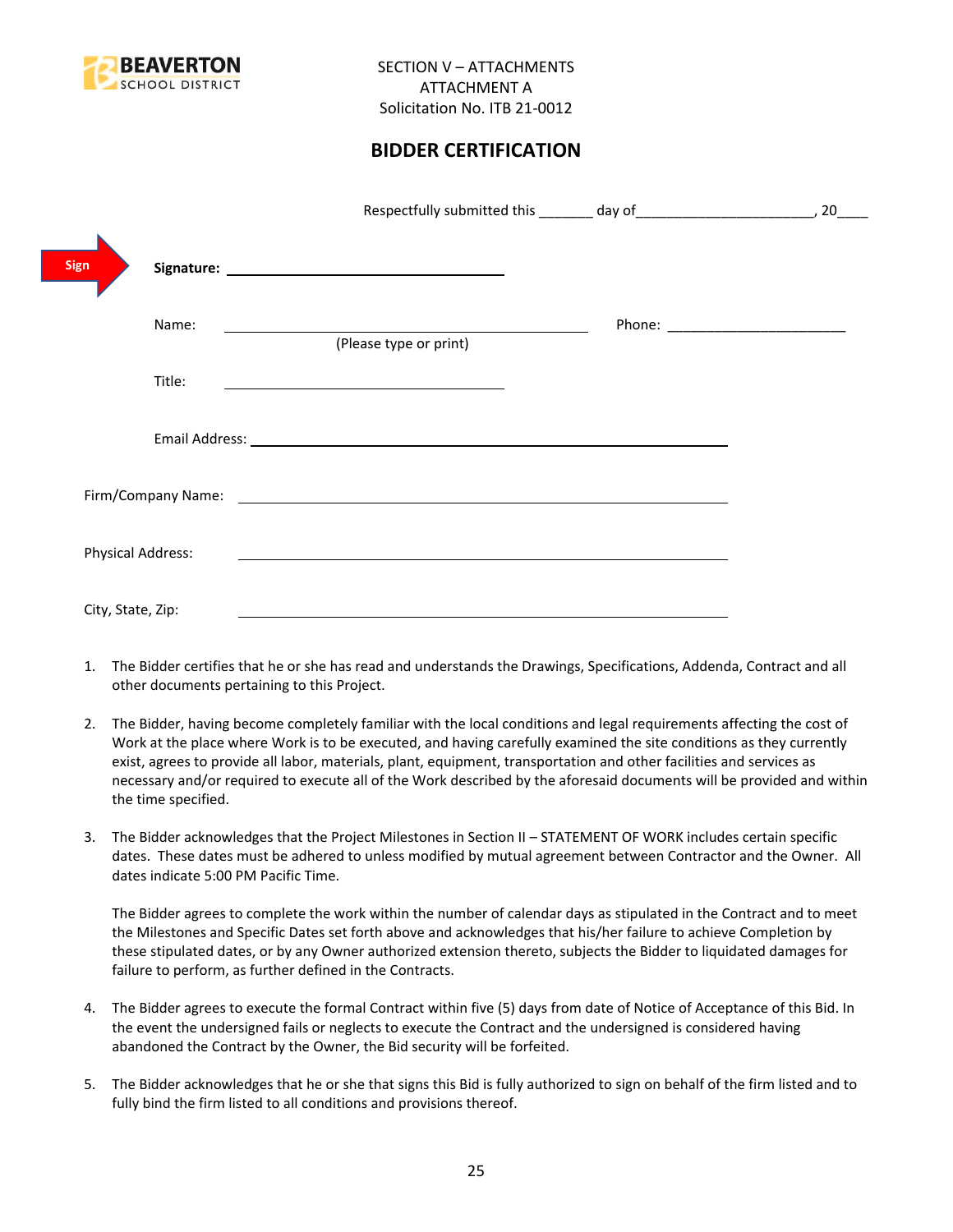

## SECTION V – ATTACHMENTS ATTACHMENT A Solicitation No. ITB 21-0012

- 6. The Bidder certifies that Bidder has complied or will comply with all requirements of local, state, and national laws, and that no legal requirement has been or will be violated in making or accepting this Bid.
- 7. The Bidder is registered with the Construction Contractors Board, or is licensed by the State Landscape Contractors Board, or licensed under ORS 468A.720 (Air Quality), if required. License Number\_\_\_\_\_\_\_\_\_\_\_\_\_\_\_\_\_\_\_\_\_\_. (The District will not receive or consider a Bid for a Public Improvement unless the Bidder is registered with the Construction Contractors Board, or is licensed by the State Landscape Contractors Board).
- 8. The Bidder, pursuant to ORS 279A.120 (1), (check one) is\_\_\_\_\_\_\_\_/is not\_\_\_\_\_\_\_\_\_\_\_ a resident Bidder. If not, indicate State of residency and the state of residency
- 9. The Bidder certifies that the required Statutory Public Works Bond has been filed with the Construction Contractor's Board.
- 10. The Bidder agrees to be bound by and will comply with the provisions of Prevailing Wage Laws ORS 279C.800 through ORS 279C.870 or the Davis-Bacon Act (40 U.S.C. 3141 et seq., if applicable).
- 11. The Bidder certifies that it has not discriminated and will not discriminate, in violation of ORS 279A.110, against any disadvantaged business enterprise, minority-owned business, women-owned business, emerging small business, or business that a service-disabled veteran owns in obtaining any required subcontract.
- 12. The Bidder agrees to comply with Oregon tax laws in accordance with ORS 305.385.
- 13. Any Bid of a contractor or subcontractor listed on BOLI's List of Ineligibles will be rejected.
- 14. The Bidder acknowledges receipt of the following Addenda: (List by number and date appearing on Addendum.)

| Addendum Number | Date | Addendum Number | Date |
|-----------------|------|-----------------|------|
|                 |      |                 |      |
|                 |      |                 |      |
|                 |      |                 |      |

This solicitation will result in a Contract for a Public Work subject to ORS 279C.800 to 279C.870.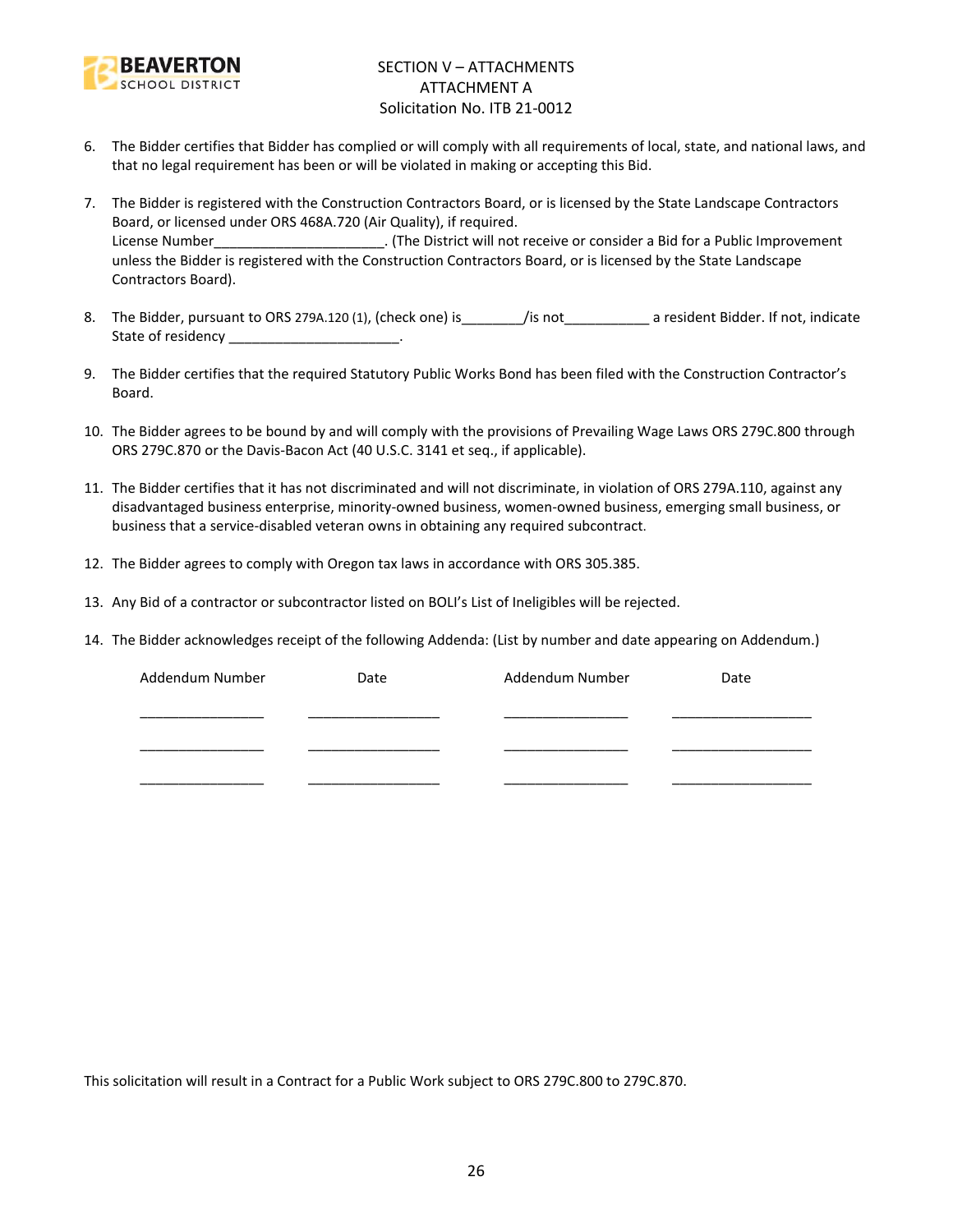# **BID SCHEDULE**

| Seismic upgrade: Work includes structural wall work, steel braces, sitework improvements including sidewalk replacement<br>and the new card reader as shown on the Seismic upgrade drawings. |                                                                                                                        |  |  |  |
|----------------------------------------------------------------------------------------------------------------------------------------------------------------------------------------------|------------------------------------------------------------------------------------------------------------------------|--|--|--|
|                                                                                                                                                                                              | <b>DOLLARS</b>                                                                                                         |  |  |  |
|                                                                                                                                                                                              |                                                                                                                        |  |  |  |
|                                                                                                                                                                                              | Mechanical upgrade: Work includes new RTU, structural support, roofing as shown on the Mechanical upgrade drawings.    |  |  |  |
|                                                                                                                                                                                              |                                                                                                                        |  |  |  |
|                                                                                                                                                                                              | $(5$ (5                                                                                                                |  |  |  |
| <b>Item 2)</b> the                                                                                                                                                                           | TOTAL BASE BID: including all Work as defined in the Project Manual, Drawings and Addenda (if any), (Sum of Item 1 and |  |  |  |
|                                                                                                                                                                                              | <b>DOLLARS</b>                                                                                                         |  |  |  |
|                                                                                                                                                                                              | $(\xi$                                                                                                                 |  |  |  |

**NOTE: Contractor will be required to develop a schedule of values for payment and accounting purposes prior to the initial request for payment in a form acceptable to the District.**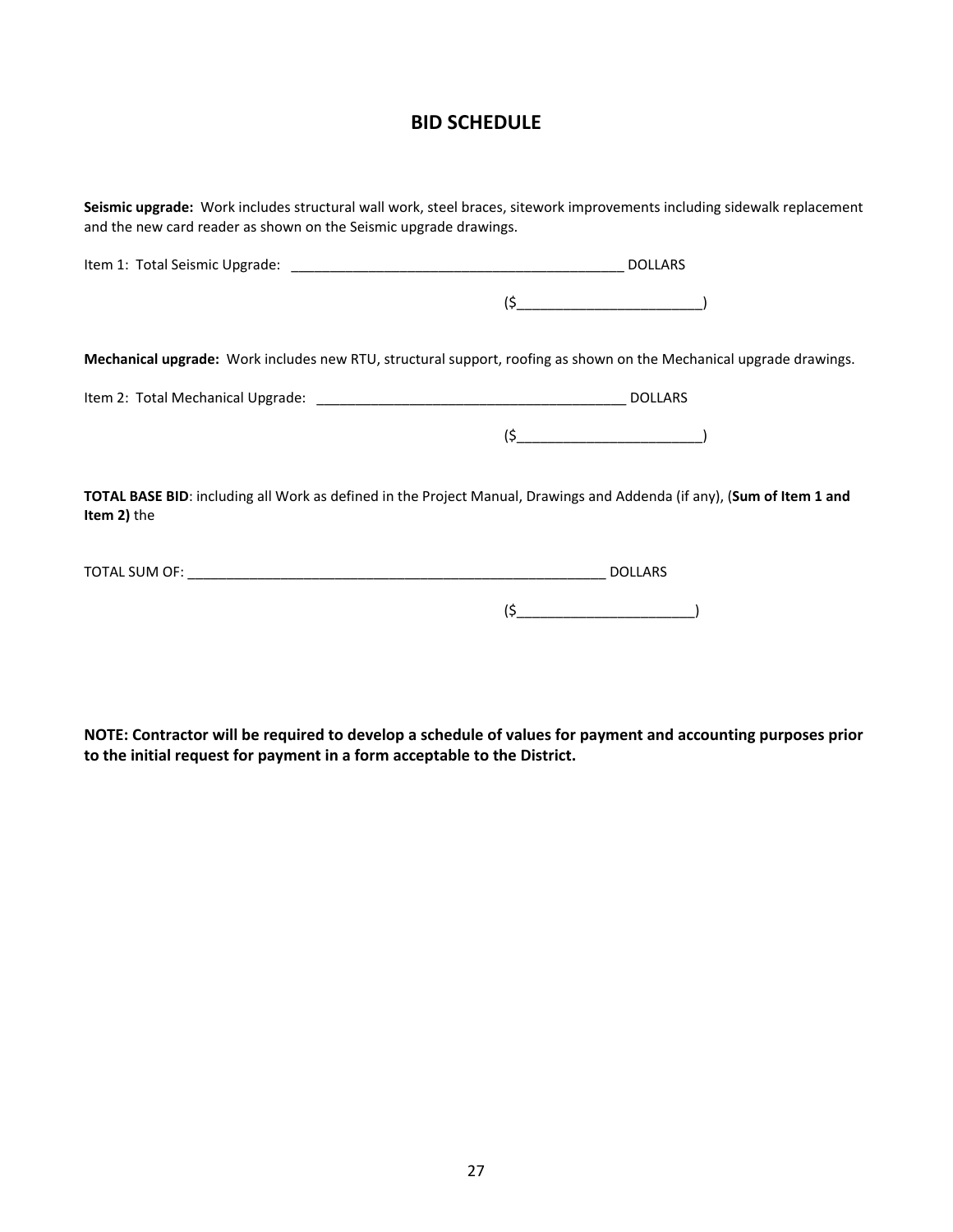

#### **BID BOND**

(Contractor)

THIS DOCUMENT HAS IMPORTANT LEGAL CONSEQUENCES: CONSULTATION WITH AN ATTORNEY IS ENCOURAGED WITH RESPECT TO ITS COMPLETION OR MODIFICATION.

KNOW ALL MEN BY THESE PRESENTS, that we \_\_\_\_\_\_\_\_\_\_\_\_\_\_\_\_\_\_\_\_\_\_\_\_\_\_\_\_\_\_\_\_\_\_\_\_\_\_\_\_\_\_\_

*(Here insert full name and address or legal title of Contractor)*

As Principal, hereinafter called the Principal, and \_\_\_\_\_\_\_\_\_\_\_\_\_\_\_\_\_\_\_\_\_\_\_\_\_\_\_\_

\_\_\_\_\_\_\_\_\_\_\_\_\_\_\_\_\_\_\_\_\_\_\_\_\_\_\_\_\_\_\_\_\_\_\_\_\_\_\_\_\_

*(Here insert full name and address or legal title of Surety)*

a Corporation duly organized under the laws of the State of Oregon as Surety, hereinafter called the Surety, are held and firmly bound unto Beaverton School District No. 48J, 16550 SW Merlo Road, Beaverton, OR 97003, as Obligee, hereinafter called the Obligee, in the sum of five percent of dollars (\$) amount Bid (5%), for the payment of which sum well and truly to be made, the said Principal and the said Surety, bind ourselves, our heirs, executors, administrators, successors and assigns, jointly and severally, firmly by these presents.

WHEREAS, the Principal has submitted a Bid for \_\_\_\_\_\_\_\_\_\_\_\_\_\_\_\_\_\_\_\_\_\_\_\_\_\_\_\_\_\_\_\_\_

NOW, THEREFORE, if the Obligee shall accept the Bid of the Principal and the Principal shall enter into a Contract with the Obligee in accordance with the terms of such Bid, and give such bond or bonds as may be specified in the Contract Documents with good and sufficient surety for the faithful performance of such Contract and for the prompt payment of labor and material furnished in the prosecution thereof, or in the event of the failure of the Principal to enter such Contract and give such bond or bonds, if the Principal shall pay to the Obligee the difference not to exceed the penalty hereof between the amount specified in said Bid and such larger amount for which the Obligee may in good faith contract with another party to perform the Work covered by said Bid, then this obligation shall be null and void, otherwise to remain in full force and effect.

\_\_\_\_\_\_\_\_\_\_\_\_\_\_\_\_\_\_\_\_\_\_\_\_\_\_\_\_\_\_\_\_\_\_\_\_\_\_\_\_\_

\_\_\_\_\_\_\_\_\_\_\_\_\_\_\_\_\_\_\_\_\_\_\_\_\_\_\_\_\_\_\_\_\_\_\_\_\_\_\_\_\_

Signed and sealed this \_\_\_\_\_ day of \_\_\_\_\_\_\_\_\_\_\_\_, 20\_\_\_\_.

(Witness) (Principal) (Seal)

(Title)

\_\_\_\_\_\_\_\_\_\_\_\_\_\_\_\_\_\_\_\_\_\_\_\_\_\_\_\_\_\_\_\_\_\_\_ \_\_\_\_\_\_\_\_\_\_\_\_\_\_\_\_\_\_\_\_\_\_\_\_\_\_\_\_\_\_\_\_\_\_\_\_\_\_\_\_\_

(Witness) (Surety) (Seal)

\_\_\_\_\_\_\_\_\_\_\_\_\_\_\_\_\_\_\_\_\_\_\_\_\_\_\_\_\_\_\_\_\_\_\_ \_\_\_\_\_\_\_\_\_\_\_\_\_\_\_\_\_\_\_\_\_\_\_\_\_\_\_\_\_\_\_\_\_\_\_\_\_\_\_\_\_

(Title)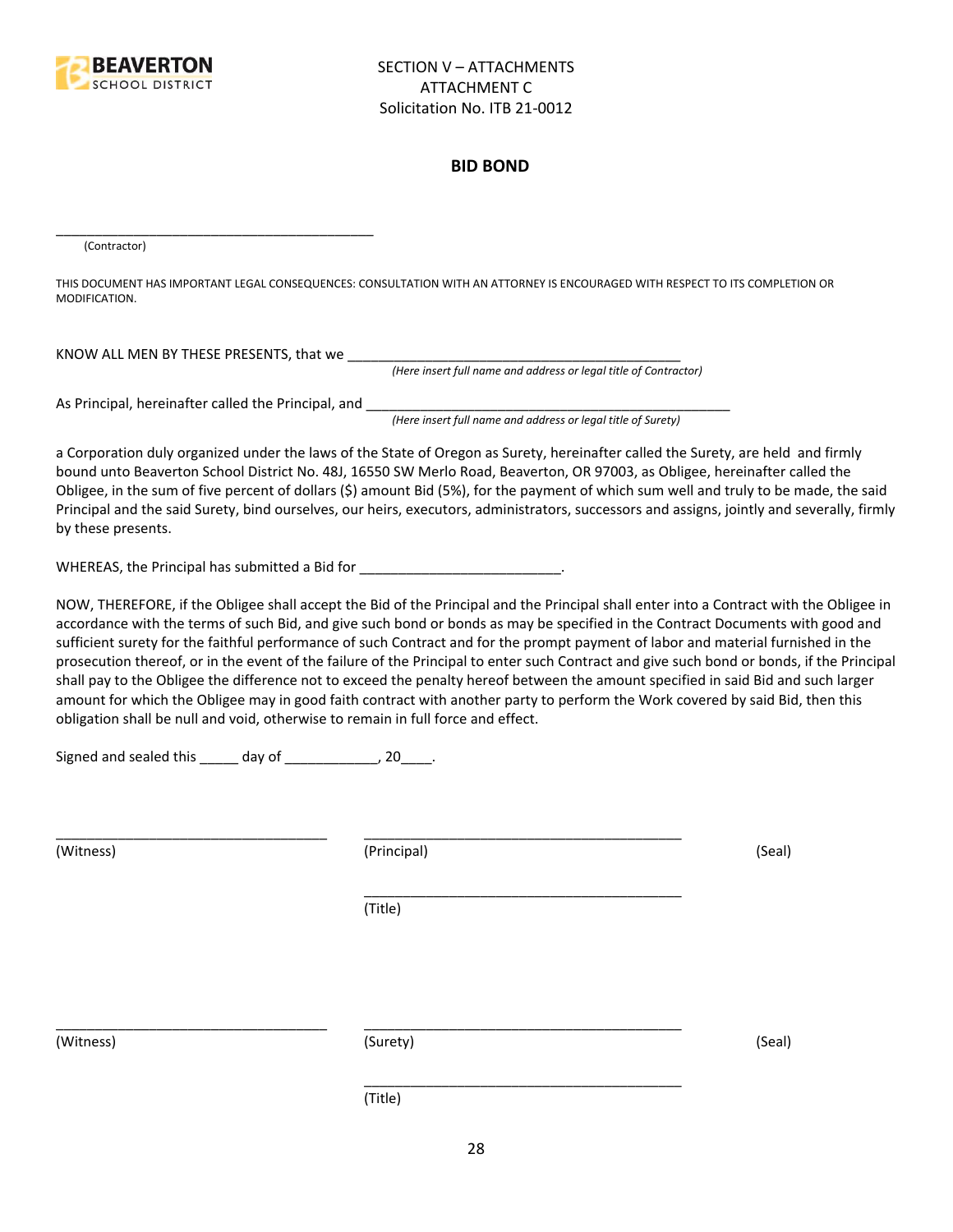

## **AFFIDAVIT OF NON-COLLUSION / COMPLIANCE WITH TAX LAWS**

(Bidder)

I state that:

(1) The correct taxpayer identification numbers are:

\_\_\_\_\_\_\_\_\_\_\_\_\_\_\_\_\_\_\_\_\_\_\_\_\_\_\_\_\_\_\_\_\_\_\_\_\_\_

- A. Federal Employer ID Number (EIN): \_\_\_\_\_\_\_\_\_\_\_\_\_\_\_\_ B. Employer's Oregon ID Number: \_\_\_\_\_\_\_\_\_\_\_\_\_\_\_\_
- (2) Bidder is not subject to backup withholding because (i) Bidder is exempt from backup withholding, (ii) Bidder has not been notified by the IRS that Bidder is subject to backup withholding as a result of a failure to report all interest or dividends, or (iii) the IRS has notified Bidder that Bidder is no longer subject to backup withholding;
- (3) The price(s) and amount of this Bid must be arrived at independently and without consultation, communication or agreement with any other Supplier, Bidder or potential Bidder, except as disclosed on the attached appendix.
- (4) That neither the price(s) nor the amount of this Bid, and neither the approximate price(s) nor approximate amount of this Bid, will be disclosed to any other firm or person who is a Bidder or potential Bidder, and they will not be disclosed before Contract award.
- (5) No attempt has been made or will be made to induce any firm or person to refrain from proposing on this Solicitation, or to submit any noncompetitive Bid or other complementary Bid.
- (6) The Bid of my firm is made in good faith and not pursuant to any agreement or discussion with, or inducement from, any firm or person to submit a complementary or other noncompetitive Bid.
- (7) \_\_\_\_\_\_\_\_\_\_\_\_\_\_\_\_\_\_\_\_\_\_\_\_\_\_\_\_\_\_\_\_\_\_\_\_\_\_\_\_\_ (name of firm), its affiliates, subsidiaries, officers, directors and employees are not currently under investigation by any governmental agency and have not in the last four years been convicted of or found liable for any act prohibited by State or Federal law in any jurisdiction, involving conspiracy or collusion with respect to proposing on any public contract, except as described in the attached appendix.

I state that **I state that**  $\blacksquare$  (name of firm) understands and acknowledges that the above representations are material and important, and will be relied on by the Beaverton School District in awarding the contract(s) for which this Bid is submitted. I understand and my firm understands that any misstatement in this affidavit is and will be treated as fraudulent concealment from the Beaverton School District of the true facts relating to the submission of Bids for this contract. I am authorized to act on behalf of Bidder, and have authority and knowledge regarding Bidder's payment of taxes, and to the best of my knowledge, Bidder is not in violation of any Oregon tax laws, including, without limitation, those tax laws listed in ORS 305.380(4); the elderly rental assistance program under ORS 310.630 to 310.706; and any local taxes administered by the Oregon Department of Revenue under ORS 305.620.

| (Affiant's Signature)            |        |    |                                      |
|----------------------------------|--------|----|--------------------------------------|
| <b>STATE OF OREGON</b>           |        |    |                                      |
|                                  |        |    |                                      |
| Signed and sworn to before me on |        | by |                                      |
|                                  | (date) |    | (Affiant's name)                     |
|                                  |        |    |                                      |
|                                  |        |    | My Commission Expires: _____________ |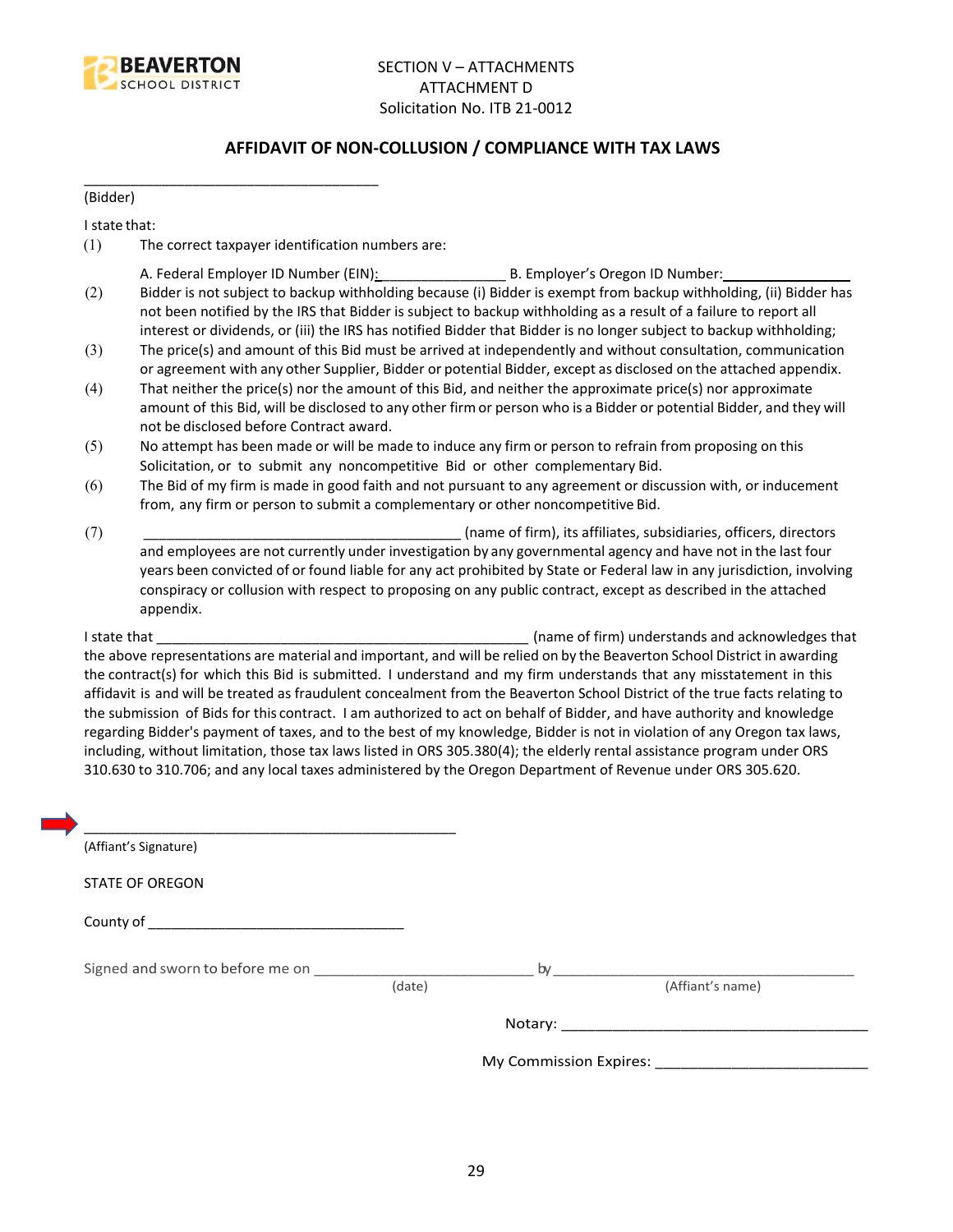

## **NON-CONFLICT OF INTEREST CERTIFICATION**

**Issuing Agency:** Beaverton School District

I, the contract of the contract of the contract of the contract of the hereby certify I have read the statement defining conflict of interest as quoted below; that I understand the statement; that no conflict of interest exists as therein defined, which precludes an impartial Bid/Proposal to be submitted by myself or the entity/company for which the Bid/Proposal is submitted, and that if such a conflict should arise, I will immediately notify the Beaverton School District and disqualify my Bid/Proposal.

**"NO OFFICER, EMPLOYEE, OR AGENT OF THE BIDDER/PROPOSER HAS ANY PERSONAL FINANCIAL INTEREST, DIRECT OR INDIRECT, IN THE OPERATION OF THE BEAVERTON SCHOOL DISTRICT OR WITH ANY PARTY CONNECTED WITH THE OREGON SCHOOL AND DISTRICT IMPROVEMENT NETWORK, DIRECTLY OR INDIRECTLY."**

| Signature: |                    |                        |  |
|------------|--------------------|------------------------|--|
| Name:      |                    |                        |  |
| Title:     |                    | (Please type or print) |  |
|            |                    |                        |  |
|            | Firm/Company Name: | (Please type or print) |  |
| Date:      |                    |                        |  |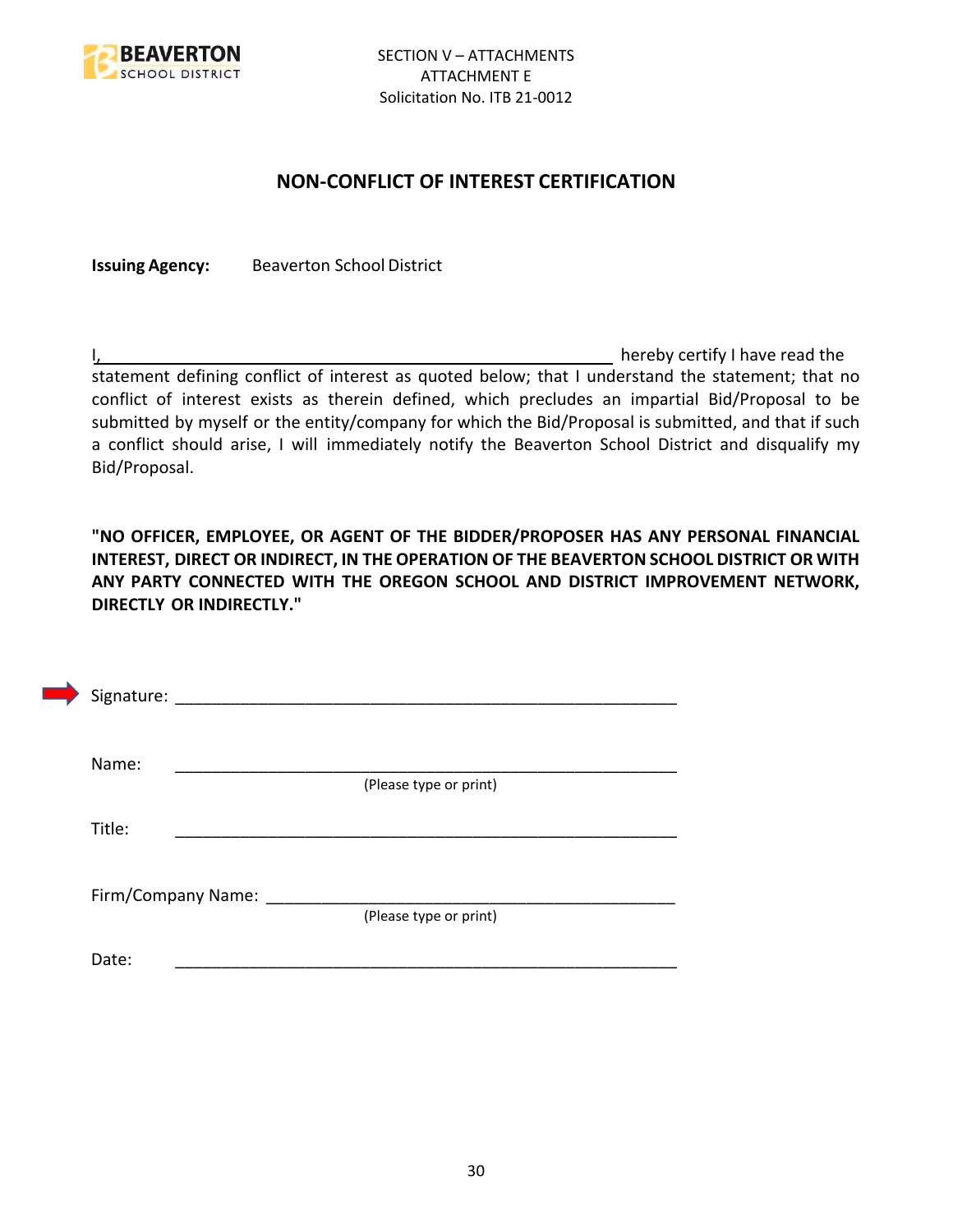

# **BIDDER RESPONSIBILITY FORM (CONTRACTOR'S QUALIFICATIONS AND FINANCIAL INFORMATION)**

## **DECLARATION AND SIGNATURES**

The undersigned hereby declares that the he or she is duly authorized to complete and submit this Bidder Responsibility Form and that the statements contained herein are true and correct as of the date set forth below. Incomplete, incorrect or misleading information will be reason for a determination by the District of Bidder nonresponsibility. The District may determine Bidder Responsibility on a Project-by-Project basis.

| Date:         |                                                             |
|---------------|-------------------------------------------------------------|
| Signature:    | the control of the control of the control of the control of |
| Name:         |                                                             |
|               | (Please type or print)                                      |
| Title:        |                                                             |
|               | (Please type or print)                                      |
| Firm/Company: |                                                             |
|               | (Please type or print)                                      |
| CCB#:         |                                                             |

# **Instructions**

- **1. The information provided in this form is part of the District's inquiry concerning Bidder responsibility. Please print clearly or type.**
- **2. If you need more space, use plain paper. Submit completed form with Bid response.**
- **3. Answer all questions. Submission of a form with unanswered questions, incomplete or illegible answers may result in a finding that the Bidder is not a responsible Bidder.**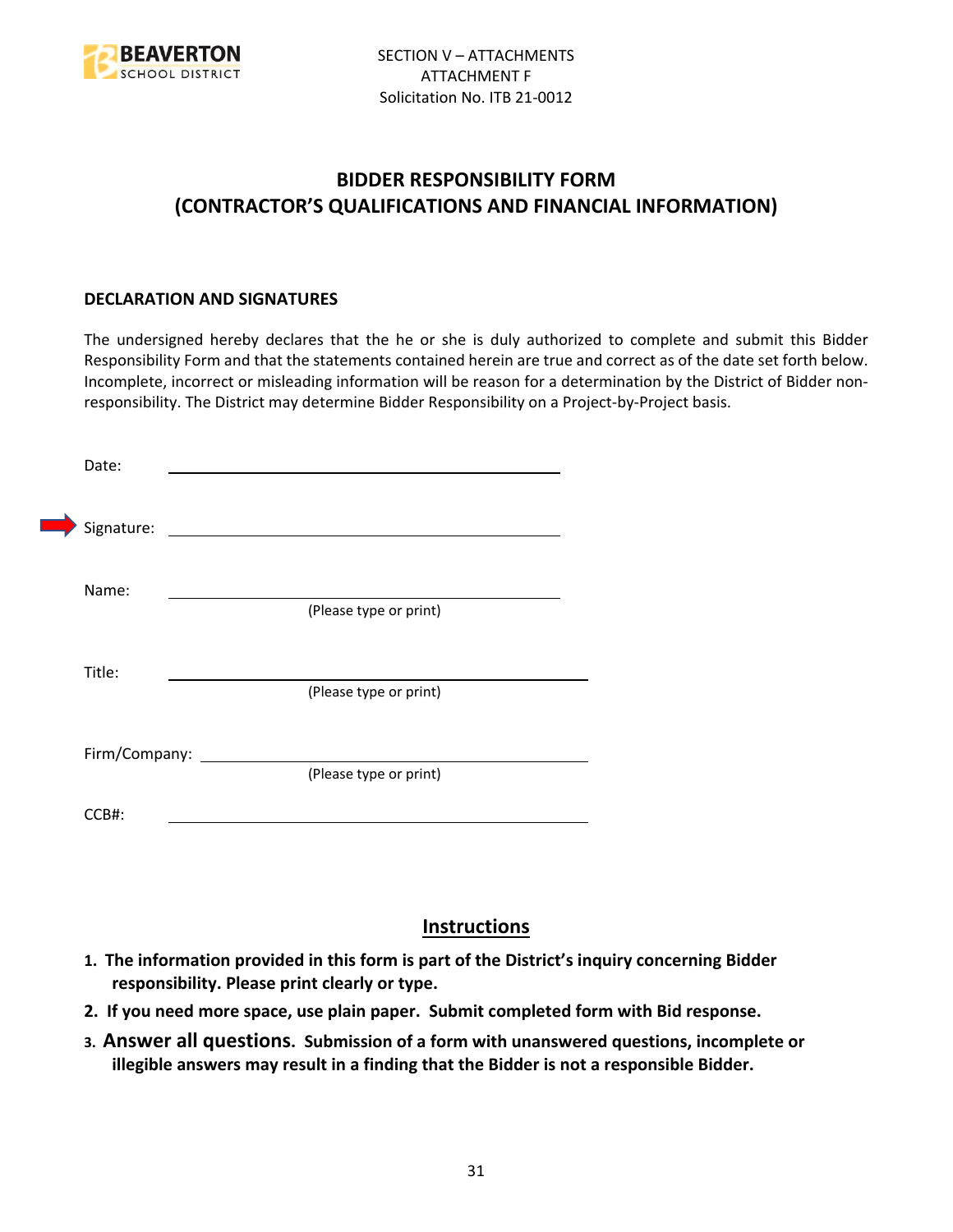

## **CURRENT CONTRACTS IN FORCE**

| <b>ITEM</b>             | <b>CONTRACT 1</b>               |                 | <b>CONTRACT 2</b>             |                 |
|-------------------------|---------------------------------|-----------------|-------------------------------|-----------------|
| A. Work Location        |                                 |                 |                               |                 |
| B. Scope of Work;       |                                 |                 |                               |                 |
| Check box:              | New Construction                | Re-Construction | New Construction              | Re-Construction |
| C. Contract Amount      | \$                              |                 | \$                            |                 |
| D. Change Order Amount  | \$                              |                 | \$                            |                 |
| E. % Completed          |                                 | $\%$            |                               | $\%$            |
| F. Est. Completion Date |                                 |                 |                               |                 |
| G. Owner's Name         |                                 |                 |                               |                 |
| H. Owner Contact        |                                 |                 |                               |                 |
| I. Telephone            | $\overline{(}$<br>$\mathcal{E}$ |                 | $\lambda$<br>$\overline{ }$   |                 |
| J. E-Mail Address       |                                 |                 |                               |                 |
|                         | <b>CONTRACT 3</b>               |                 | <b>CONTRACT 4</b>             |                 |
| <b>ITEM</b>             |                                 |                 |                               |                 |
| A. Work Location        |                                 |                 |                               |                 |
| B. Scope of Work;       |                                 |                 |                               |                 |
| Check box:              | New Construction                | Re-Construction | New Construction              | Re-Construction |
| C. Contract Amount      | \$                              |                 | \$                            |                 |
| D. Change Order Amount  | \$                              |                 | \$                            |                 |
| E. % Completed          |                                 | $\%$            |                               | $\%$            |
| F. Est. Completion Date |                                 |                 |                               |                 |
| G. Owner's Name         |                                 |                 |                               |                 |
| H. Owner Contact        |                                 |                 |                               |                 |
| I. Telephone            | $\overline{(\ }$<br>$\lambda$   |                 | $\lambda$<br>$\overline{(\ }$ |                 |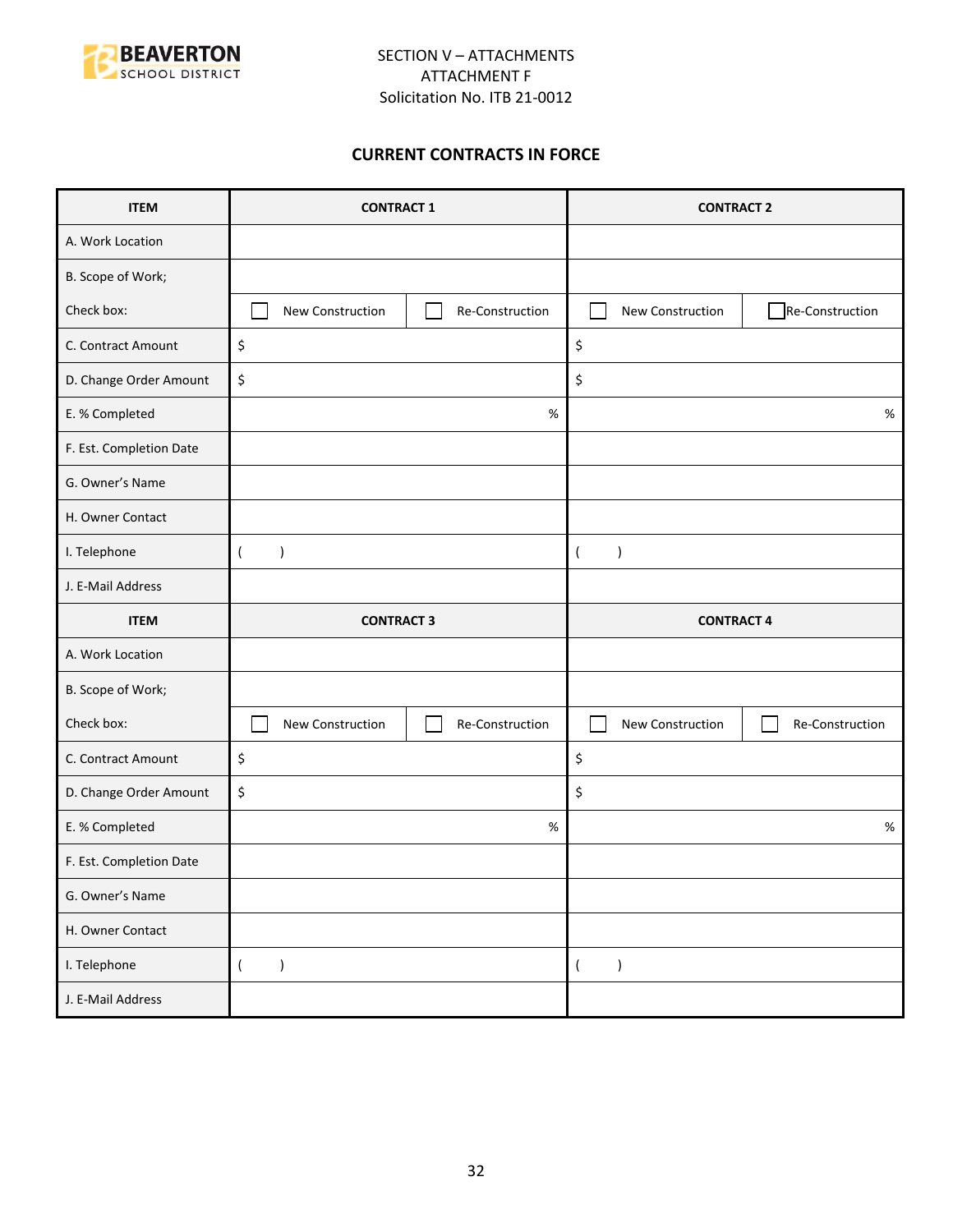

# **LARGEST SIMILAR JOBS YOU HAVE COMPLETED IN THE LAST FIVE YEARS AS THE PRIME CONTRACTOR**

| <b>ITEM</b>            | <b>CONTRACT 1</b> |                 | <b>CONTRACT 2</b> |                 |
|------------------------|-------------------|-----------------|-------------------|-----------------|
| A. Work Location       |                   |                 |                   |                 |
| B. Scope of Work;      |                   |                 |                   |                 |
| Check box:             | New Construction  | Re-Construction | New Construction  | Re-Construction |
| C. Contract Amount     | \$                |                 | \$                |                 |
| D. Change Order Amount | \$                |                 | \$                |                 |
| E. % Completed         |                   | %               |                   | %               |
| F. Completion Date     |                   |                 |                   |                 |
| G. Owner's Name        |                   |                 |                   |                 |
| H. Owner Contact       |                   |                 |                   |                 |
| I. Telephone           |                   |                 |                   |                 |
| J. E-Mail Address      |                   |                 |                   |                 |

## **LIST COMPANIES FROM WHOM YOU OBTAIN SURETY BONDS**

| <b>ITEM</b>                                 | <b>SURETY COMPANY 1</b>                                                                                                                            | <b>SURETY COMPANY 2</b>                                                                                                                                                                                           |  |
|---------------------------------------------|----------------------------------------------------------------------------------------------------------------------------------------------------|-------------------------------------------------------------------------------------------------------------------------------------------------------------------------------------------------------------------|--|
| A. Company Name                             |                                                                                                                                                    |                                                                                                                                                                                                                   |  |
| <b>B. Contact's Name</b>                    |                                                                                                                                                    |                                                                                                                                                                                                                   |  |
| C. Telephone                                |                                                                                                                                                    |                                                                                                                                                                                                                   |  |
| D. Fax                                      |                                                                                                                                                    |                                                                                                                                                                                                                   |  |
| E. E-Mail Address                           |                                                                                                                                                    |                                                                                                                                                                                                                   |  |
| PRESENT AMOUNT OF BONDING<br>COVERAGE (\$): | HAS YOUR APPLICATION FOR SURETY BOND<br>EVER BEEN DECLINED (If Yes, please provide<br>detailed information in Remarks)<br>$\Box$ No<br><b>IYES</b> | DURING THE PAST 2 YEARS, HAVE YOU BEEN CHARGED<br>WITH A FAILURE TO MEET THE CLAIMS OF YOUR<br>SUBCONTRACTORS OR SUPPLIERS (If Yes, please provide<br>detailed information in Remarks)<br><b>YES</b><br><b>NO</b> |  |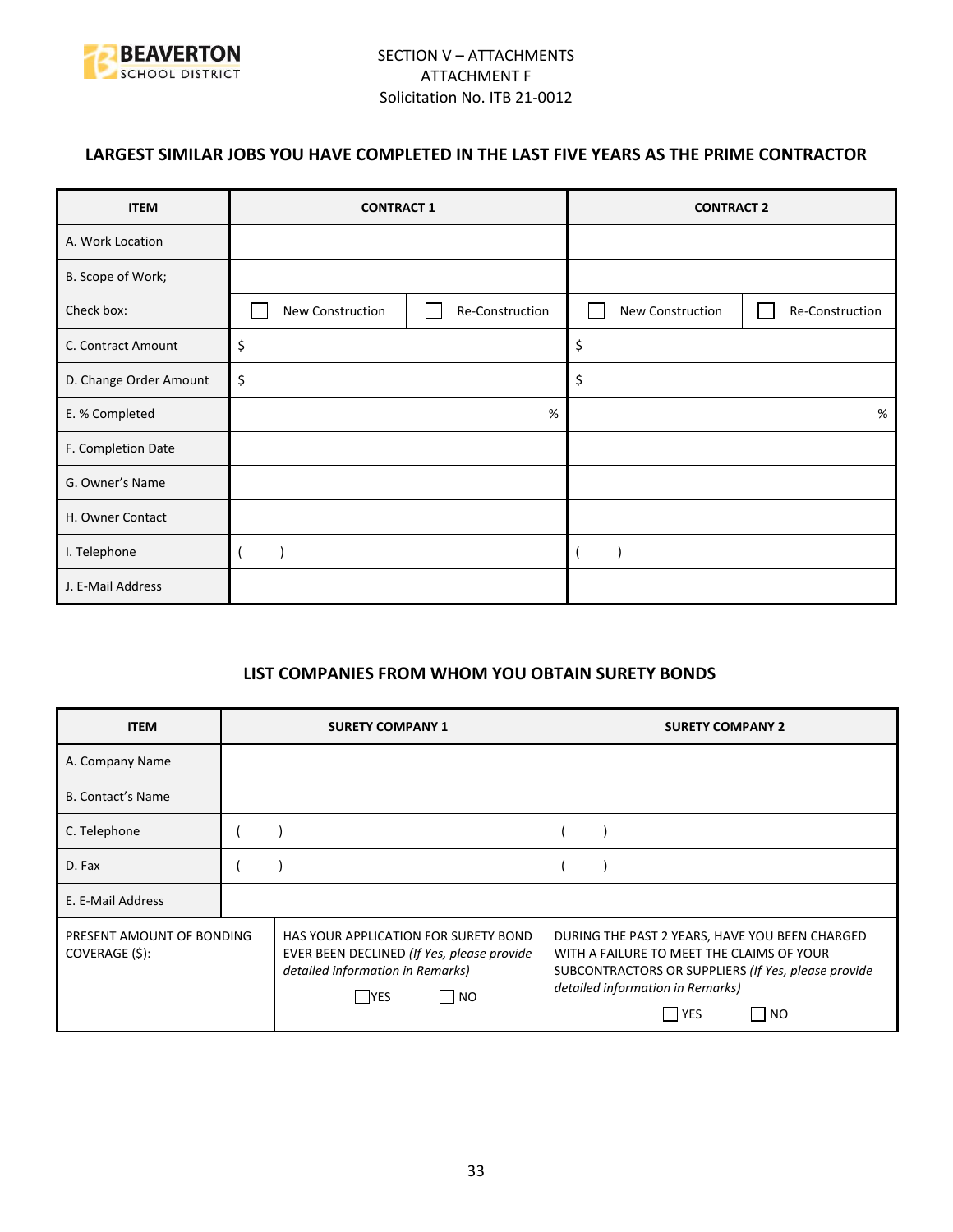

## **RELIABILITY**

| Has your company ever been declared in breach of any contract for unperformed or defective work? $\Box$ Yes.<br>No.                                                                                                                                                                                           |
|---------------------------------------------------------------------------------------------------------------------------------------------------------------------------------------------------------------------------------------------------------------------------------------------------------------|
| If "yes", explain.                                                                                                                                                                                                                                                                                            |
|                                                                                                                                                                                                                                                                                                               |
|                                                                                                                                                                                                                                                                                                               |
| Has any employee or agent of your company ever been convicted of a criminal offense arising out of obtaining, attempting<br>to obtain, or performing a public or private contract or subcontract?<br>Yes.<br>No.                                                                                              |
| If "yes," explain.                                                                                                                                                                                                                                                                                            |
|                                                                                                                                                                                                                                                                                                               |
|                                                                                                                                                                                                                                                                                                               |
| Has any employee or agent of your company been convicted under state or federal law of embezzlement, theft, forgery,<br>bribery, falsification or destruction of records, receiving stolen property or any other offense indicating a lack of business<br>integrity or business honesty?<br>$ $   Yes.<br>No. |
| If "yes," explain.                                                                                                                                                                                                                                                                                            |
|                                                                                                                                                                                                                                                                                                               |
|                                                                                                                                                                                                                                                                                                               |
| Has your company or any employee or agent of your company been convicted under state or federal antitrust laws?<br>Yes.<br>No.                                                                                                                                                                                |
| If "yes," explain.                                                                                                                                                                                                                                                                                            |
|                                                                                                                                                                                                                                                                                                               |
|                                                                                                                                                                                                                                                                                                               |
| Has any Officer or Partner of your organization ever been an Officer or Partner of another Organization that failed to complete<br>a construction contract?<br>Yes.<br>No.                                                                                                                                    |
| If "yes," explain.                                                                                                                                                                                                                                                                                            |
|                                                                                                                                                                                                                                                                                                               |
|                                                                                                                                                                                                                                                                                                               |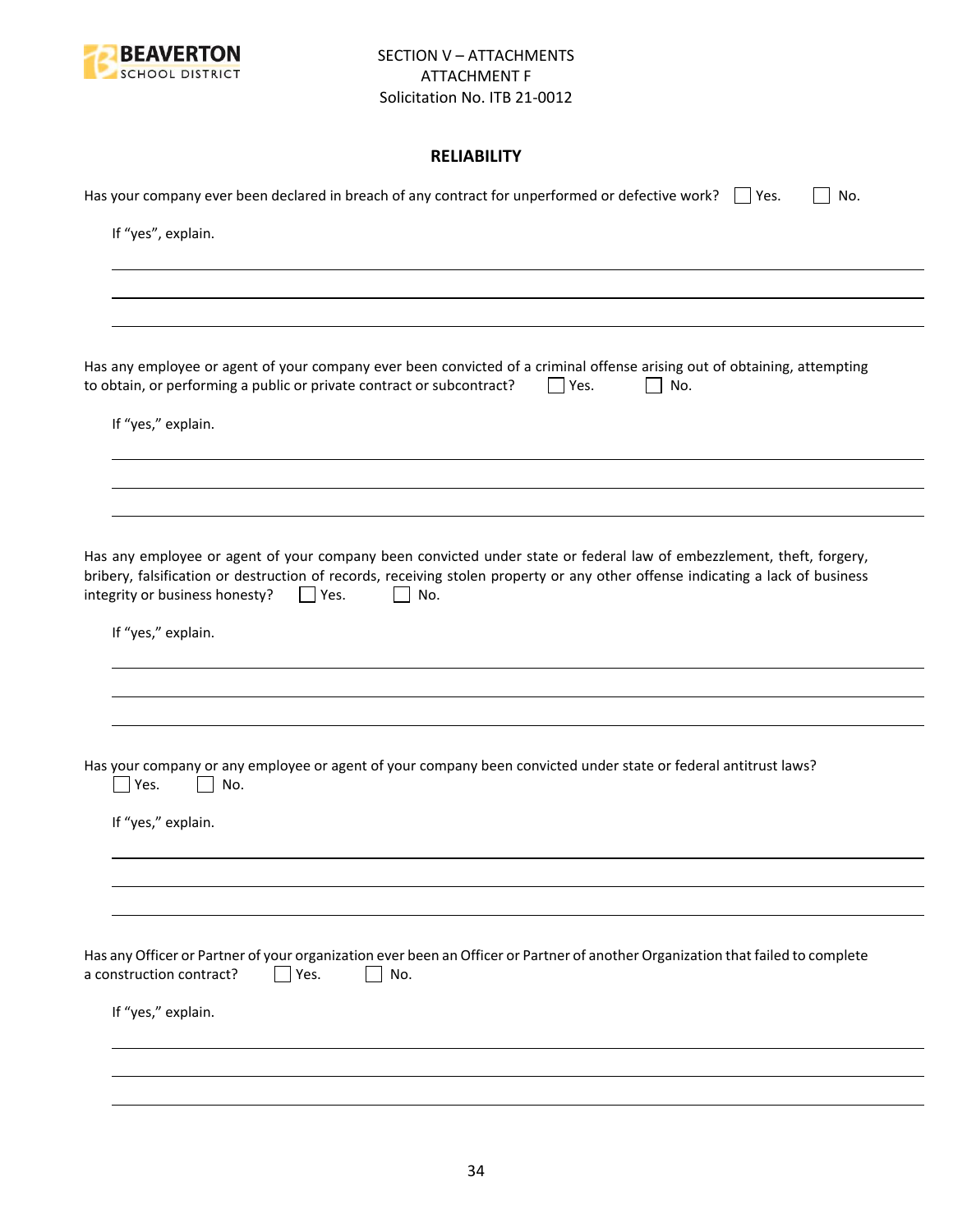

## **FINANCIAL RESOURCES**

| Indicate the Contractors total bonding capacity amount: \$                                                                                                                                                                                                                                                                                                                                |
|-------------------------------------------------------------------------------------------------------------------------------------------------------------------------------------------------------------------------------------------------------------------------------------------------------------------------------------------------------------------------------------------|
| What portion of this amount remains available at time of completion of this form? \$                                                                                                                                                                                                                                                                                                      |
| Has your firm ever been at any time in the last ten years the debtor in a bankruptcy case? $\Box$ Yes.<br>No.<br>If "yes," explain.                                                                                                                                                                                                                                                       |
| Does your firm have any outstanding judgments pending against it? $\Box$ Yes.<br>No.<br>If "yes," explain.                                                                                                                                                                                                                                                                                |
| In the past ten years, has your firm been a party to litigation, arbitration or mediation where the amount in dispute exceeded<br>\$10,000?<br>Yes.<br>No.<br>If "yes," explain.                                                                                                                                                                                                          |
| In the past ten years, has your firm been a party to litigation, arbitration or mediation on a matter related to payment to<br>subcontractors or work performance on a contract? Check "yes" even if the matter proceeded to arbitration or mediation<br>without court litigation. $\Box$ Yes.<br>$\mathbf{L}$<br>No.<br>If "yes," explain. (Include court, case number and party names.) |
| Have you or any of your affiliates discontinued business operation with outstanding debts?<br>No.<br>$ $ Yes.<br>If "yes," explain.                                                                                                                                                                                                                                                       |
|                                                                                                                                                                                                                                                                                                                                                                                           |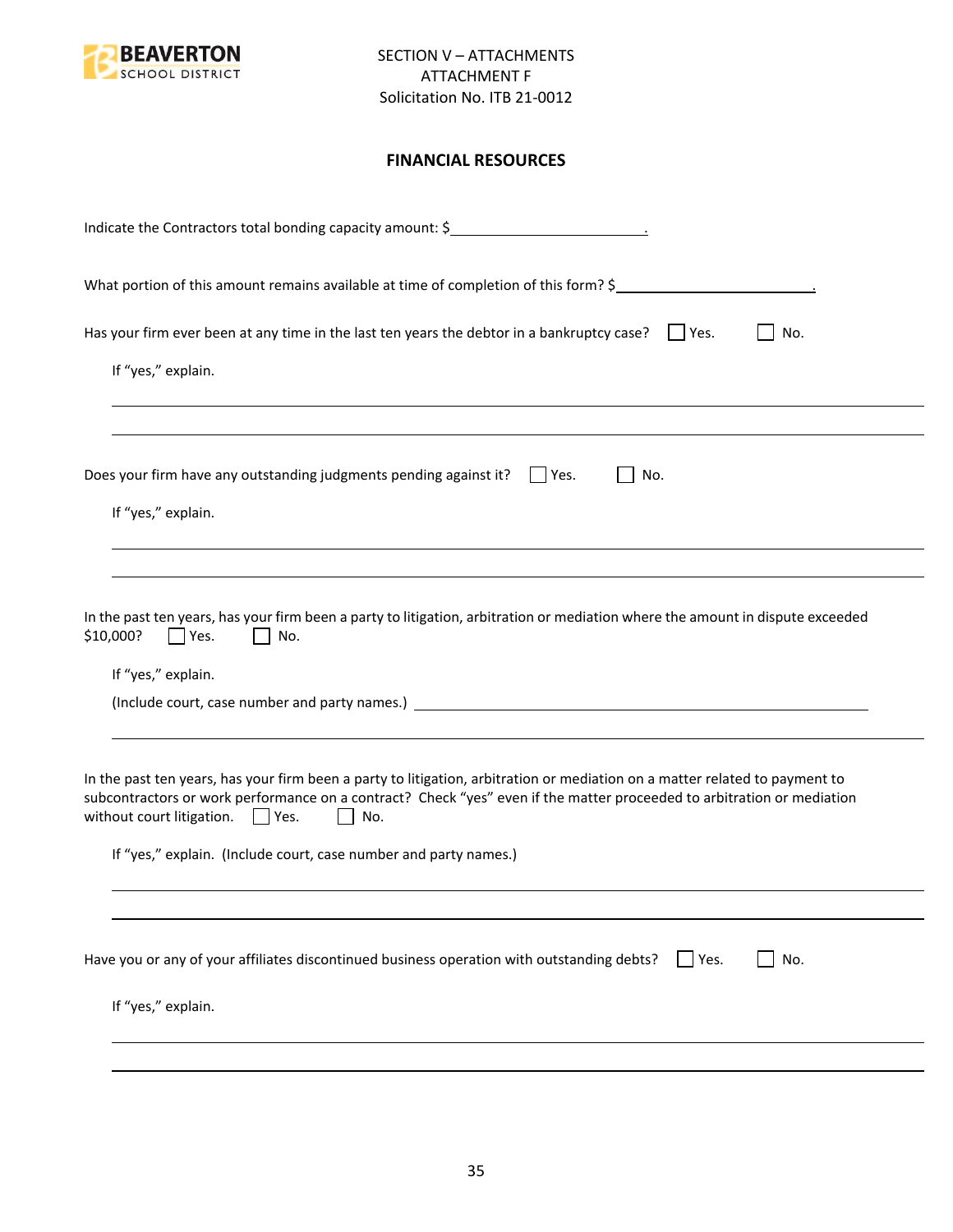

#### **KEY PERSONNEL**

List the principal individuals of your company, their current job title, the total years of experience they have in the construction industry and their current primary responsibility for your company. Corporations list current officers and those who own 5% or more of the corporation's stock. Limited liability companies list members who own 5% or more of company. Partnerships list all partners. Joint ventures list each firm that is a member of the joint venture and the percentage of ownership the firm has in the joint venture.

| <b>ITEM</b>                       | <b>Principal Individual</b> |
|-----------------------------------|-----------------------------|
| A. Name                           |                             |
| B. Position                       |                             |
| C. Years in Construction          |                             |
| D. Current Primary Responsibility |                             |
| <b>ITEM</b>                       | <b>Principal Individual</b> |
| A. Name                           |                             |
| B. Position                       |                             |
| C. Years in Construction          |                             |
| D. Current Primary Responsibility |                             |
| <b>ITEM</b>                       | <b>Principal Individual</b> |
| A. Name                           |                             |
| <b>B.</b> Position                |                             |
| C. Years in Construction          |                             |
| D. Current Primary Responsibility |                             |
| <b>ITEM</b>                       | <b>Principal Individual</b> |
| A. Name                           |                             |
| B. Position                       |                             |
| C. Years in Construction          |                             |
| D. Current Primary Responsibility |                             |

List the individuals who will be in the following roles if your company is awarded this Contract:

| <b>ITEM</b>                                       | <b>Contractor's Representative</b> | <b>Project Manger</b> | <b>Project Superintendent</b> |
|---------------------------------------------------|------------------------------------|-----------------------|-------------------------------|
| A. Name                                           |                                    |                       |                               |
| B. Position                                       |                                    |                       |                               |
| C. Years in Position                              | N/A                                |                       |                               |
| D. Largest Project<br>Supervised                  | N/A                                | ∍                     |                               |
| E. Largest number of<br>employees ever supervised | N/A                                |                       |                               |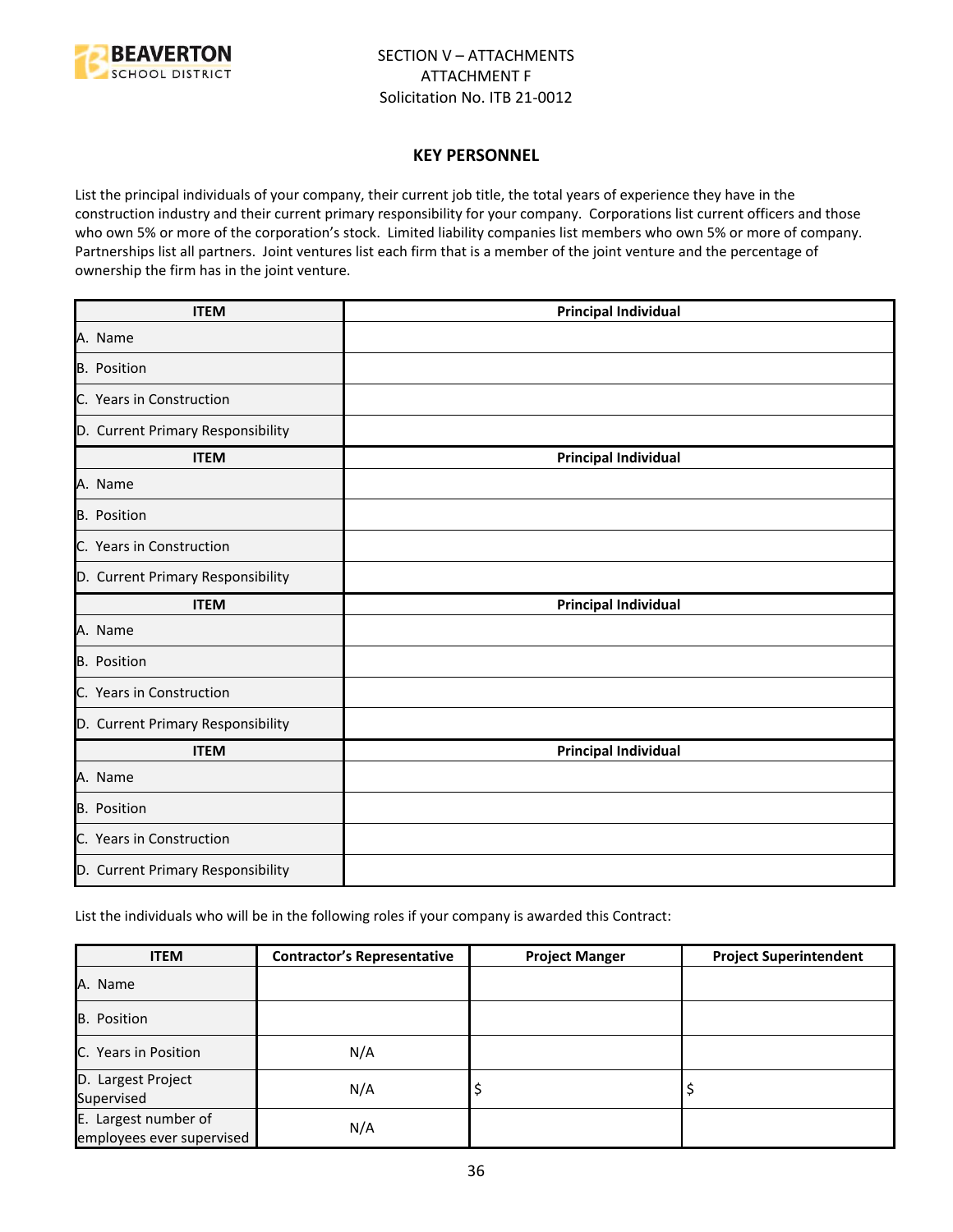

# **BIDDER REFERENCE FORM**

| (Insert Name of Bidder)                                                                               |  |
|-------------------------------------------------------------------------------------------------------|--|
| Bidder must provide five (5) references and must use a separate copy of this form for each reference. |  |
|                                                                                                       |  |
| ,我们也不会有什么。""我们的人,我们也不会有什么?""我们的人,我们也不会有什么?""我们的人,我们也不会有什么?""我们的人,我们也不会有什么?""我们的人                      |  |
|                                                                                                       |  |
| ,我们也不能会有一个人的事情。""我们的人,我们也不能会有一个人的人,我们也不能会有一个人的人,我们也不能会有一个人的人,我们也不能会有一个人的人,我们也不能会                      |  |
|                                                                                                       |  |
|                                                                                                       |  |
|                                                                                                       |  |
|                                                                                                       |  |
|                                                                                                       |  |
|                                                                                                       |  |

Method: Subjective Evaluation

Each reference may be checked for, but not limited to, adherence to contract terms and conditions, timelines, quality standards, overall customer service, project being of similar size, scope and complexity.